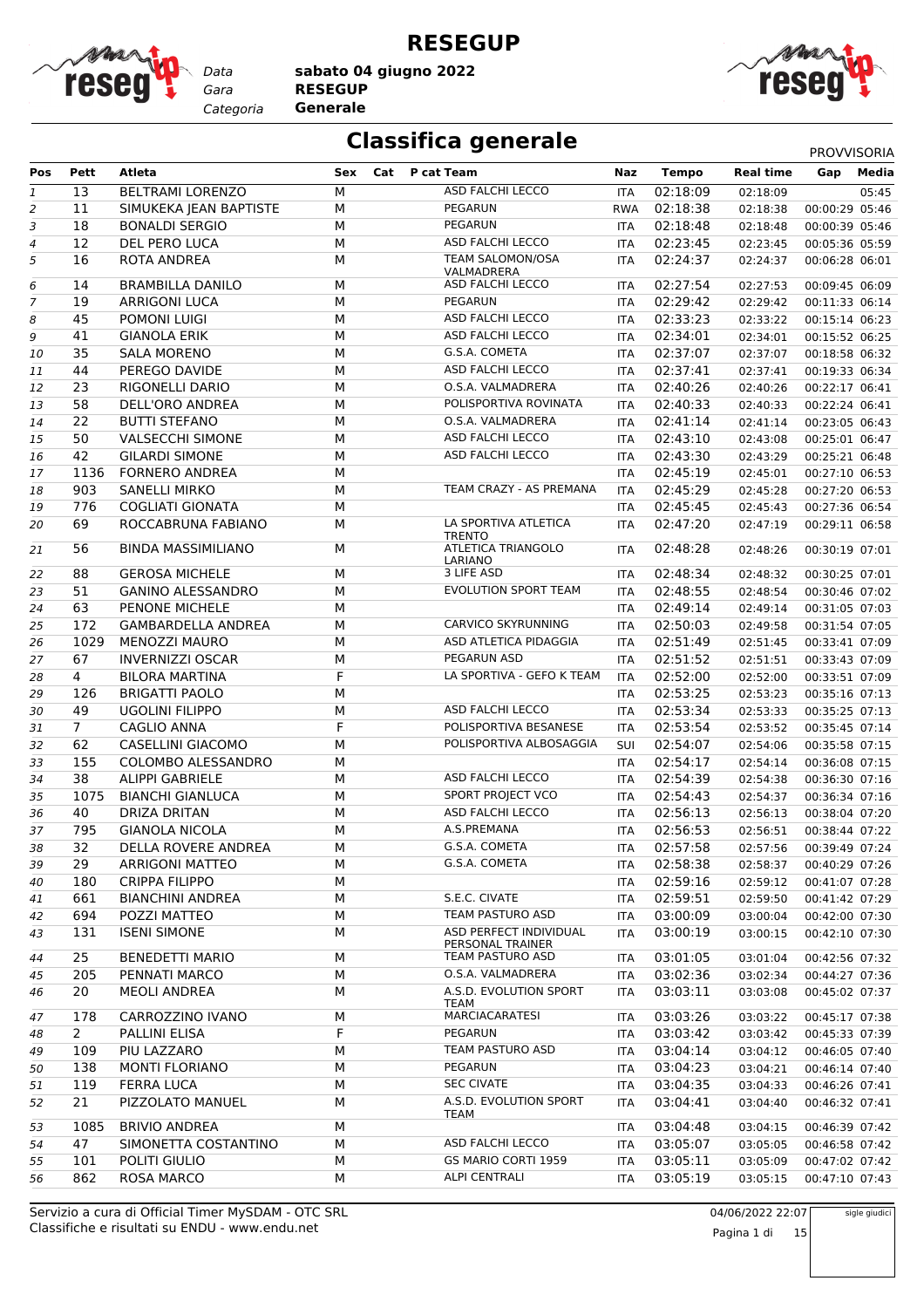|            |             |                                                |        |                                             |                          |                      |                      | PROVVISORIA                      |
|------------|-------------|------------------------------------------------|--------|---------------------------------------------|--------------------------|----------------------|----------------------|----------------------------------|
| Pos        | Pett        | Atleta                                         | Sex    | Cat P cat Team                              | Naz                      | <b>Tempo</b>         | <b>Real time</b>     | Media<br>Gap                     |
| 57         | 115         | ROTTA MASSIMO                                  | M      | <b>BAR VITALI</b>                           | <b>ITA</b>               | 03:05:42             | 03:05:40             | 00:47:33 07:44                   |
| 58         | 82          | NAVA FABIO                                     | M      | A.S.D. EVOLUTION SPORT<br><b>TEAM</b>       | <b>ITA</b>               | 03:06:06             | 03:06:02             | 00:47:57 07:45                   |
| 59         | 8           | <b>TERRANEO GIOVANNA</b>                       | F      | <b>ASD MARCIACARATESI</b>                   | <b>ITA</b>               | 03:06:27             | 03:06:25             | 00:48:18 07:46                   |
| 60         | 547         | <b>VALSECCHI GABRIELE</b>                      | M      | <b>GEFO K-TEAM</b>                          | ITA                      | 03:06:29             | 03:06:21             | 00:48:20 07:46                   |
| 61         | 83          | <b>ALBERTI MATTEO</b>                          | M      | O.S.A. VALMADRERA                           | <b>ITA</b>               | 03:06:40             | 03:06:36             | 00:48:31 07:46                   |
| 62         | 922         | <b>GALLUZZI MICHELE</b>                        | M      |                                             | <b>ITA</b>               | 03:06:52             | 03:06:49             | 00:48:44 07:47                   |
| 63         | 140         | PECORARO IGOR                                  | M      | ROVINATA ASD<br><b>TEAM PASTURO ASD</b>     | ITA                      | 03:07:16<br>03:07:24 | 03:07:10             | 00:49:07 07:48                   |
| 64<br>65   | 92<br>164   | <b>FERRERI ANDREA</b><br><b>BRUMANA ANDREA</b> | M<br>M | A.S. PREMANA                                | <b>ITA</b><br><b>ITA</b> | 03:08:03             | 03:07:23<br>03:08:01 | 00:49:15 07:48<br>00:49:54 07:50 |
| 66         | 686         | <b>BEZZI SIMONE</b>                            | M      | <b>TEAM PASTURO ASD</b>                     | ITA                      | 03:09:39             | 03:09:31             | 00:51:30 07:54                   |
| 67         | 186         | <b>FUMAGALLI GIOVANNI</b>                      | M      | A.S.D. EVOLUTION SPORT                      | ITA                      | 03:09:41             | 03:09:35             | 00:51:32 07:54                   |
|            |             |                                                |        | <b>TEAM</b>                                 |                          |                      |                      |                                  |
| 68         | 100         | <b>MAGGI ANDREA</b>                            | М      | G.S.A. COMETA                               | <b>ITA</b>               | 03:09:44             | 03:09:41             | 00:51:35 07:54                   |
| 69         | 54          | CALDIROLA LORENZO                              | M<br>F | <b>SEC CIVATE</b>                           | <b>ITA</b>               | 03:09:44             | 03:09:41             | 00:51:35 07:54                   |
| 70         | 1084<br>300 | MIHAITA ANA MARIA<br>REDAELLI MATTEO           | М      | CARVICO SKY RUNNING                         | <b>ROM</b>               | 03:09:57<br>03:11:04 | 03:09:55             | 00:51:48 07:54                   |
| 71<br>72   | 188         | LAMPIS LUCA                                    | M      | A.S.D. EVOLUTION SPORT                      | <b>ITA</b><br>ITA        | 03:11:16             | 03:10:58<br>03:11:06 | 00:52:55 07:57<br>00:53:07 07:58 |
|            |             |                                                |        | <b>TEAM</b>                                 |                          |                      |                      |                                  |
| 73         | 206         | <b>RUSCONI MARCO</b>                           | М      | O.S.A. VALMADRERA                           | <b>ITA</b>               | 03:11:46             | 03:11:40             | 00:53:37 07:59                   |
| 74         | 9           | PEDRONI CECILIA                                | F      | <b>PEGARUN</b>                              | <b>ITA</b>               | 03:12:13             | 03:12:12             | 00:54:04 08:00                   |
| 75         | 167         | LEONE DAVIDE                                   | M      | SPORT CLUB ANGROGNA                         | <b>ITA</b>               | 03:12:34             | 03:12:29             | 00:54:26 08:01                   |
| 76         | 61          | <b>CORTI CARLO</b>                             | M      | <b>G.S.A COMETA</b><br><b>SEC CIVATE</b>    | <b>ITA</b>               | 03:12:40             | 03:12:39             | 00:54:31 08:01                   |
| 77<br>78   | 143<br>748  | CASTAGNA FRANCESCO<br><b>LAZZARONI SIMONE</b>  | M<br>M | <b>RUNCARD</b>                              | <b>ITA</b><br><b>ITA</b> | 03:12:49<br>03:12:59 | 03:12:47<br>03:12:45 | 00:54:40 08:02<br>00:54:50 08:02 |
| 79         | 33          | <b>FARINA MATTEO</b>                           | M      | G.S.A. COMETA                               | <b>ITA</b>               | 03:12:59             | 03:12:57             | 00:54:50 08:02                   |
| 80         | 103         | <b>GROSSI PAOLO</b>                            | M      | PEGARUN                                     | <b>ITA</b>               | 03:13:09             | 03:13:04             | 00:55:00 08:02                   |
| 81         | 81          | <b>COLOMBO ALBERTO</b>                         | M      | A.S.D. EVOLUTION SPORT                      | <b>ITA</b>               | 03:13:40             | 03:13:35             | 00:55:31 08:04                   |
|            |             |                                                |        | <b>TEAM</b>                                 |                          |                      |                      |                                  |
| 82         | 687         | <b>CAROPPO OSCAR</b>                           | M      | TEAM PASTURO ASD<br><b>GEFO K-TEAM</b>      | <b>ITA</b>               | 03:14:29             | 03:14:05             | 00:56:20 08:06                   |
| 83         | 354<br>204  | PEREGO FRANCESCO<br>PARISI PIETRO              | M<br>M | O.S.A. VALMADRERA                           | <b>ITA</b><br><b>ITA</b> | 03:14:29<br>03:14:48 | 03:14:25             | 00:56:20 08:06<br>00:56:39 08:06 |
| 84<br>85   | 156         | LUZZI FABIAN                                   | M      |                                             | <b>ITA</b>               | 03:16:12             | 03:14:39<br>03:16:08 | 00:58:03 08:10                   |
| 86         | 34          | RIVA ALESSANDRO                                | M      | G.S.A. COMETA                               | <b>ITA</b>               | 03:16:18             | 03:16:17             | 00:58:09 08:10                   |
| 87         | 272         | <b>VALSECCHI DANIELE</b>                       | M      | C.S.C. CORTENOVA                            | <b>ITA</b>               | 03:16:19             | 03:16:11             | 00:58:10 08:10                   |
| 88         | 644         | <b>VALSECCHI LUCA</b>                          | M      | <b>GEFO K-TEAM</b>                          | <b>ITA</b>               | 03:16:40             | 03:16:04             | 00:58:31 08:11                   |
| 89         | 26          | <b>DONADONI DANIELE</b>                        | M      | TEAM PASTURO ASD                            | <b>ITA</b>               | 03:16:55             | 03:16:54             | 00:58:47 08:12                   |
| 90         | 166         | <b>FERRARIO DANIELE</b>                        | M      | ATL. PRESEZZO                               | <b>ITA</b>               | 03:17:02             | 03:16:57             | 00:58:53 08:12                   |
| 91         | 57          | PONTI MASSIMILIANO                             | M      | <b>GAAREN BEA#HERO</b>                      | <b>ITA</b>               | 03:17:06             | 03:17:06             | 00:58:57 08:12                   |
| 92         | 84          | <b>CASIRAGHI UMBERTO</b>                       | M      | O.S.A. VALMADRERA                           | <b>ITA</b>               | 03:17:17             | 03:17:16             | 00:59:08 08:13                   |
| 93         | 114         | <b>LAVELLI MARCO</b>                           | M      | <b>BAR VITALI</b>                           | <b>ITA</b>               | 03:17:49             | 03:17:44             | 00:59:40 08:14                   |
| 94         | 690         | DE CAPITANI THOMAS                             | М      | TEAM PASTURO ASD                            | ITA                      | 03:18:00             | 03:17:53             | 00:59:51 08:14                   |
| 95         | 86          | LOMBARDINI LUCA                                | M      | O.S.A. VALMADRERA                           | ITA                      | 03:18:10             | 03:18:02             | 01:00:01 08:15                   |
| 96         | 379         | <b>GAROTA MAURIZIO</b>                         | М      | <b>ASD ROVINATA</b><br>ASD SPORTIVA LANZADA | ITA                      | 03:18:18             | 03:18:12             | 01:00:09 08:15                   |
| 97<br>98   | 173<br>330  | <b>MANES ANDREA</b><br><b>GIANOLA MATTEO</b>   | М<br>М | A. S. PREMANA                               | <b>ITA</b><br>ITA        | 03:18:22<br>03:18:28 | 03:18:20<br>03:18:25 | 01:00:13 08:15<br>01:00:19 08:16 |
| 99         | 161         | MENABALLI DAMIANO                              | М      | <b>GEFO K-TEAM</b>                          | ITA                      | 03:18:33             | 03:18:30             | 01:00:24 08:16                   |
| 100        | 127         | <b>CAPRARI SIMONE</b>                          | М      | ATLETICA ALTA VALTELLINA                    | ITA                      | 03:19:00             | 03:18:52             | 01:00:51 08:17                   |
| 101        | 162         | <b>TENTORIO DAVIDE</b>                         | М      | <b>GEFO K-TEAM</b>                          | ITA                      | 03:19:01             | 03:18:58             | 01:00:52 08:17                   |
| 102        | 159         | <b>VIAN ANDREA</b>                             | М      | <b>GEFO K-TEAM</b>                          | ITA                      | 03:19:22             | 03:19:19             | 01:01:13 08:18                   |
| 103        | 293         | <b>CERRI MATTEO</b>                            | М      |                                             | ITA                      | 03:19:45             | 03:19:42             | 01:01:36 08:19                   |
| 104        | 316         | LONGONI SERGIO                                 | M      |                                             | ITA                      | 03:19:53             | 03:19:48             | 01:01:44 08:19                   |
| 105        | 111         | MILESI ANDREA                                  | М      |                                             | ITA                      | 03:19:57             | 03:19:50             | 01:01:48 08:19                   |
| 106        | 382         | <b>BASILE LAURA</b>                            | F      |                                             | ITA                      | 03:20:03             | 03:20:00             | 01:01:54 08:20                   |
| 107        | 87          | PIROVANO ANDREA                                | M      | O.S.A. VALMADRERA                           | ITA                      | 03:20:18             | 03:20:15             | 01:02:10 08:20                   |
| 108        | 904         | <b>PULICI FRANCESCO</b>                        | М      | POLISPORTIVA BESANESE                       | ITA                      | 03:20:22             | 03:20:14             | 01:02:13 08:20                   |
| 109        | 384         | MARVEGGIO FABRIZIO                             | М      |                                             | ITA                      | 03:20:22             | 03:20:14             | 01:02:13 08:20                   |
| 110        | 315         | <b>OLIVERO MICHELE</b>                         | М      | TEAM PASTURO ASD                            | ITA                      | 03:20:42             | 03:20:31             | 01:02:33 08:21                   |
| 111<br>112 | 28<br>151   | RATTI EMANUELE<br><b>BRAMBILLA LUCA</b>        | М<br>М |                                             | ITA<br>ITA               | 03:21:12<br>03:21:44 | 03:21:08<br>03:21:42 | 01:03:03 08:22<br>01:03:35 08:24 |
| 113        | 284         | <b>CASANOVA MARIO</b>                          | М      | POLISPORTIVA BELLANO                        | ITA                      | 03:21:46             | 03:21:36             | 01:03:37 08:24                   |
| 114        | 165         | SANTAMBROGIO MATTIA                            | М      | RUNCARD                                     | ITA                      | 03:22:10             | 03:22:05             | 01:04:02 08:25                   |
| 115        | 274         | RUSCONI DANIELE                                | М      | SEV                                         | ITA                      | 03:22:22             | 03:22:18             | 01:04:13 08:25                   |
| 116        | 385         | <b>BENVENUTI FABIO</b>                         | М      |                                             | ITA                      | 03:22:42             | 03:22:38             | 01:04:33 08:26                   |
| 117        | 112         | RIVA ILDEFONSO                                 | М      | A.S. PREMANA                                | ITA                      | 03:22:53             | 03:22:49             | 01:04:44 08:27                   |
| 118        | 3           | MICHIELLI VALENTINA                            | F      | <b>WLF TEAM SPORT ASD</b>                   | ITA                      | 03:22:57             | 03:22:57             | 01:04:48 08:27                   |
| 119        | 761         | <b>OREGIONI PIETRO</b>                         | М      | <b>KV LAGUNC</b>                            | <b>ITA</b>               | 03:23:05             | 03:23:03             | 01:04:56 08:27                   |

Classifiche e risultati su ENDU - www.endu.net Servizio a cura di Official Timer MySDAM - OTC SRL 04/06/2022 22:07 sigle giudici

Pagina 2 di 15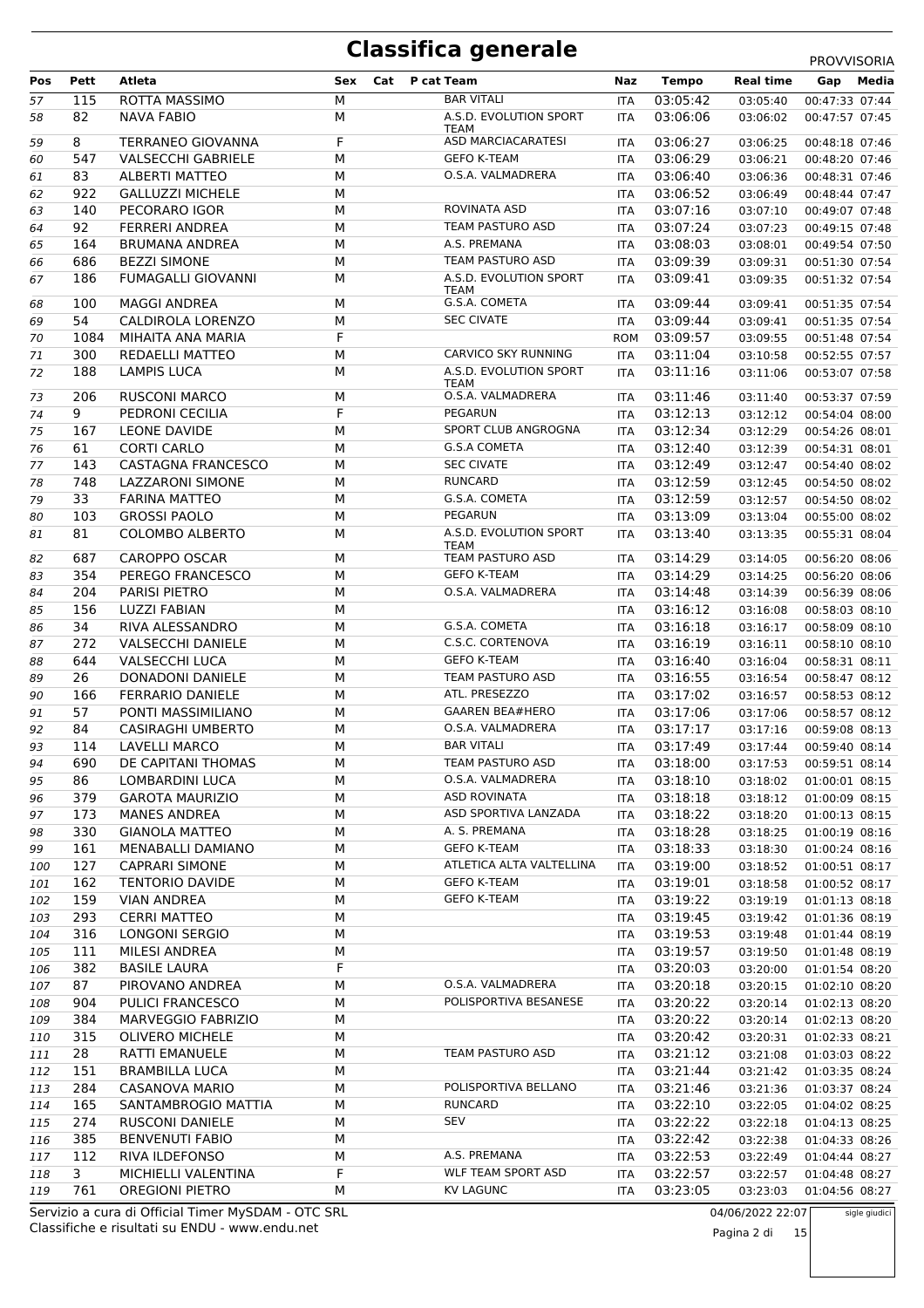|     |      |                            |           |                                                                  |            |              |                  | <b>PROVVISORIA</b> |
|-----|------|----------------------------|-----------|------------------------------------------------------------------|------------|--------------|------------------|--------------------|
| Pos | Pett | Atleta                     | Sex       | Cat P cat Team                                                   | Naz        | <b>Tempo</b> | <b>Real time</b> | Media<br>Gap       |
| 120 | 163  | <b>CRIPPA FRANCESCA</b>    | F         | <b>GEFO K-TEAM</b>                                               | <b>ITA</b> | 03:23:07     | 03:23:03         | 01:04:58 08:27     |
| 121 | 728  | <b>RIVA MAURIZIO</b>       | M         | <b>TEAM PASTURO</b>                                              | <b>ITA</b> | 03:23:32     | 03:23:28         | 01:05:23 08:28     |
| 122 | 176  | <b>MASCIADRI ROBERTO</b>   | M         | <b>OSA VALMADRERA</b>                                            | <b>ITA</b> | 03:23:40     | 03:23:36         | 01:05:31 08:29     |
| 123 | 927  | CASTAGNARO LUCA            | M         |                                                                  | <b>ITA</b> | 03:24:19     | 03:23:45         | 01:06:10 08:30     |
| 124 | 814  | ZANARDI GABRIELE           | M         | ATLETICA 87 OGGIONO                                              | <b>ITA</b> | 03:24:30     | 03:24:23         | 01:06:21 08:31     |
| 125 | 696  | <b>GOTTI STEFANO</b>       | М         | GS MARIO CORTI 1959                                              | <b>ITA</b> | 03:24:44     | 03:24:10         | 01:06:35 08:31     |
| 126 | 716  | <b>ARMAN MICHELE</b>       | М         | <b>RUN CARD</b>                                                  | <b>ITA</b> | 03:25:00     | 03:24:50         | 01:06:51 08:32     |
| 127 | 740  | PENCO ALESSANDRO           | M         | ARIES COMO ATHLETIC TEAM                                         | <b>ITA</b> | 03:25:10     | 03:25:08         | 01:07:01 08:32     |
| 128 | 31   | <b>CIRESA RICCARDO</b>     | M         | G.S.A. COMETA                                                    | <b>ITA</b> | 03:25:25     | 03:25:24         | 01:07:16 08:33     |
| 129 | 5    | <b>FUMAGALLI CHIARA</b>    | F         | <b>I BOCIA VERANO BRIANZA</b>                                    | ITA        | 03:25:30     | 03:25:27         | 01:07:21 08:33     |
| 130 | 297  | <b>BOLIS RUBEN</b>         | M         |                                                                  | ITA        | 03:25:31     | 03:25:22         | 01:07:22 08:33     |
| 131 | 662  | CALO' STEFANO              | M         | O.S.A. VALMADRERA                                                | <b>ITA</b> | 03:25:39     | 03:25:06         | 01:07:30 08:34     |
| 132 | 343  | <b>FIGINI LORENZO</b>      | М         |                                                                  | ITA        | 03:26:00     | 03:25:48         | 01:07:51 08:34     |
| 133 | 209  | <b>TESTA ANDREA</b>        | M         | O.S.A. VALMADRERA                                                | ITA        | 03:26:12     | 03:26:05         | 01:08:03 08:35     |
| 134 | 171  | <b>VILLA GIACOMO</b>       | М         | POLISPORTIVA SALUS                                               | <b>ITA</b> | 03:26:52     | 03:26:38         | 01:08:43 08:37     |
|     |      |                            |           | GERENZANO                                                        |            |              |                  |                    |
| 135 | 307  | DELL'ORO MASSIMO           | М         |                                                                  | <b>ITA</b> | 03:27:23     | 03:27:17         | 01:09:14 08:38     |
| 136 | 93   | <b>FLAUTO VINCENZO</b>     | M         | <b>TEAM PASTURO ASD</b>                                          | <b>ITA</b> | 03:27:29     | 03:27:25         | 01:09:20 08:38     |
| 137 | 96   | PANZERI MARIO LUCIANO      | M         | TEAM PASTURO ASD                                                 | <b>ITA</b> | 03:27:44     | 03:27:39         | 01:09:35 08:39     |
| 138 | 120  | <b>CANTINI DIEGO</b>       | M         | TEAM KV LAGUNC                                                   | <b>ITA</b> | 03:27:49     | 03:27:46         | 01:09:40 08:39     |
| 139 | 141  | LOEFFLER CHRISTOPH         | M         |                                                                  | <b>AUS</b> | 03:28:40     | 03:28:36         | 01:10:31 08:41     |
| 140 | 224  | PANZERI LUCA               | M         | <b>TEAM PASTURO ASD</b>                                          | <b>ITA</b> | 03:29:05     | 03:28:58         | 01:10:56 08:42     |
| 141 | 838  | <b>TEDESCHI DAVIDE</b>     | M         |                                                                  |            | 03:29:21     | 03:28:56         | 01:11:12 08:43     |
| 142 | 477  | <b>BELOTTI MIRKO</b>       | М         |                                                                  | <b>ITA</b> | 03:30:27     | 03:30:09         | 01:12:18 08:46     |
| 143 | 1097 | <b>RUFFONI UGO</b>         | М         | SPORTRACE VALTELLINA                                             | <b>ITA</b> | 03:30:31     | 03:30:02         | 01:12:22 08:46     |
| 144 | 95   | <b>MERONI MASSIMILIANO</b> | M         | TEAM PASTURO ASD                                                 | <b>ITA</b> | 03:30:33     | 03:30:28         | 01:12:24 08:46     |
| 145 | 1020 | <b>TENDERINI STEFANO</b>   | M         | A.S.PREMANA                                                      | <b>ITA</b> | 03:30:36     | 03:30:18         | 01:12:27 08:46     |
| 146 | 121  | <b>TODESCHINI WALTER</b>   | M         | A.S.PREMANA                                                      | ITA        | 03:30:54     | 03:30:51         | 01:12:46 08:47     |
| 147 | 727  | <b>MOLTENI YURI</b>        | M         | <b>RUNCARD</b>                                                   | <b>ITA</b> | 03:31:05     | 03:30:51         | 01:12:56 08:47     |
| 148 | 1079 | PESENTI MICHAEL            | M         | ATLETICA VALLE BREMBANA                                          | <b>ITA</b> | 03:31:25     | 03:31:20         | 01:13:16 08:48     |
| 149 | 261  | RONCHETTI MICHELE          | M         | <b>SGURBAT RUNNERS</b>                                           | <b>ITA</b> | 03:31:32     | 03:31:25         | 01:13:23 08:48     |
| 150 | 195  | CASTELNUOVO ALESSIO        | M         | O.S.A. VALMADRERA                                                | <b>ITA</b> | 03:31:32     | 03:31:26         | 01:13:23 08:48     |
| 151 | 788  | SANGALETTI LUCA            | M         |                                                                  | <b>ITA</b> | 03:31:33     | 03:31:14         | 01:13:24 08:48     |
| 152 | 886  | D'ALBERTO EMANUEL          | M         | G.S. PODISTICA CANALET                                           | ITA        | 03:31:44     | 03:31:33         | 01:13:35 08:49     |
| 153 | 351  | CAVALIERI ALESSIO          | M         | <b>GEFO K-TEAM</b>                                               | ITA        | 03:31:50     | 03:31:37         | 01:13:41 08:49     |
| 154 | 97   | LEONARDI ARIANNA           | F         | G.S.A. COMETA                                                    | <b>ITA</b> | 03:31:54     | 03:31:33         | 01:13:45 08:49     |
| 155 | 1062 | ROGGIA IVAN                | М         |                                                                  | ITA        | 03:31:55     | 03:31:49         | 01:13:46 08:49     |
| 156 | 310  | PAPINI DAVIDE              | M         | PT SKYRUNNING                                                    | <b>ITA</b> | 03:31:56     | 03:31:47         | 01:13:47 08:49     |
| 157 | 256  | <b>GERMOZZI CRISTINA</b>   | F         | <b>VAM RACE</b>                                                  | <b>ITA</b> | 03:31:57     | 03:31:52         | 01:13:48 08:49     |
| 158 |      | 1008 ROSSAINI DAVIDE       | ${\sf M}$ | ANGOLO MOUNTAIN RUNNING ITA  03:32:06  03:31:29  01:13:57  08:50 |            |              |                  |                    |
|     | 90   | <b>BONANNO FRANCESCO</b>   | М         | TEAM PASTURO ASD                                                 |            | 03:32:20     |                  | 01:14:11 08:50     |
| 159 | 967  | MELANI ALESSANDRO          | М         | TRAIL RUN PROJECT                                                | ITA        | 03:32:36     | 03:32:18         | 01:14:27 08:51     |
| 160 |      |                            |           | <b>SEC CIVATE</b>                                                | ITA        |              | 03:32:06         |                    |
| 161 | 116  | STEFANONI GIANLUCA         | М         | RUNCARD                                                          | ITA.       | 03:32:41     | 03:32:38         | 01:14:32 08:51     |
| 162 | 113  | <b>MAGGI MATTEO</b>        | М         |                                                                  | ITA        | 03:32:51     | 03:32:48         | 01:14:42 08:52     |
| 163 | 1045 | ROTA DIEGO                 | М         | CARVICO SKYRUNNING                                               | ITA        | 03:32:57     | 03:32:51         | 01:14:48 08:52     |
| 164 | 667  | <b>ELLI FILIPPO</b>        | М         | O.S.A. VALMADRERA                                                | ITA        | 03:33:12     | 03:32:58         | 01:15:03 08:52     |
| 165 | 229  | <b>BIFFI MATTIA</b>        | M         | ASD FALCHI LECCO                                                 | ITA        | 03:33:13     | 03:33:03         | 01:15:04 08:53     |
| 166 | 962  | RUSCONI MAURO              | М         |                                                                  | ITA.       | 03:33:18     | 03:33:06         | 01:15:09 08:53     |
| 167 | 943  | PASIN MILENA               | F         | TEAM ALDO MORO PALUZZA                                           | ITA        | 03:33:30     | 03:33:21         | 01:15:21 08:53     |
| 168 | 387  | <b>CAGLIANI MICHELE</b>    | М         |                                                                  | ITA        | 03:33:32     | 03:33:27         | 01:15:23 08:53     |
| 169 | 175  | ASTORINO MAURIZIO          | М         |                                                                  | ITA        | 03:33:32     | 03:33:28         | 01:15:23 08:53     |
| 170 | 1019 | <b>VALNEGRI GIUSEPPE</b>   | М         | <b>BRUTAL TRAIL</b>                                              | ITA        | 03:33:34     | 03:33:14         | 01:15:25 08:53     |
| 171 | 388  | ORLANDELLI MARCELLO        | М         |                                                                  | ITA.       | 03:33:34     | 03:33:28         | 01:15:25 08:53     |
| 172 | 898  | <b>GALLIANO ROBERTO</b>    | М         | ASD MARATONA ALZHEIMER                                           | ITA        | 03:33:45     | 03:33:25         | 01:15:36 08:54     |
|     |      | MARCO                      |           |                                                                  |            |              |                  |                    |
| 173 | 220  | <b>FUMAGALLI LUCA</b>      | М         | TEAM PASTURO ASD                                                 | ITA        | 03:33:51     | 03:33:42         | 01:15:42 08:54     |
| 174 | 993  | AONDIO MARCO               | М         |                                                                  | ITA.       | 03:33:56     | 03:33:47         | 01:15:47 08:54     |
| 175 | 746  | <b>VASSENA CHRISTIAN</b>   | М         |                                                                  |            | 03:34:51     | 03:34:32         | 01:16:42 08:57     |
| 176 | 245  | <b>VILLA MATTEO</b>        | М         | SEC                                                              | ITA        | 03:35:25     | 03:35:20         | 01:17:16 08:58     |
| 177 | 669  | <b>FUMAGALLI GABRIELE</b>  | М         | O.S.A. VALMADRERA                                                | ITA        | 03:35:36     | 03:35:22         | 01:17:27 08:58     |
| 178 | 1102 | <b>GRITTI DIEGO</b>        | М         | GAARENBEAHERO                                                    | ITA        | 03:35:40     | 03:35:35         | 01:17:31 08:59     |
| 179 | 820  | <b>GANDOLFI MATTEO</b>     | М         |                                                                  | ITA.       | 03:35:45     | 03:35:19         | 01:17:36 08:59     |
| 180 | 633  | <b>AGOSTINI GIORGIO</b>    | М         |                                                                  | ITA        | 03:35:52     | 03:35:35         | 01:17:43 08:59     |
| 181 | 724  | MATTAVELLI ALESSANDRO      | М         | RUNCARD                                                          | ITA        | 03:36:02     | 03:35:46         | 01:17:53 09:00     |
| 182 | 280  | <b>MAURI CESARE</b>        | М         | ATLETICA DI.PO.                                                  | ITA        | 03:36:07     | 03:36:00         | 01:17:58 09:00     |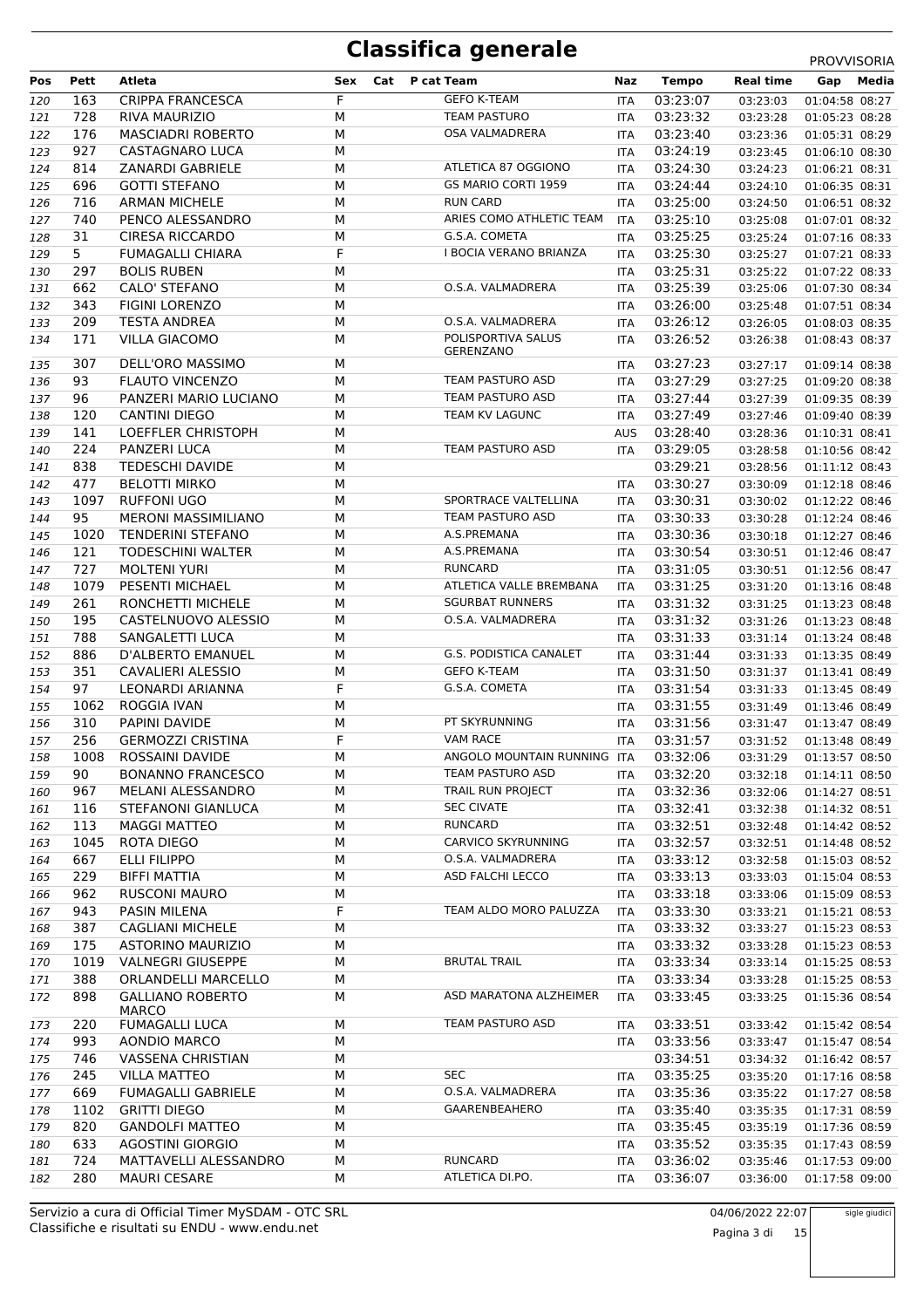|     |      |                              |     |                          |            |          |                  | <b>FNUVVIJUNIA</b> |
|-----|------|------------------------------|-----|--------------------------|------------|----------|------------------|--------------------|
| Pos | Pett | Atleta                       | Sex | <b>Cat</b> P cat Team    | Naz        | Tempo    | <b>Real time</b> | Gap Media          |
| 183 | 1103 | <b>CARRARA FABIO</b>         | М   |                          |            | 03:36:14 | 03:36:11         | 01:18:05 09:00     |
| 184 | 129  | POZZI GIOELE                 | М   | A.S.D. MARCIACARATESI    | <b>ITA</b> | 03:36:19 | 03:36:14         | 01:18:10 09:00     |
| 185 | 961  | <b>GIANOLA ALAN</b>          | M   | A. S. PREMANA            | <b>ITA</b> | 03:36:20 | 03:36:02         | 01:18:11 09:00     |
| 186 | 734  | SZYMANSKI KAROL              | M   |                          | POL        | 03:36:28 | 03:35:55         | 01:18:19 09:01     |
| 187 | 1119 | COSTAMAGNA ALBERTO           | М   | A.S.D. DRAGONERO         | ITA.       | 03:36:43 | 03:36:30         | 01:18:34 09:01     |
| 188 | 263  | <b>MARSIGLIONE GIUSEPPE</b>  | М   |                          |            | 03:36:44 | 03:36:32         | 01:18:35 09:01     |
| 189 | 896  | <b>BAVARO FABIO</b>          | M   |                          |            | 03:36:46 | 03:36:32         | 01:18:37 09:01     |
| 190 | 250  | PANZERI MARCO                | M   |                          | <b>ITA</b> | 03:36:46 | 03:36:36         | 01:18:37 09:01     |
| 191 | 405  | <b>AMATO SABRINA</b>         | F   | <b>3LIFE ASD</b>         | <b>ITA</b> | 03:36:48 | 03:36:44         | 01:18:39 09:01     |
|     | 248  |                              | М   |                          |            |          |                  |                    |
| 192 |      | PANZERI PIETRO               |     |                          | <b>ITA</b> | 03:36:55 | 03:36:43         | 01:18:46 09:02     |
| 193 | 1034 | <b>COFFETTI MARCO</b>        | М   | <b>RUNNERS BERGAMO</b>   | ITA        | 03:36:56 | 03:36:24         | 01:18:47 09:02     |
| 194 | 717  | <b>FUMAGALLI LUCA</b>        | М   | RUNCARD                  | <b>ITA</b> | 03:37:16 | 03:37:01         | 01:19:07 09:03     |
| 195 | 398  | PALEARI MATTEO               | M   | O.S.A. VALMADRERA        | <b>ITA</b> | 03:37:18 | 03:37:05         | 01:19:09 09:03     |
| 196 | 753  | PINI MATTEO                  | M   |                          | <b>ITA</b> | 03:37:24 | 03:37:18         | 01:19:15 09:03     |
| 197 | 654  | <b>BUZZETTI CLAUDIO</b>      | M   |                          | <b>ITA</b> | 03:37:28 | 03:37:17         | 01:19:19 09:03     |
| 198 | 745  | <b>TARCA FABIO</b>           | M   |                          |            | 03:37:28 | 03:37:18         | 01:19:19 09:03     |
| 199 | 675  | PIZZAGALLI GIULIO            | М   | O.S.A. VALMADRERA        | ITA        | 03:37:34 | 03:37:29         | 01:19:25 09:03     |
| 200 | 133  | <b>VENINI ROMANO</b>         | М   | <b>OSA VALMADRERA</b>    | <b>ITA</b> | 03:37:47 | 03:37:42         | 01:19:38 09:04     |
| 201 | 234  | PARENTI MARTINA              | F   | ASD FALCHI LECCO         | <b>ITA</b> | 03:37:53 | 03:37:49         | 01:19:44 09:04     |
| 202 | 244  | <b>COLCIAGO FABRIZIO</b>     | М   | <b>ALPINI CARATE</b>     | ITA        | 03:37:54 | 03:37:48         | 01:19:45 09:04     |
| 203 | 497  | <b>DELIGIOS GIORGIO</b>      | M   |                          | ITA        | 03:37:56 | 03:37:44         | 01:19:47 09:04     |
| 204 | 94   | <b>GEROSA ANGELO</b>         | М   | <b>TEAM PASTURO ASD</b>  | <b>ITA</b> | 03:38:02 | 03:37:59         | 01:19:53 09:05     |
| 205 | 396  | LANFRANCHI FRANCESCO         | М   | O.S.A. VALMADRERA        | ITA        | 03:38:06 | 03:37:31         | 01:19:57 09:05     |
| 206 | 992  | <b>CERNUSCHI STEFANO</b>     | М   | RUNCARD                  | ITA        | 03:38:10 | 03:37:51         | 01:20:01 09:05     |
|     |      |                              |     | O.S.A. VALMADRERA        |            |          |                  |                    |
| 207 | 676  | POZZI FABIO                  | М   |                          | ITA        | 03:38:17 | 03:38:03         | 01:20:08 09:05     |
| 208 | 1044 | ALAMARI LUCA                 | М   |                          |            | 03:38:26 | 03:38:26         | 01:20:17 09:06     |
| 209 | 682  | <b>INVERNIZZI STEFANO</b>    | M   | 3 LIFE ASD               | ITA        | 03:38:30 | 03:38:22         | 01:20:21 09:06     |
| 210 | 333  | <b>MARANGONI DAVIDE</b>      | М   | <b>AMATORI LECCO</b>     | <b>ITA</b> | 03:38:34 | 03:38:26         | 01:20:25 09:06     |
| 211 | 17   | <b>BIANCHI EMMANUEL</b>      | М   |                          | ITA        | 03:38:54 | 03:38:51         | 01:20:45 09:07     |
| 212 | 1132 | <b>BERGAMO DENIS</b>         | М   |                          | <b>ITA</b> | 03:39:06 | 03:38:30         | 01:20:57 09:07     |
| 213 | 1018 | <b>BOARINI ANDREA</b>        | M   | <b>CUS BRESCIA</b>       | <b>ITA</b> | 03:39:14 | 03:38:45         | 01:21:05 09:08     |
| 214 | 231  | <b>MAGGIONI GIANLUCA</b>     | М   | ASD FALCHI LECCO         | ITA        | 03:39:24 | 03:39:18         | 01:21:15 09:08     |
| 215 | 230  | <b>CRUCIFERO ANTONELLA</b>   | F   | ASD FALCHI LECCO         | ITA        | 03:39:35 | 03:39:29         | 01:21:26 09:08     |
| 216 | 299  | ARABI ALESSANDRO             | М   | POL. DIMICA POTENTER     | <b>ITA</b> | 03:39:41 | 03:39:34         | 01:21:32 09:09     |
| 217 | 693  | <b>MAZZOLENI MICHELE</b>     | М   | TEAM PASTURO ASD         | ITA        | 03:39:47 | 03:39:36         | 01:21:38 09:09     |
| 218 | 735  | <b>RENNA SIMONE</b>          | М   |                          | <b>ITA</b> | 03:39:50 | 03:39:42         | 01:21:41 09:09     |
| 219 | 1007 | DANZA LORIS                  | М   |                          | <b>ITA</b> | 03:40:42 | 03:40:30         | 01:22:33 09:11     |
| 220 | 353  | <b>VIANELLO LUCA</b>         | М   | <b>GEFO K-TEAM</b>       | ITA        | 03:40:56 | 03:40:51         | 01:22:47 09:12     |
| 221 | 242  | AIROLDI ODON                 | M   |                          | <b>ITA</b> | 03:41:07 | 03:41:00         | 01:22:58 09:12     |
| 222 | 91   | COLOMBO PAOLO                | М   | TEAM PASTURO ASD         | ITA        | 03:41:09 | 03:41:06         | 01:23:00 09:12     |
| 223 | 328  | PROJETTO MICHELE             | М   | A.S.D. CARABINIERI       | <b>ITA</b> | 03:41:19 | 03:41:08         | 01:23:10 09:13     |
|     | 334  | <b>CALIO' ELENA</b>          | F   | TEAM PASTURO ASD         |            | 03:41:25 |                  | 01:23:16 09:13     |
| 224 |      |                              |     | <b>SKY LARIO RUNNERS</b> | ITA.       |          | 03:41:13         |                    |
| 225 | 336  | <b>COLOMBO FERRUCCIO</b>     | М   |                          | ITA        | 03:41:34 | 03:41:27         | 01:23:25 09:13     |
| 226 | 241  | PANZERI LEONARDO             | М   | <b>AMATORI LECCO</b>     | ITA        | 03:41:39 | 03:41:31         | 01:23:30 09:14     |
| 227 | 563  | <b>BRUSADELLI FELICE</b>     | М   | O.S.A. VALMADRERA        | <b>ITA</b> | 03:41:49 | 03:41:43         | 01:23:40 09:14     |
| 228 | 849  | POZZI SERGIO                 | М   |                          | ITA        | 03:41:50 | 03:41:28         | 01:23:41 09:14     |
| 229 | 938  | <b>VARGIU MATTEO</b>         | М   |                          | ITA        | 03:42:00 | 03:41:54         | 01:23:51 09:14     |
| 230 | 665  | D'ANGELI ALESSANDRA          | F   | O.S.A. VALMADRERA        | ITA.       | 03:42:08 | 03:41:49         | 01:23:59 09:15     |
| 231 | 132  | <b>CODEGA ANTONIO</b>        | М   | A.S.PREMANA              | <b>ITA</b> | 03:42:19 | 03:42:16         | 01:24:10 09:15     |
| 232 | 1030 | <b>COMARNITCHI ALEXANDRU</b> | М   |                          | ITA        | 03:42:42 | 03:42:37         | 01:24:33 09:16     |
| 233 | 442  | <b>FUMAGALLI RAFFAELE</b>    | М   |                          | <b>ITA</b> | 03:43:02 | 03:42:55         | 01:24:53 09:17     |
| 234 | 85   | <b>FANTI MASSIMO</b>         | М   | O.S.A. VALMADRERA        | ITA        | 03:43:05 | 03:43:02         | 01:24:56 09:17     |
| 235 | 360  | GALBUSERA ALESSANDRO         | М   | O.S.A. VALMADRERA        | <b>ITA</b> | 03:43:06 | 03:43:02         | 01:24:57 09:17     |
| 236 | 830  | <b>COLOMBO MIRCO</b>         | М   | <b>RUNCARD</b>           | ITA.       | 03:43:16 | 03:43:09         | 01:25:07 09:18     |
| 237 | 980  | <b>NAVA MICHELE</b>          | М   | VAM RACE                 | <b>ITA</b> | 03:43:33 | 03:43:23         | 01:25:24 09:18     |
| 238 | 1110 | <b>VENINO PIER MATTEO</b>    | М   |                          |            | 03:43:34 | 03:43:20         | 01:25:25 09:18     |
| 239 | 320  | <b>FURLAN KEVIN</b>          | М   |                          | ITA        | 03:43:36 | 03:43:26         | 01:25:27 09:18     |
| 240 | 789  | DE RIVO STEFANO              | М   | <b>FISKY</b>             | ITA        | 03:43:43 | 03:43:19         | 01:25:34 09:19     |
| 241 | 803  | REDAELLI FRANCESCO           | М   | U.S.S. MAURIZIO          | ITA        | 03:44:10 | 03:44:03         | 01:26:01 09:20     |
| 242 | 157  | <b>TURBA MARCO</b>           | М   | <b>NSC</b>               |            | 03:44:18 | 03:44:15         | 01:26:09 09:20     |
|     | 490  | <b>BALOSSI MASSIMO</b>       | М   | A.S.D. ROVINATA          |            | 03:44:29 |                  |                    |
| 243 |      |                              |     | TEAM PASTURO ASD         | ITA        |          | 03:44:24         | 01:26:20 09:21     |
| 244 | 688  | <b>COLOMBO CRISTIAN</b>      | М   |                          | ITA        | 03:44:31 | 03:44:07         | 01:26:22 09:21     |
| 245 | 725  | <b>BONANOMI LUCA</b>         | М   |                          | <b>ITA</b> | 03:44:32 | 03:44:26         | 01:26:23 09:21     |
| 246 | 39   | <b>BONANOMI PAOLO</b>        | М   | ASD FALCHI LECCO         | ITA        | 03:44:32 | 03:44:32         | 01:26:23 09:21     |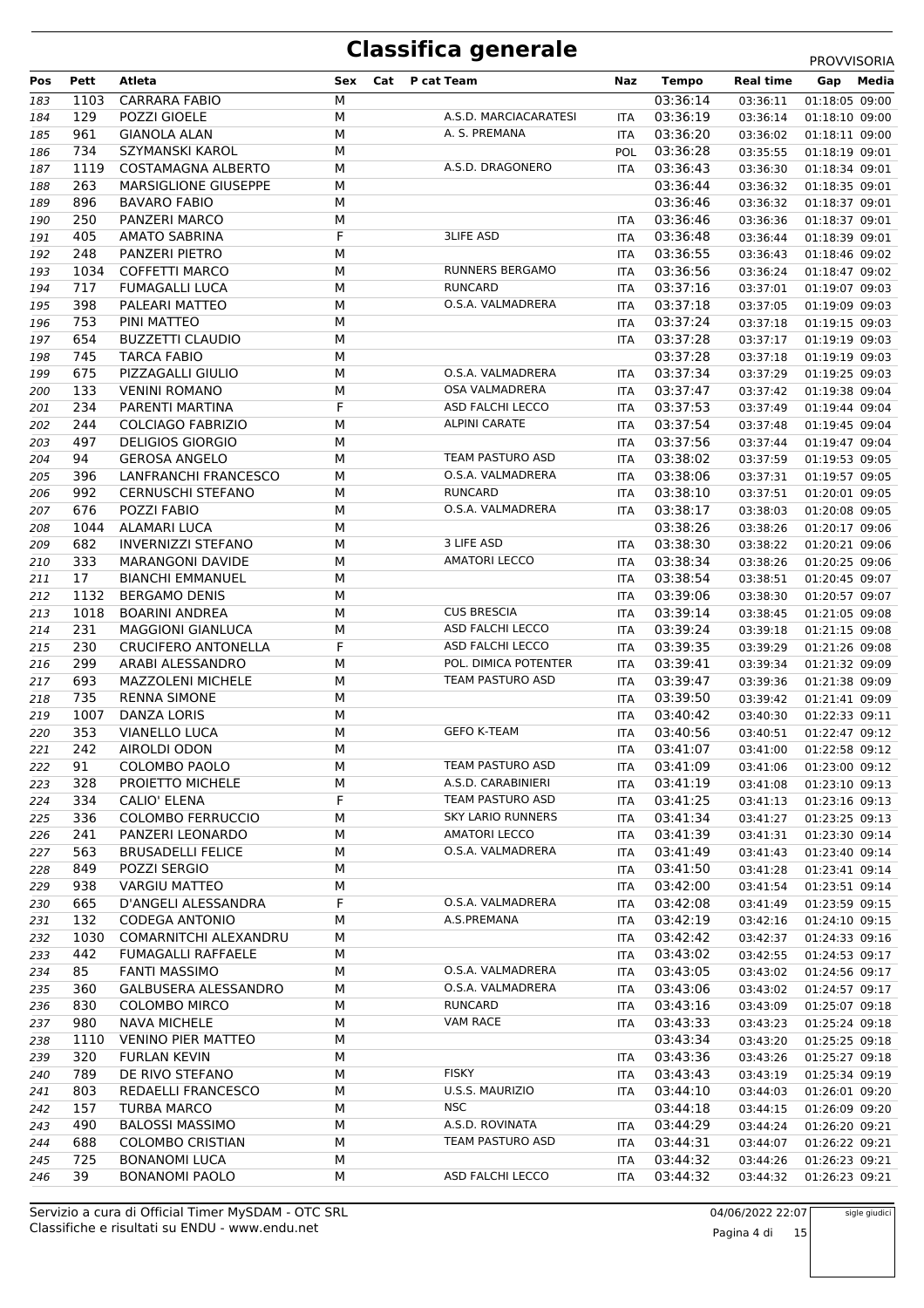|     |      |                                         |            |                                 |            |              |                  | <b>PROVVISORIA</b> |
|-----|------|-----------------------------------------|------------|---------------------------------|------------|--------------|------------------|--------------------|
| Pos | Pett | Atleta                                  | Cat<br>Sex | P cat Team                      | Naz        | <b>Tempo</b> | <b>Real time</b> | Gap<br>Media       |
| 247 | 99   | MEREGALLI STEFANO                       | M          | G.S.A. COMETA                   | <b>ITA</b> | 03:44:36     | 03:44:27         | 01:26:27 09:21     |
| 248 | 212  | <b>QUINTINI IGOR</b>                    | M          | <b>3LIFE ASD</b>                | <b>ITA</b> | 03:44:39     | 03:44:31         | 01:26:30 09:21     |
| 249 | 363  | <b>BERI ALBERTO</b>                     | M          |                                 | <b>ITA</b> | 03:45:06     | 03:44:56         | 01:26:57 09:22     |
| 250 | 150  | ALESSANDRO RENZO                        | M          | ATL. LECCO COLOMBO COSTR. ITA   |            | 03:45:12     | 03:45:10         | 01:27:04 09:23     |
| 251 | 1067 | <b>MERAVIGLIA FABIO</b>                 | M          | <b>TEAM VALTELLINA</b>          | <b>ITA</b> | 03:45:21     | 03:45:14         | 01:27:12 09:23     |
| 252 | 302  | <b>GATTINONI MAURO</b>                  | М          |                                 | <b>ITA</b> | 03:45:25     | 03:45:14         | 01:27:16 09:23     |
| 253 | 1104 | PROBO ALFREDO                           | M          | <b>TEAM GAAREN #BEAHERO</b>     | <b>ITA</b> | 03:45:31     | 03:45:19         | 01:27:23 09:23     |
| 254 | 183  | <b>BOLIS PAOLO</b>                      | M          | A.S.D. EVOLUTION SPORT          | ITA        | 03:45:48     | 03:45:36         | 01:27:40 09:24     |
|     |      |                                         |            | <b>TEAM</b><br>ASD AVIS OGGIONO |            |              |                  |                    |
| 255 | 329  | <b>FALZEI PIERO ANTONIO</b>             | M          |                                 | <b>ITA</b> | 03:45:50     | 03:45:35         | 01:27:41 09:24     |
| 256 | 309  | <b>RAVA DANIELE</b>                     | M          | <b>TEAM KV</b>                  | <b>ITA</b> | 03:45:57     | 03:45:55         | 01:27:48 09:24     |
| 257 | 295  | CASTELNUOVO GIANLUCA                    | М          | <b>POL. 2001 ALDE</b>           | <b>ITA</b> | 03:46:00     | 03:45:55         | 01:27:52 09:25     |
| 258 | 342  | <b>COLLAREDA FRANCESCA</b>              | F          | <b>RUNCARD</b>                  | <b>ITA</b> | 03:46:03     | 03:45:55         | 01:27:54 09:25     |
| 259 | 655  | <b>DOSSENA PAOLO</b>                    | M          |                                 | <b>ITA</b> | 03:46:05     | 03:45:46         | 01:27:56 09:25     |
| 260 | 304  | <b>COLLINI ISACCO</b>                   | M          | MUGELLO OUTDOOR                 | <b>ITA</b> | 03:46:15     | 03:46:05         | 01:28:06 09:25     |
| 261 | 1109 | <b>LECCO MAURO</b>                      | M          | <b>GAAREN BEHERO</b>            | <b>ITA</b> | 03:46:22     | 03:46:09         | 01:28:13 09:25     |
| 262 | 372  | <b>GATTI PAOLO</b>                      | M          |                                 |            | 03:46:42     | 03:46:29         | 01:28:33 09:26     |
| 263 | 751  | PAINDELLI NICOLÒ                        | M          |                                 |            | 03:46:48     | 03:46:24         | 01:28:39 09:26     |
| 264 | 102  | <b>MERLO FRANCESCO</b>                  | M          | <b>ASD GRIGNETTA</b>            | <b>ITA</b> | 03:46:49     | 03:46:44         | 01:28:40 09:27     |
| 265 | 597  | <b>BRINI OSCAR FRANCESCO</b>            | M          |                                 | <b>ITA</b> | 03:47:15     | 03:46:46         | 01:29:06 09:28     |
| 266 | 228  | <b>BERTOLDINI TADDEO</b>                | M          | ASD FALCHI LECCO                | <b>ITA</b> | 03:47:19     | 03:47:10         | 01:29:10 09:28     |
| 267 | 777  | MAZZOLENI STEFANO                       | M          | ASD I PAZZINARI                 | <b>ITA</b> | 03:47:42     | 03:47:35         | 01:29:33 09:29     |
| 268 | 929  | <b>GIGRI FUMAGALLI</b>                  | M          |                                 | <b>ITA</b> | 03:47:48     | 03:47:36         | 01:29:39 09:29     |
|     |      | <b>FRANCESCO</b>                        |            |                                 |            |              |                  |                    |
| 269 | 689  | DE BATTISTA IZAIAS                      | M          | TEAM PASTURO ASD                | <b>ITA</b> | 03:47:57     | 03:47:50         | 01:29:48 09:29     |
| 270 | 270  | DELL ORTO LUCA                          | M          |                                 | <b>ITA</b> | 03:48:35     | 03:48:24         | 01:30:26 09:31     |
| 271 | 1147 | DE CAS ENRICO                           | M          |                                 | <b>ITA</b> | 03:48:50     | 03:48:38         | 01:30:41 09:32     |
| 272 | 1043 | PEREGO FEDERICO                         | M          |                                 | <b>ITA</b> | 03:49:10     | 03:48:53         | 01:31:01 09:32     |
| 273 | 202  | <b>MARCON STEFANO</b>                   | M          | O.S.A. VALMADRERA               | <b>ITA</b> | 03:49:20     | 03:49:07         | 01:31:11 09:33     |
| 274 | 160  | PANZERI MAURO                           | M          | <b>GEFO K-TEAM</b>              | ITA        | 03:49:26     | 03:49:23         | 01:31:17 09:33     |
| 275 | 954  | DEL GIOVANNINO                          | M          |                                 | <b>ITA</b> | 03:49:34     | 03:49:17         | 01:31:25 09:33     |
| 276 | 407  | <b>MAURIZIO</b><br><b>BURATTI PAOLO</b> | M          | TEAM PASTURO ASD                | <b>ITA</b> | 03:49:44     | 03:49:28         | 01:31:35 09:34     |
| 277 | 137  | <b>ALEGI ORESTE</b>                     | M          | <b>VAM RACE</b>                 | <b>ITA</b> | 03:49:51     | 03:49:47         | 01:31:42 09:34     |
| 278 | 374  | RONCALETTI ROBERTO                      | M          |                                 | <b>ITA</b> | 03:50:14     | 03:50:04         | 01:32:05 09:35     |
| 279 | 799  | SPAGNOLLI DIEGO                         | M          | G.S.D. VAL GLERIS PONTEBBA      | <b>ITA</b> | 03:50:27     | 03:50:17         | 01:32:18 09:36     |
| 280 | 529  | <b>CHIAPPA SILVIA</b>                   | F          | <b>ASD ALTITUDE</b>             | <b>ITA</b> | 03:50:30     | 03:50:25         | 01:32:21 09:36     |
| 281 | 65   | <b>BARACHETTI ROBERTO</b>               | M          | <b>ATLETICA MARATHON</b>        |            | 03:50:32     | 03:50:28         | 01:32:23 09:36     |
|     |      |                                         |            | <b>ALMENNO</b>                  | ITA        |              |                  |                    |
| 282 | 704  | <b>GALLEGO FERNÁNDEZ</b>                | M          |                                 | <b>ESP</b> | 03:50:38     | 03:50:12         | 01:32:29 09:36     |
|     |      | <b>MANUEL</b>                           |            |                                 |            |              |                  |                    |
| 283 | 631  | <b>SELERONI KAROL</b>                   | М          |                                 | ITA        | 03:50:39     | 03:50:28         | 01:32:30 09:36     |
| 284 | 321  | <b>GUARNAROLI MAURO</b>                 | M          | <b>BAR VITALI</b>               | ITA        | 03:50:48     | 03:50:43         | 01:32:39 09:36     |
| 285 | 1040 | <b>CORSO ANDREA</b>                     | М          | G.S. PODISTICA CANALET          | ITA        | 03:50:50     | 03:50:37         | 01:32:41 09:37     |
| 286 | 380  | PARISI RICCARDO                         | М          | PEGARUN                         | ITA        | 03:50:51     | 03:50:41         | 01:32:42 09:37     |
| 287 | 1055 | NOVELLO PAOLO                           | М          | <b>ASD NICO RUNNERS</b>         | ITA        | 03:50:59     | 03:50:51         | 01:32:50 09:37     |
| 288 | 642  | ANGIOLINI SERGIO                        | М          | NESSUNA                         |            | 03:51:05     | 03:50:53         | 01:32:56 09:37     |
| 289 | 755  | <b>CONTI EMANUELA</b>                   | F          | <b>BAR VITALI</b>               | ITA        | 03:51:16     | 03:50:44         | 01:33:07 09:38     |
| 290 | 190  | <b>MAGNO FABIO</b>                      | м          | A.S.D. EVOLUTION SPORT          | ITA.       | 03:51:18     | 03:51:09         | 01:33:09 09:38     |
| 291 | 322  | <b>DELGADO CARLOS</b>                   | F          | TEAM                            | ITA        | 03:51:35     | 03:51:28         | 01:33:26 09:38     |
| 292 | 892  | <b>BONVENTO ALBERTO</b>                 | М          | PASSO CAPPONI                   | ITA        | 03:51:44     | 03:51:37         | 01:33:35 09:39     |
| 293 | 773  | ROCCA GIORDANO                          | М          |                                 |            | 03:51:53     | 03:51:25         | 01:33:44 09:39     |
| 294 | 235  | PIZZAGALLI CLAUDIO                      | М          | ASD FALCHI LECCO                | ITA        | 03:51:59     | 03:51:52         | 01:33:50 09:39     |
| 295 | 386  | <b>MASSIRONI RICCARDO</b>               | М          |                                 | ITA        | 03:51:59     | 03:51:45         | 01:33:50 09:39     |
| 296 | 311  | AIROLDI ANGELO                          | м          | <b>SKY LARIO RUNNERS</b>        | ITA        | 03:52:00     | 03:51:53         | 01:33:51 09:39     |
| 297 | 535  | <b>GREPPI MARTA</b>                     | F          | <b>GEFO K-TEAM</b>              | ITA        | 03:52:24     | 03:52:11         | 01:34:15 09:40     |
|     | 541  | SALVATI LUCA                            |            |                                 |            | 03:52:34     |                  |                    |
| 298 | 1012 |                                         | М          |                                 |            |              | 03:52:24         | 01:34:25 09:41     |
| 299 |      | ROSA RENATO                             | М          | NAVIGLIO RUNNING TEAM           | ITA        | 03:52:39     | 03:52:23         | 01:34:30 09:41     |
| 300 | 538  | MUFFATTI RICCARDO                       | М          |                                 | ITA.       | 03:53:05     | 03:52:53         | 01:34:56 09:42     |
| 301 | 265  | <b>BALLABIO MATTEO</b>                  | M          |                                 |            | 03:53:08     | 03:52:59         | 01:34:59 09:42     |
| 302 | 1143 | <b>SORMANI EROS</b>                     | М          |                                 | ITA        | 03:53:09     | 03:52:43         | 01:35:00 09:42     |
| 303 | 200  | LUVERA' GIUSEPPE                        | М          | O.S.A. VALMADRERA               | ITA        | 03:53:10     | 03:52:59         | 01:35:02 09:42     |
| 304 | 174  | ZANELLA GIUSEPPE                        | М          | ATLETICA VALLE IMAGNA           | ITA        | 03:53:12     | 03:53:10         | 01:35:03 09:43     |
| 305 | 1129 | <b>VILLA STEFANO</b>                    | М          | OSA VALMADRERA                  | ITA        | 03:53:14     | 03:53:05         | 01:35:05 09:43     |
| 306 | 337  | ROTA GIOVANNI                           | М          | <b>LIBERO</b>                   | ITA        | 03:53:22     | 03:53:14         | 01:35:13 09:43     |
| 307 | 347  | <b>MAGGI MICHELE</b>                    | М          |                                 | ITA        | 03:53:30     | 03:53:17         | 01:35:21 09:43     |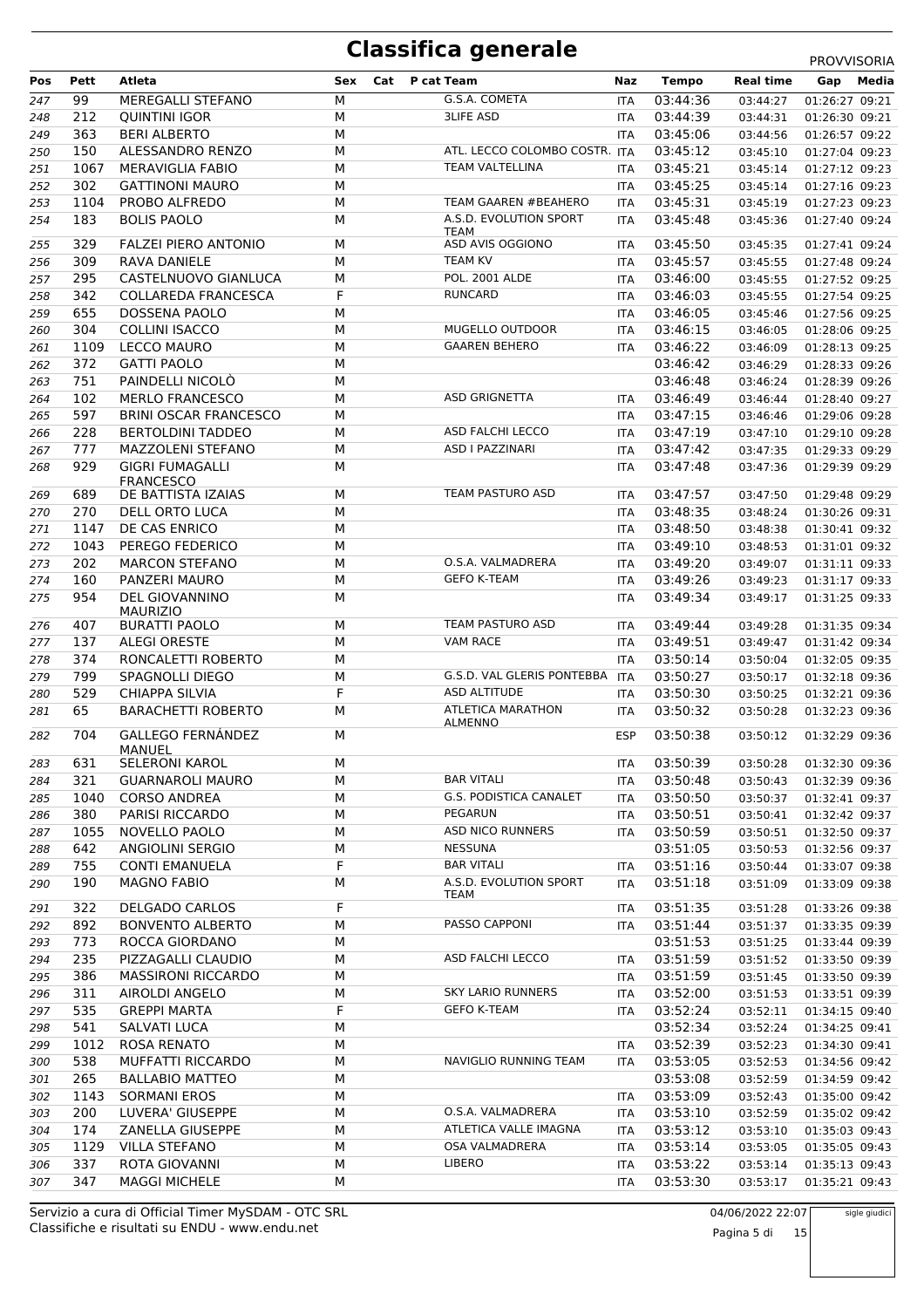|     |      |                                           |     |     |                                |            |              |                  | <b>PRUVVIJURIA</b> |
|-----|------|-------------------------------------------|-----|-----|--------------------------------|------------|--------------|------------------|--------------------|
| Pos | Pett | Atleta                                    | Sex | Cat | P cat Team                     | Naz        | <b>Tempo</b> | <b>Real time</b> | Media<br>Gap       |
| 308 | 807  | <b>DONADONI FABIO</b>                     | М   |     |                                | <b>ITA</b> | 03:53:38     | 03:53:05         | 01:35:29 09:44     |
| 309 | 440  | <b>NORIS MARIO FRANCESCO</b>              | M   |     | M5S                            | <b>ITA</b> | 03:53:43     | 03:53:31         | 01:35:34 09:44     |
| 310 | 226  | <b>RICCI GIUSEPPE</b>                     | М   |     | TEAM PASTURO ASD               | <b>ITA</b> | 03:53:51     | 03:53:40         | 01:35:42 09:44     |
| 311 | 1099 | <b>ZAFFARONI STEFANO</b>                  | M   |     |                                | <b>ITA</b> | 03:53:56     | 03:53:36         | 01:35:47 09:44     |
| 312 | 361  | <b>TIRONI LUCA</b>                        | М   |     |                                | <b>ITA</b> | 03:54:13     | 03:54:02         | 01:36:04 09:45     |
|     |      |                                           |     |     | <b>SGURBAT RUNNERS</b>         |            |              |                  |                    |
| 313 | 500  | <b>FIAMBERTI ROBERTO</b>                  | М   |     |                                | <b>ITA</b> | 03:54:15     | 03:53:56         | 01:36:06 09:45     |
| 314 | 742  | DI MARIA LUCA                             | М   |     |                                | <b>ITA</b> | 03:54:19     | 03:54:07         | 01:36:10 09:45     |
| 315 | 505  | <b>RIPAMONTI ROBERTO</b>                  | M   |     |                                | <b>ITA</b> | 03:54:43     | 03:54:27         | 01:36:34 09:46     |
| 316 | 930  | MENEGALDO WILLIAM                         | М   |     |                                | ITA        | 03:54:50     | 03:54:35         | 01:36:41 09:47     |
| 317 | 445  | MASSIMILIANO MANGANINI                    | M   |     | DE RAN CLAB                    | <b>ITA</b> | 03:54:51     | 03:54:34         | 01:36:42 09:47     |
| 318 | 609  | <b>CREMONINI THOMAS</b>                   | M   |     |                                | <b>ITA</b> | 03:54:53     | 03:54:42         | 01:36:44 09:47     |
| 319 | 1035 | <b>PASINI DARIO</b>                       | М   |     |                                | <b>ITA</b> | 03:55:10     | 03:54:37         | 01:37:01 09:47     |
| 320 | 783  | LO COCO ANDREA                            | М   |     | <b>RUNCARD</b>                 | <b>ITA</b> | 03:55:19     | 03:55:09         | 01:37:10 09:48     |
| 321 | 1120 | PIROVANO LORENZO                          | M   |     | <b>RUNCARD</b>                 | <b>ITA</b> | 03:55:23     | 03:55:14         | 01:37:14 09:48     |
| 322 | 197  | <b>FANTI ALESSANDRO</b>                   | М   |     | O.S.A. VALMADRERA              | <b>ITA</b> | 03:55:26     | 03:55:19         | 01:37:17 09:48     |
|     | 253  |                                           | M   |     | ATHLETIC TEAM PIOLTELLO        |            | 03:55:32     |                  |                    |
| 323 |      | ANGUSTI STEFANO                           |     |     |                                | <b>ITA</b> |              | 03:55:18         | 01:37:23 09:48     |
| 324 | 663  | <b>COGLIATI CRISTIAN</b>                  | М   |     | O.S.A. VALMADRERA              | <b>ITA</b> | 03:55:56     | 03:55:45         | 01:37:47 09:49     |
| 325 | 1058 | PITTON MATTEO                             | М   |     | ATLETICA SEV VALMADRERA        | <b>ITA</b> | 03:56:01     | 03:55:32         | 01:37:52 09:50     |
| 326 | 1138 | <b>RECCHIA TOMMASO</b>                    | М   |     |                                | <b>ITA</b> | 03:56:07     | 03:55:49         | 01:37:58 09:50     |
|     |      | <b>MATTEO</b>                             |     |     |                                |            |              |                  |                    |
| 327 | 569  | RUSCONI PATRIZIA                          | F   |     | O.S.A. VALMADRERA              | <b>ITA</b> | 03:56:25     | 03:56:18         | 01:38:16 09:51     |
| 328 | 146  | <b>SCUTTI ANTONIO</b>                     | M   |     | ATHLETIC TEAM LARIO COMO       | <b>ITA</b> | 03:56:32     | 03:56:29         | 01:38:23 09:51     |
| 329 | 208  | <b>TASSONE FRANCESCO</b>                  | М   |     | O.S.A. VALMADRERA              | ITA        | 03:56:51     | 03:56:46         | 01:38:42 09:52     |
| 330 | 233  | PAGANONI GIANLUCA                         | M   |     | ASD FALCHI LECCO               | <b>ITA</b> | 03:57:07     | 03:56:53         | 01:38:58 09:52     |
| 331 | 839  | <b>GARAGIOLA LUCA</b>                     | М   |     |                                | <b>ITA</b> | 03:57:22     | 03:56:57         | 01:39:13 09:53     |
| 332 | 222  | <b>LOCATELLI FABRIZIO</b>                 | М   |     | TEAM PASTURO ASD               | <b>ITA</b> | 03:57:25     | 03:57:11         | 01:39:16 09:53     |
| 333 | 1015 | RONCAREGGI FEDERICO                       | М   |     | SPORTIVA VALBRONESE            | <b>ITA</b> | 03:57:26     | 03:56:56         | 01:39:17 09:53     |
| 334 | 534  | <b>BROVELLI ILARIA</b>                    | F   |     | <b>GEFO K-TEAM</b>             | <b>ITA</b> | 03:57:41     | 03:57:27         | 01:39:32 09:54     |
| 335 | 981  | REVOLO DE LA TORRE                        | М   |     | <b>ASD FRIESIAN TEAM</b>       | ITA        | 03:57:45     | 03:57:16         | 01:39:36 09:54     |
|     |      | <b>BUENO EDUARDO</b>                      |     |     |                                |            |              |                  |                    |
| 336 | 511  | AIROLDI MAURIZIO                          | М   |     | POLISPORTIVA ALBOSAGGIA        | <b>ITA</b> | 03:57:52     | 03:57:36         | 01:39:43 09:54     |
| 337 | 947  | SMAJIC ADMIR                              | M   |     |                                |            | 03:57:55     | 03:57:40         | 01:39:46 09:54     |
| 338 | 683  | <b>SCANDOLA LUISA</b>                     | F   |     | 3LIFE                          | <b>ITA</b> | 03:57:57     | 03:57:35         | 01:39:48 09:54     |
|     | 481  |                                           |     |     | DE RAN CLAB                    |            | 03:58:06     |                  |                    |
| 339 |      | <b>MARRELLI FABIO</b>                     | М   |     |                                | ITA        |              | 03:57:48         | 01:39:57 09:55     |
| 340 | 974  | <b>FERRARI MORENO</b><br><b>FRANCESCO</b> | М   |     | <b>RUN CARD</b>                | <b>ITA</b> | 03:58:17     | 03:58:01         | 01:40:08 09:55     |
| 341 | 1140 | <b>MORELLI DANIELE</b>                    | М   |     |                                | <b>ITA</b> | 03:58:25     | 03:57:49         | 01:40:16 09:56     |
|     |      | <b>COLOMBO GIULIANO</b>                   | M   |     | POL2001-ALDE                   |            |              |                  |                    |
| 342 | 108  |                                           |     |     |                                | <b>ITA</b> | 03:58:30     | 03:58:25         | 01:40:21 09:56     |
| 343 | 128  | PIETRELLA MARCO                           | М   |     |                                | ITA        | 03:58:36     | 03:58:30         | 01:40:27 09:56     |
| 344 | 106  | <b>BRAGA FABIO</b>                        | М   |     | TEAM KV LAGUNC                 | <b>ITA</b> | 03:58:39     | 03:58:36         | 01:40:30 09:56     |
| 345 | 287  | ZOCCATELLI FABIO                          | М   |     | RUNCARD                        | ITA        | 03:58:59     | 03:58:43         | 01:40:50 09:57     |
| 346 | 811  | <b>TURCATI DENIS</b>                      | M   |     | ASD ATLETICA PIDAGGIA 1528 ITA |            | 03:59:04     | 03:58:52         | 01:40:55 09:57     |
| 347 | 656  | <b>COLOMBO MASSIMO</b>                    | м   |     |                                | ITA        | 03:59:18     | 03:59:05         | 01:41:09 09:58     |
| 348 | 355  | RIGNANESE MASSIMO                         | М   |     | <b>GEFO K-TEAM</b>             | ITA        | 03:59:23     | 03:59:08         | 01:41:14 09:58     |
| 349 | 449  | PIETRELLA LUCIANO                         | М   |     |                                | ITA        | 03:59:23     | 03:59:04         | 01:41:14 09:58     |
| 350 | 279  | FLORIS GIAN PIETRO                        | М   |     | <b>RUNCARD</b>                 | <b>ITA</b> | 03:59:30     | 03:59:20         | 01:41:21 09:58     |
| 351 | 781  | <b>BRUCCULERI NICOLA</b>                  | М   |     |                                |            | 03:59:40     | 03:59:23         | 01:41:31 09:59     |
|     | 905  | LOMBARDI FLAVIO                           |     |     |                                |            | 03:59:50     |                  | 01:41:41 09:59     |
| 352 |      |                                           | M   |     |                                | ITA        |              | 03:59:26         |                    |
| 353 | 421  | APPIANI ANDREA                            | М   |     | <b>SKY LARIO RUNNERS</b>       | ITA        | 04:00:00     | 03:59:41         | 01:41:51 09:59     |
| 354 | 366  | MALOBERTI JULIAN                          | M   |     |                                | ITA        | 04:00:01     | 03:59:56         | 01:41:52 10:00     |
| 355 | 915  | ANGHILERI ROBERTO                         | М   |     |                                |            | 04:00:08     | 03:59:38         | 01:41:59 10:00     |
| 356 | 764  | CASTAGNA UMBERTO                          | М   |     |                                | ITA        | 04:00:35     | 04:00:18         | 01:42:26 10:01     |
| 357 | 1064 | ROVELLINI FEDERICA                        | F   |     | ATLETICA U.S. NERVIANESE       | ITA        | 04:00:36     | 04:00:02         | 01:42:27 10:01     |
|     | 869  |                                           |     |     | 1919<br>ASD TOP TRAIL          |            |              |                  |                    |
| 358 |      | PETRIZZO FABIO                            | М   |     |                                | <b>ITA</b> | 04:00:39     | 04:00:28         | 01:42:30 10:01     |
| 359 | 810  | <b>TESTA GIUSEPPE</b>                     | M   |     | A.L.S. CREMELLA                | <b>ITA</b> | 04:00:45     | 04:00:29         | 01:42:36 10:01     |
| 360 | 507  | <b>INVERNIZZI EROS</b>                    | М   |     |                                | ITA        | 04:00:46     | 04:00:28         | 01:42:37 10:01     |
| 361 | 787  | POZZI LUCA                                | M   |     | OSA VALMADRERA                 | <b>ITA</b> | 04:00:55     | 04:00:26         | 01:42:46 10:02     |
| 362 | 942  | <b>BELLUSCHI MAURO</b>                    | M   |     | OSA VALMADRERA                 | <b>ITA</b> | 04:01:03     | 04:00:33         | 01:42:54 10:02     |
| 363 | 203  | MILESI GIORGIO                            | M   |     | O.S.A. VALMADRERA              | ITA        | 04:01:15     | 04:01:11         | 01:43:06 10:03     |
| 364 | 899  | <b>COREA SALVATORE</b>                    | M   |     | CANTO DI CORSA                 | ITA        | 04:01:35     | 04:01:26         | 01:43:26 10:03     |
| 365 | 1028 | <b>BONZI ROBERTO</b>                      | М   |     | GS. OREZZO                     | ITA        | 04:01:39     | 04:01:23         | 01:43:30 10:04     |
| 366 | 969  | <b>BASILE MICHELE</b>                     | М   |     | <b>CSC CORTENOVA</b>           | ITA        | 04:01:39     | 04:01:17         | 01:43:30 10:04     |
| 367 | 323  | <b>VANALLI FLAVIO</b>                     | М   |     |                                | <b>ITA</b> | 04:01:45     | 04:01:39         | 01:43:36 10:04     |
|     | 139  |                                           |     |     | OSA VALMADRERA                 |            |              |                  |                    |
| 368 |      | MICHELI UMBERTO                           | М   |     |                                | ITA        | 04:01:46     | 04:01:40         | 01:43:37 10:04     |
| 369 | 548  | <b>BIELLA GIANMARIO</b>                   | М   |     | <b>RUNNERS DESIO</b>           | <b>ITA</b> | 04:01:56     | 04:01:35         | 01:43:47 10:04     |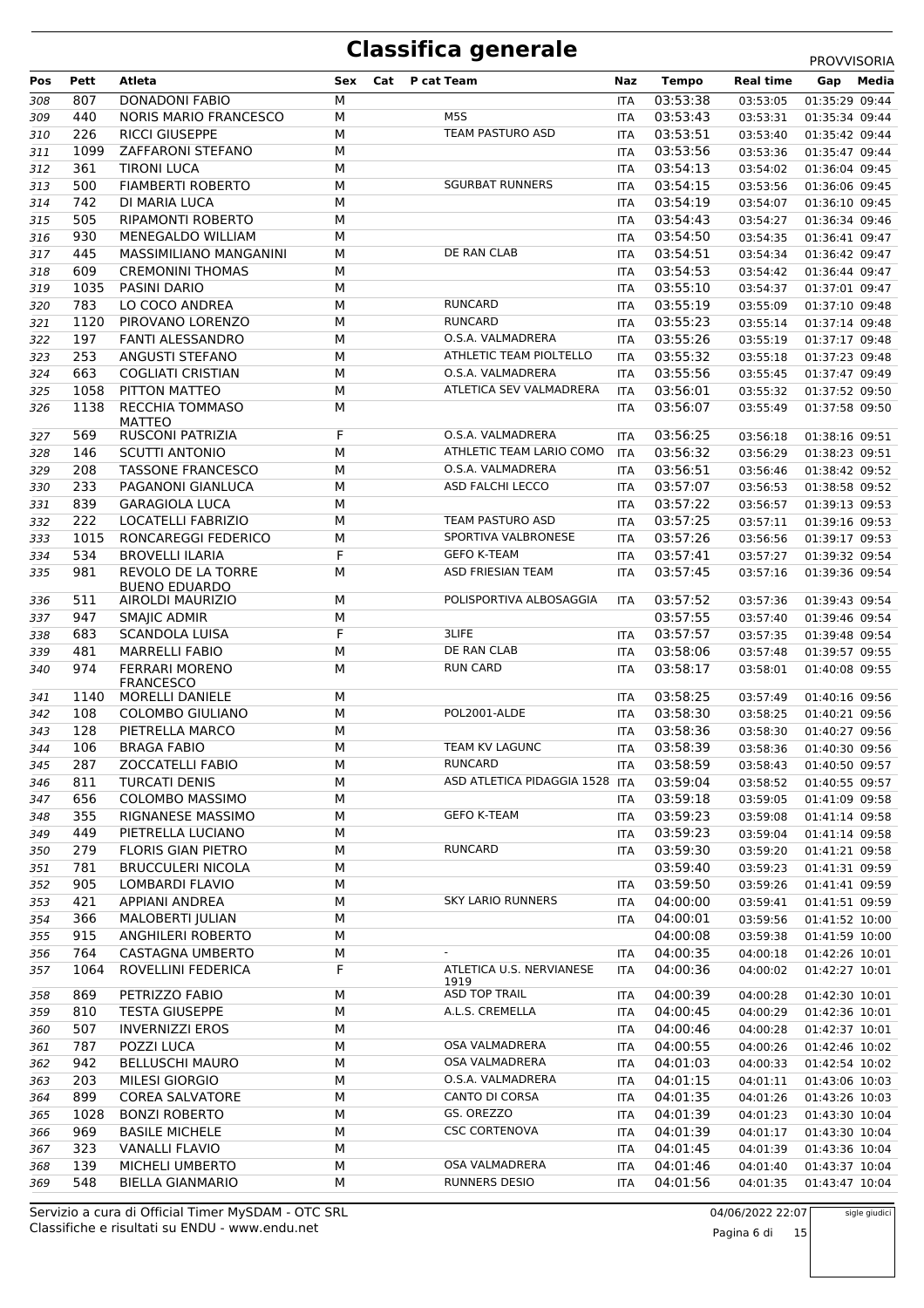| Pos        | Pett        | Atleta                                             | Sex         | Cat | P cat Team                               | Naz                      | <b>Tempo</b>         | <b>Real time</b>     |                                  | Gap Media     |
|------------|-------------|----------------------------------------------------|-------------|-----|------------------------------------------|--------------------------|----------------------|----------------------|----------------------------------|---------------|
| 370        | 847         | MAIOLO MASSIMO                                     | М           |     | <b>RUNCARD</b>                           | <b>ITA</b>               | 04:02:01             | 04:01:36             | 01:43:52 10:05                   |               |
| 371        | 1128        | <b>RUSCONI DANIELE</b>                             | М           |     | <b>OSA VALMADRERA</b>                    | <b>ITA</b>               | 04:02:13             | 04:02:02             | 01:44:04 10:05                   |               |
| 372        | 1118        | PAGNINI FRANCESCO                                  | М           |     | TRIATHLON TEAM BRIANZA                   | ITA                      | 04:02:17             | 04:01:45             | 01:44:08 10:05                   |               |
| 373        | 292         | RIVA SERGIO DANILO                                 | M           |     | G.P. VILLASANTESE                        | <b>ITA</b>               | 04:02:24             | 04:02:19             | 01:44:15 10:05                   |               |
| 374        | 223         | <b>NASTRUT VASILICA</b>                            | F           |     | TEAM PASTURO ASD                         | <b>ROM</b>               | 04:02:40             | 04:02:33             | 01:44:31 10:06                   |               |
| 375        | 305         | CASSAGO DAVIDE                                     | М           |     | GPG'88                                   | ITA                      | 04:02:40             | 04:02:19             | 01:44:31 10:06                   |               |
| 376        | 308         | MASSOCCHI MAURO                                    | M           |     | <b>RUNCARD</b>                           | ITA                      | 04:02:55             | 04:02:45             | 01:44:46 10:07                   |               |
| 377        | 1017        | <b>SCHIAVETTI MARCO</b>                            | M           |     | TEAM PASTURO ASD                         | <b>ITA</b>               | 04:02:58             | 04:02:45             | 01:44:49 10:07                   |               |
| 378        | 864         | <b>MAPELLI MARCO LUIGI</b>                         | M           |     |                                          | <b>ITA</b>               | 04:03:01             | 04:02:33             | 01:44:52 10:07                   |               |
| 379        | 1113        | <b>BERGAMELLI SARA</b>                             | F           |     | G.S.OREZZO                               | <b>ITA</b>               | 04:03:14             | 04:02:59             | 01:45:05 10:08                   |               |
| 380        | 556         | NOSEDA MARTA                                       | F           |     |                                          | <b>ITA</b>               | 04:03:15             | 04:02:54             | 01:45:06 10:08                   |               |
| 381        | 291         | <b>VILLA MARCO</b>                                 | М           |     |                                          | ITA                      | 04:03:21             | 04:03:00             | 01:45:12 10:08                   |               |
| 382        | 423         | CATTANEO PAOLO                                     | M           |     |                                          | ITA                      | 04:03:33             | 04:03:18             | 01:45:24 10:08                   |               |
| 383        | 730         | DABAT RAPHAEL                                      | M           |     |                                          |                          | 04:03:58             | 04:03:43             | 01:45:49 10:09                   |               |
| 384        | 437         | <b>BIFFI STEFANO</b>                               | М           |     | ASD OGGIONO                              | <b>ITA</b>               | 04:04:08             | 04:03:58             | 01:45:59 10:10                   |               |
| 385        | 562<br>991  | <b>BARONE GIANCARLO</b><br><b>DEVREL SERGIO</b>    | M<br>М      |     | O.S.A. VALMADRERA<br><b>RUNCARD</b>      | ITA                      | 04:04:15             | 04:03:54             | 01:46:06 10:10                   |               |
| 386        | 338         | <b>ACCIARETTI ANDREA</b>                           | М           |     | #TEAMPINERA                              | <b>SUI</b>               | 04:04:28<br>04:04:40 | 04:04:12             | 01:46:19 10:11                   |               |
| 387<br>388 | 543         | <b>REDAELLI DARIO</b>                              | M           |     | <b>CANTO DI CORSA</b>                    | ITA<br>ITA               | 04:04:44             | 04:04:30<br>04:04:25 | 01:46:31 10:11<br>01:46:35 10:11 |               |
| 389        | 193         | <b>AGOSTONI STEFANO</b>                            | M           |     | O.S.A. VALMADRERA                        | <b>ITA</b>               | 04:04:54             | 04:04:40             | 01:46:45 10:12                   |               |
| 390        | 378         | PINESCHI ANDREA                                    | M           |     | <b>GRUPPO PODISTI VILLASANTA</b>         | <b>ITA</b>               | 04:05:04             | 04:04:47             | 01:46:55 10:12                   |               |
| 391        | 568         | RIGAMONTI MAURIZIO                                 | M           |     | O.S.A. VALMADRERA                        | <b>ITA</b>               | 04:05:08             | 04:04:58             | 01:46:59 10:12                   |               |
| 392        | 571         | <b>STEFANONI FABIO</b>                             | M           |     | O.S.A. VALMADRERA                        | <b>ITA</b>               | 04:05:11             | 04:04:51             | 01:47:02 10:12                   |               |
| 393        | 524         | FERRARI STEFANO ALDO                               | M           |     | <b>SKY LARIO RUNNERS ASD</b>             | ITA                      | 04:05:15             | 04:05:08             | 01:47:06 10:13                   |               |
| 394        | 1122        | MAGATTI GIACOMO                                    | M           |     | <b>RUNCARD</b>                           | ITA                      | 04:05:17             | 04:05:08             | 01:47:08 10:13                   |               |
| 395        | 768         | COMINETTI CLAUDIO                                  | М           |     |                                          | <b>ITA</b>               | 04:05:22             | 04:05:15             | 01:47:13 10:13                   |               |
| 396        | 213         | <b>TFAILY HAYDAR</b>                               | М           |     | 3 LIFE ASD                               | ITA                      | 04:05:24             | 04:05:11             | 01:47:15 10:13                   |               |
| 397        | 714         | <b>CORTI MARCO GIOVANNI</b>                        | M           |     |                                          | <b>ITA</b>               | 04:05:35             | 04:05:16             | 01:47:26 10:13                   |               |
| 398        | 875         | LAMBERTI GIORDANO                                  | M           |     |                                          | <b>ITA</b>               | 04:05:41             | 04:05:06             | 01:47:32 10:14                   |               |
| 399        | 868         | <b>FLEGO LORENZO</b>                               | М           |     | <b>RUN CARD</b>                          | ITA                      | 04:05:45             | 04:05:16             | 01:47:36 10:14                   |               |
| 400        | 979         | NASATTI MATTEO                                     | M           |     | ATLETICA CRAL BANCOBPM                   | <b>ITA</b>               | 04:06:10             | 04:05:54             | 01:48:01 10:15                   |               |
| 401        | 365         | <b>MERLO ENRICO</b>                                | M           |     | <b>ASD GRIGNETTA</b>                     | <b>ITA</b>               | 04:06:22             | 04:06:12             | 01:48:13 10:15                   |               |
| 402        | 512         | <b>BERIZZI ALBERTO</b>                             | M           |     |                                          | ITA                      | 04:06:25             | 04:06:01             | 01:48:16 10:16                   |               |
| 403        | 994         | <b>MEZZERA MATTEO</b>                              | M           |     |                                          | <b>ITA</b>               | 04:06:37             | 04:06:32             | 01:48:28 10:16                   |               |
| 404        | 1145        | <b>TAVASCI LUCA</b>                                | М           |     |                                          | <b>ITA</b>               | 04:06:41             | 04:06:30             | 01:48:32 10:16                   |               |
| 405        | 722         | <b>CANAVESI MARCO</b>                              | М           |     |                                          | ITA                      | 04:06:57             | 04:06:32             | 01:48:48 10:17                   |               |
| 406        | 422         | <b>BONZI GIORGIO</b>                               | M           |     | <b>BAR VITALI</b>                        | <b>ITA</b>               | 04:07:04             | 04:06:58             | 01:48:55 10:17                   |               |
| 407        | 215         | <b>BOGLIONI MARINO</b>                             | M           |     | TEAM PASTURO ASD                         | <b>ITA</b>               | 04:07:28             | 04:07:12             | 01:49:19 10:18                   |               |
| 408        | 335         | SALVALAI GRAZIANO                                  | М           |     |                                          | ITA                      | 04:07:53             | 04:07:43             | 01:49:44 10:19                   |               |
| 409        | 276         | RUFFONI RAFFAELE                                   | М           |     |                                          | ITA                      | 04:08:04             | 04:07:52             | 01:49:55 10:20                   |               |
| 410        | 314         | <b>LOSA RICCARDO</b>                               | M           |     |                                          | <b>ITA</b>               | 04:08:08             | 04:08:05             | 01:49:59 10:20                   |               |
| 411        | 762<br>376  | LOZZA LUCA<br><b>BAGGI ANGELO</b>                  | М<br>M      |     | PEGARUN ASD                              | ITA<br>ITA               | 04:08:20<br>04:08:22 | 04:08:03             | 01:50:11 10:20                   |               |
| 412<br>413 | 627         | <b>COLOMBO DANIELE</b>                             | М           |     | <b>AMATORI LECCO</b>                     | <b>ITA</b>               | 04:08:37             | 04:08:20<br>04:08:17 | 01:50:13 10:20<br>01:50:28 10:21 |               |
| 414        | 392         | TRENTIN ALESSANDRO                                 | М           |     | A.S.D. EVOLUTION SPORT                   | ITA                      | 04:08:42             | 04:08:27             | 01:50:33 10:21                   |               |
|            |             |                                                    |             |     | TEAM                                     |                          |                      |                      |                                  |               |
| 415        | 1078        | <b>CINI MARCO</b>                                  | М           |     | <b>NESSUNA</b>                           | ITA                      | 04:08:43             | 04:08:29             | 01:50:34 10:21                   |               |
| 416        | 278         | ALDE' GIANCARLO                                    | М           |     | <b>LIBERO</b>                            | ITA                      | 04:08:47             | 04:08:37             | 01:50:38 10:21                   |               |
| 417        | 521         | <b>MARDEGAN GIORGIO</b>                            | M           |     | <b>VIRTUS GROANE</b>                     | <b>ITA</b>               | 04:08:50             | 04:08:33             | 01:50:41 10:22                   |               |
| 418        | 782         | <b>GALBIATI CHIARA</b>                             | $\mathsf F$ |     |                                          | <b>ITA</b>               | 04:08:52             | 04:08:35             | 01:50:43 10:22                   |               |
| 419        | 1068<br>402 | <b>LAGO LORENA</b>                                 | F           |     | ATLETICA NERVIANESE<br>O.S.A. VALMADRERA | ITA                      | 04:08:59             | 04:08:25             | 01:50:50 10:22                   |               |
| 420        | 668         | RUSCONI GIANLUIGI<br><b>FRIGERIO PAOLO</b>         | М<br>M      |     | O.S.A. VALMADRERA                        | ITA                      | 04:09:12<br>04:09:14 | 04:08:52             | 01:51:04 10:23                   |               |
| 421<br>422 | 64          | <b>BOMPIERI PAOLO</b>                              | М           |     | ASD RUNNERS DESIO MI645                  | <b>ITA</b><br><b>ITA</b> | 04:09:28             | 04:09:01<br>04:09:16 | 01:51:05 10:23<br>01:51:19 10:23 |               |
| 423        | 275         | ROTA AUGUSTO                                       | M           |     | ASD AVIS OGGIONO                         | ITA                      | 04:09:30             | 04:09:11             | 01:51:21 10:23                   |               |
| 424        | 467         | <b>BAZZONI FRANCO</b>                              | M           |     |                                          | <b>ITA</b>               | 04:09:35             | 04:09:06             | 01:51:26 10:23                   |               |
| 425        | 251         | MILANI GLORIA                                      | F           |     | MAGNÖDEN ANGELS                          | ITA                      | 04:09:37             | 04:09:22             | 01:51:28 10:24                   |               |
| 426        | 408         | <b>CONTI ROBERTO</b>                               | М           |     | TEAM PASTURO ASD                         | ITA                      | 04:09:41             | 04:09:23             | 01:51:32 10:24                   |               |
| 427        | 1004        | SMEDILE SILVANO                                    | М           |     | ZELOFORAMAGNO                            | ITA                      | 04:09:42             | 04:09:37             | 01:51:33 10:24                   |               |
| 428        | 707         | <b>MILESI EMANUELE</b>                             | М           |     | O.S.A. VALMADRERA                        | ITA                      | 04:09:45             | 04:09:20             | 01:51:36 10:24                   |               |
| 429        | 122         | PESCE GABRIELE                                     | M           |     | ATHLETIC TEAM LARIO                      | <b>ITA</b>               | 04:09:46             | 04:09:43             | 01:51:37 10:24                   |               |
| 430        | 940         | ALBANESE GIANCARLO                                 | М           |     |                                          | <b>ITA</b>               | 04:09:56             | 04:09:43             | 01:51:47 10:24                   |               |
| 431        | 910         | STEFANUCCI SAMUEL                                  | М           |     |                                          | <b>ITA</b>               | 04:10:19             | 04:10:05             | 01:52:10 10:25                   |               |
| 432        | 192         | <b>VALSECCHI CHRISTIAN</b>                         | М           |     | A.S.D. EVOLUTION SPORT                   | ITA                      | 04:10:23             | 04:10:12             | 01:52:15 10:25                   |               |
| 433        | 390         | <b>BERTACCHI ANDREA</b>                            | М           |     | <b>TEAM</b>                              | <b>ITA</b>               | 04:10:36             | 04:10:30             | 01:52:27 10:26                   |               |
|            |             | Servizio a cura di Official Timer MySDAM - OTC SRL |             |     |                                          |                          |                      | 04/06/2022 22:07     |                                  | sigle giudici |

Classifiche e risultati su ENDU - www.endu.net

Pagina 7 di 15

sigle giudici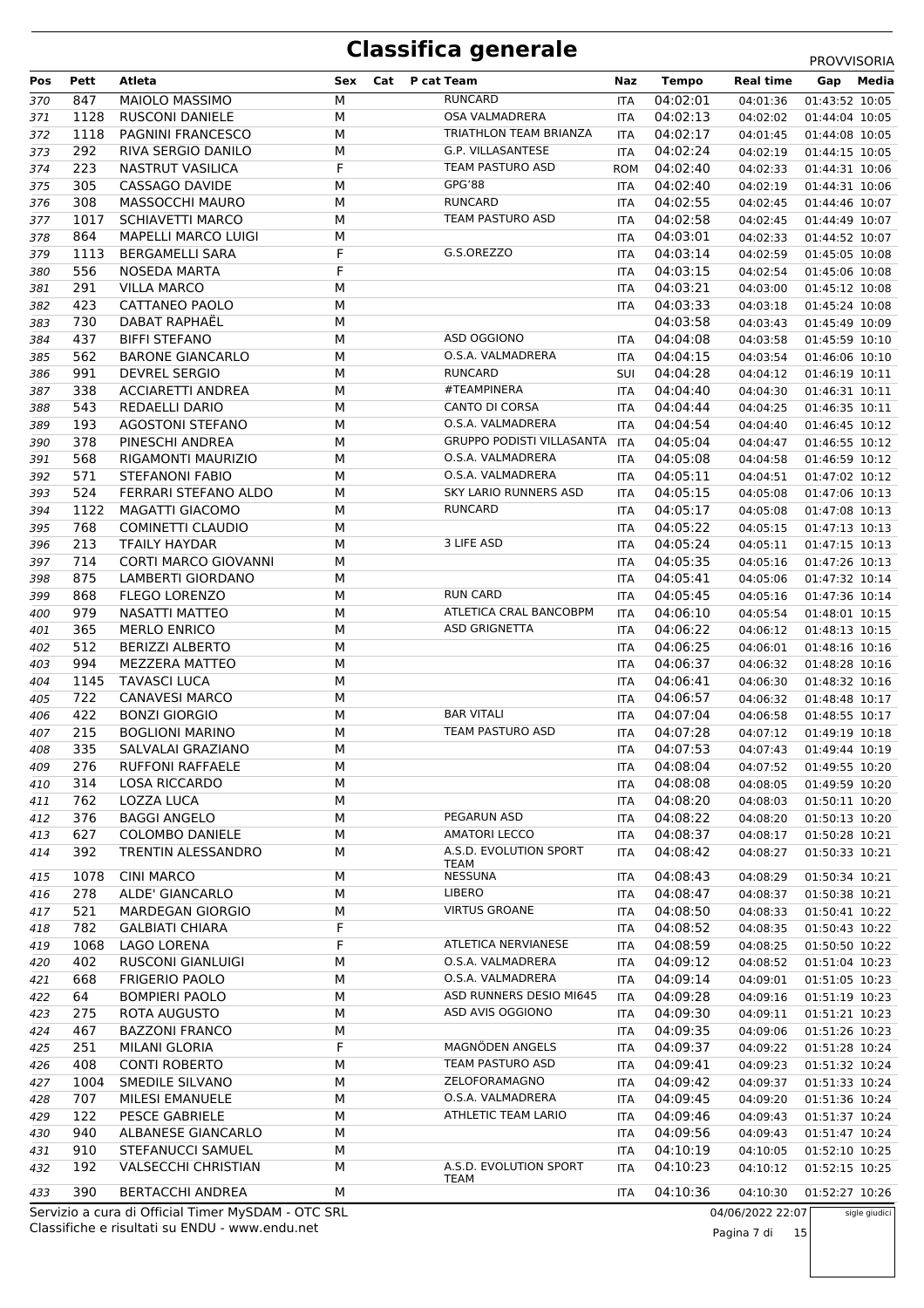|     |      |                           |     |                           |            |              |                  | <b>PROVVISORIA</b> |
|-----|------|---------------------------|-----|---------------------------|------------|--------------|------------------|--------------------|
| Pos | Pett | Atleta                    | Sex | Cat P cat Team            | Naz        | <b>Tempo</b> | <b>Real time</b> | Media<br>Gap       |
| 434 | 1060 | <b>GELOSINI SIMONE</b>    | М   | <b>ATLETICA REGGIO</b>    | <b>ITA</b> | 04:10:37     | 04:10:08         | 01:52:28 10:26     |
| 435 | 277  | LOZZA PAOLO GIOVANNI      | М   |                           | <b>ITA</b> | 04:10:37     | 04:10:28         | 01:52:28 10:26     |
| 436 | 179  | DE LAZZARI FRANCESCO      | М   | <b>3LIFE ASD</b>          | <b>ITA</b> | 04:10:56     | 04:10:51         | 01:52:47 10:27     |
| 437 | 237  | CASTELNUOVO MARTINA       | F   | <b>RUNCARD</b>            | <b>ITA</b> | 04:11:00     | 04:10:50         | 01:52:51 10:27     |
| 438 | 536  | CARBONARA VALERIO         | М   | <b>GEFO K-TEAM</b>        | <b>ITA</b> | 04:11:13     | 04:11:01         | 01:53:04 10:28     |
| 439 | 557  | <b>TEGIACCHI CARLO</b>    | M   |                           | ITA        | 04:11:14     | 04:10:53         | 01:53:05 10:28     |
| 440 | 478  | <b>BORMOLINI FAUSTO</b>   | M   | SPORTING CLUB LIVIGNO     | <b>ITA</b> | 04:11:21     | 04:10:42         | 01:53:12 10:28     |
| 441 | 583  | <b>CAMICI CLARISSA</b>    | F   |                           | <b>ITA</b> | 04:11:25     | 04:11:06         | 01:53:16 10:28     |
| 442 | 1142 | POLONIOLI STEFANO         | М   |                           | ITA        | 04:11:26     | 04:11:13         | 01:53:17 10:28     |
| 443 | 829  | RONCELLI DAVIDE           | M   | <b>ATLETICA PRESEZZO</b>  | <b>ITA</b> | 04:11:46     | 04:11:29         | 01:53:37 10:29     |
| 444 | 804  | <b>SALDANO SALVATORE</b>  | M   |                           | ITA        | 04:11:47     | 04:11:35         | 01:53:38 10:29     |
|     | 246  | <b>MAFFI SIMONE</b>       | M   | <b>SEC CIVATE</b>         |            | 04:11:52     |                  |                    |
| 445 |      |                           |     |                           | <b>ITA</b> |              | 04:11:42         | 01:53:43 10:29     |
| 446 | 448  | <b>BUTTI MARCO</b>        | M   |                           | <b>ITA</b> | 04:11:54     | 04:11:28         | 01:53:45 10:29     |
| 447 | 252  | <b>COLOMBO LORENZO</b>    | M   | ATL. FRI.MA.S.            | <b>ITA</b> | 04:12:02     | 04:11:46         | 01:53:53 10:30     |
| 448 | 110  | <b>BUTTI CHRISTIAN</b>    | М   | <b>RUNCARD</b>            | <b>ITA</b> | 04:12:13     | 04:12:08         | 01:54:04 10:30     |
| 449 | 377  | <b>FAZZINI FILIPPO</b>    | M   | AS PREMANA                | <b>ITA</b> | 04:12:19     | 04:12:06         | 01:54:10 10:30     |
| 450 | 1108 | <b>GERVASONI NORBERTO</b> | M   | ATHLETIC CLUB VILLASANTA  | <b>ITA</b> | 04:12:23     | 04:11:47         | 01:54:14 10:30     |
| 451 | 950  | <b>CAMMERIERI ALESSIO</b> | M   | <b>RUNCARD</b>            | ITA        | 04:12:24     | 04:12:04         | 01:54:15 10:30     |
| 452 | 1088 | <b>MARIOTTI GIANLUCA</b>  | M   | <b>MARATHON CREMONA</b>   | <b>ITA</b> | 04:12:26     | 04:12:09         | 01:54:17 10:31     |
| 453 | 720  | <b>FERRARI LUCA</b>       | М   |                           | <b>ITA</b> | 04:12:33     | 04:12:10         | 01:54:24 10:31     |
| 454 | 808  | ZANCHI ALESSANDRO         | М   | TEAM GAAREN BE A HERO     | ITA        | 04:12:34     | 04:12:16         | 01:54:25 10:31     |
|     | 463  | <b>FUMAGALLI ROBERTO</b>  | M   | ASD                       |            | 04:12:36     |                  |                    |
| 455 |      |                           |     |                           | <b>ITA</b> |              | 04:12:22         | 01:54:27 10:31     |
| 456 | 317  | <b>GAGLIANO STEFANO</b>   | M   | <b>CLIMB GROPP</b>        | ITA        | 04:12:39     | 04:12:30         | 01:54:30 10:31     |
| 457 | 876  | GOLOVANOVA KSENIA         | F   |                           | <b>RUS</b> | 04:12:45     | 04:12:21         | 01:54:37 10:31     |
| 458 | 836  | LOZZA MIRIAM              | F   | A.S.D.FO DI PE'           | <b>ITA</b> | 04:12:50     | 04:12:15         | 01:54:41 10:32     |
| 459 | 371  | <b>SALA OMAR</b>          | М   | A.S.D. U.S. GROSIO CALCIO | ITA        | 04:13:13     | 04:12:51         | 01:55:04 10:33     |
| 460 | 743  | ZANARDI GIACOMO           | M   | ATLETICA 87 OGGIONO       | <b>ITA</b> | 04:13:24     | 04:13:05         | 01:55:15 10:33     |
| 461 | 554  | SPREAFICO CHIARA          | F   | <b>ASD ROVINATA</b>       | <b>ITA</b> | 04:13:32     | 04:13:11         | 01:55:23 10:33     |
| 462 | 381  | PANZERI SIMONE            | M   | <b>CARVICO SKYRUNNING</b> | ITA        | 04:13:54     | 04:13:20         | 01:55:45 10:34     |
| 463 | 196  | <b>CRUPI VINCENZO</b>     | M   | O.S.A. VALMADRERA         | <b>ITA</b> | 04:13:58     | 04:13:45         | 01:55:49 10:34     |
| 464 | 238  | <b>VILLA RICCARDO</b>     | М   | O.S.A. VALMADRERA         | <b>ITA</b> | 04:14:12     | 04:14:03         | 01:56:03 10:35     |
| 465 | 191  | <b>ROTA FRANCO</b>        | М   | A.S.D. EVOLUTION SPORT    | ITA        | 04:14:16     | 04:14:08         | 01:56:07 10:35     |
|     | 105  | <b>VAGHI MARCO</b>        | М   | TEAM                      |            | 04:14:32     | 04:14:24         | 01:56:23 10:36     |
| 466 | 471  | <b>INGLESI PAOLO AURO</b> | M   | ASD AVIS OGGIONO          | <b>ITA</b> | 04:14:44     |                  |                    |
| 467 |      |                           |     |                           | ITA        |              | 04:14:30         | 01:56:35 10:36     |
| 468 | 816  | <b>FREDDI GIORGIO</b>     | M   |                           | <b>ITA</b> | 04:14:48     | 04:14:27         | 01:56:39 10:36     |
| 469 | 367  | RAVASIO JVAN              | M   | CARVICO SKYRUNNING        | <b>ITA</b> | 04:14:58     | 04:14:51         | 01:56:49 10:37     |
| 470 | 560  | <b>COLOMBO DARIO</b>      | M   |                           | <b>ITA</b> | 04:15:06     | 04:14:55         | 01:56:57 10:37     |
| 471 | 729  | RIVA PIETRO               | M   |                           |            | 04:15:15     | 04:14:53         | 01:57:06 10:38     |
| 472 | 1027 | <b>BELO MARCO</b>         | М   | LA CECCA BORGOMANERO      | <b>ITA</b> | 04:15:31     | 04:15:04         | 01:57:22 10:38     |
| 473 | 332  | CAZZAMALLI DANIELE        | М   | LAEDEXIMUM                | ITA        | 04:15:36     | 04:15:27         | 01:57:27 10:38     |
| 474 | 107  | <b>CASTELLI MARCO</b>     | М   | VAM                       | ITA        | 04:15:49     | 04:15:45         | 01:57:40 10:39     |
| 475 | 399  | PIFFARI FELICE            | М   | O.S.A. VALMADRERA         | <b>ITA</b> | 04:15:54     | 04:15:34         | 01:57:45 10:39     |
| 476 | 1082 | ROMEO ROBERTO             | М   |                           | ITA        | 04:15:57     | 04:15:39         | 01:57:48 10:39     |
| 477 | 416  | <b>DOSSI PAOLO</b>        | М   |                           | <b>ITA</b> | 04:16:04     | 04:15:57         | 01:57:55 10:40     |
| 478 | 288  | SPINELLI MARIO MICHELE    | М   | ASD COURMAYEUR TRAILERS   | <b>ITA</b> | 04:16:06     | 04:15:54         | 01:57:57 10:40     |
| 479 | 403  | <b>SACCHI MARCO</b>       | М   | O.S.A. VALMADRERA         | ITA        | 04:16:29     | 04:16:14         | 01:58:20 10:41     |
| 480 | 1114 | MOSCA PAOLO               | M   | <b>RUNCARD</b>            | ITA        | 04:16:32     | 04:16:00         | 01:58:23 10:41     |
| 481 | 659  | PICCOLO MARCO             | М   |                           | <b>ITA</b> | 04:16:43     | 04:16:25         | 01:58:34 10:41     |
| 482 | 348  | <b>FRIGERIO SERGIO</b>    | М   | <b>RUNCARD</b>            | <b>ITA</b> | 04:16:54     | 04:16:32         | 01:58:45 10:42     |
| 483 | 1051 | <b>ARDIGO LUCA</b>        | М   | <b>RUNCARD</b>            | <b>ITA</b> | 04:17:28     | 04:16:51         | 01:59:19 10:43     |
| 484 | 389  | VIGANO' FABIO             | М   |                           | ITA        | 04:17:32     | 04:16:53         | 01:59:23 10:43     |
| 485 | 368  | PULELLA GIUSEPPE          | М   | <b>ASD RUNNERS DESIO</b>  | ITA        | 04:17:40     | 04:17:32         | 01:59:31 10:44     |
|     |      | <b>FRANCESCO</b>          |     |                           |            |              |                  |                    |
| 486 | 765  | <b>COLOMBO GIORGIO</b>    | М   | <b>RUN CARD</b>           | ITA        | 04:17:43     | 04:17:11         | 01:59:34 10:44     |
| 487 | 1106 | CONFALONIERI DANIELE      | М   | TEAM GAAREN #BEAHERO      | <b>ITA</b> | 04:17:57     | 04:17:46         | 01:59:48 10:44     |
| 488 | 1116 | <b>BRANCO VITTORIO</b>    | М   |                           | ITA        | 04:18:04     | 04:17:58         | 01:59:55 10:45     |
| 489 | 545  | <b>BRAMANI MICHELE</b>    | М   | <b>RUN CARD</b>           |            | 04:18:37     | 04:18:13         | 02:00:28 10:46     |
| 490 | 977  | <b>FRIGERIO FRANCESCO</b> | М   |                           | <b>ITA</b> | 04:18:41     | 04:18:18         | 02:00:32 10:46     |
| 491 | 873  | <b>GORETTI STEFAN</b>     | М   | POL PAGNONA               | ITA        | 04:18:43     | 04:18:33         | 02:00:34 10:46     |
| 492 | 1046 | <b>BOSIA AURORA</b>       | F   |                           | <b>ITA</b> | 04:19:01     | 04:18:38         | 02:00:52 10:47     |
| 493 | 357  | SPREAFICO GIACOMO         | М   | <b>GEFO K-TEAM</b>        | <b>ITA</b> | 04:19:06     | 04:18:53         | 02:00:57 10:47     |
| 494 | 459  | <b>CORTI FRANCO</b>       | М   | RUNCARD                   | <b>ITA</b> | 04:19:08     | 04:18:53         | 02:00:59 10:47     |
| 495 | 46   | RATTI CARLO               | М   | ASD FALCHI LECCO          | ITA        | 04:19:10     | 04:19:08         | 02:01:01 10:47     |
| 496 | 533  | ROSA MARIA                | F   | <b>GEFO K-TEAM</b>        | <b>ITA</b> | 04:19:15     | 04:19:08         | 02:01:06 10:48     |

Classifiche e risultati su ENDU - www.endu.net Servizio a cura di Official Timer MySDAM - OTC SRL 04/06/2022 22:07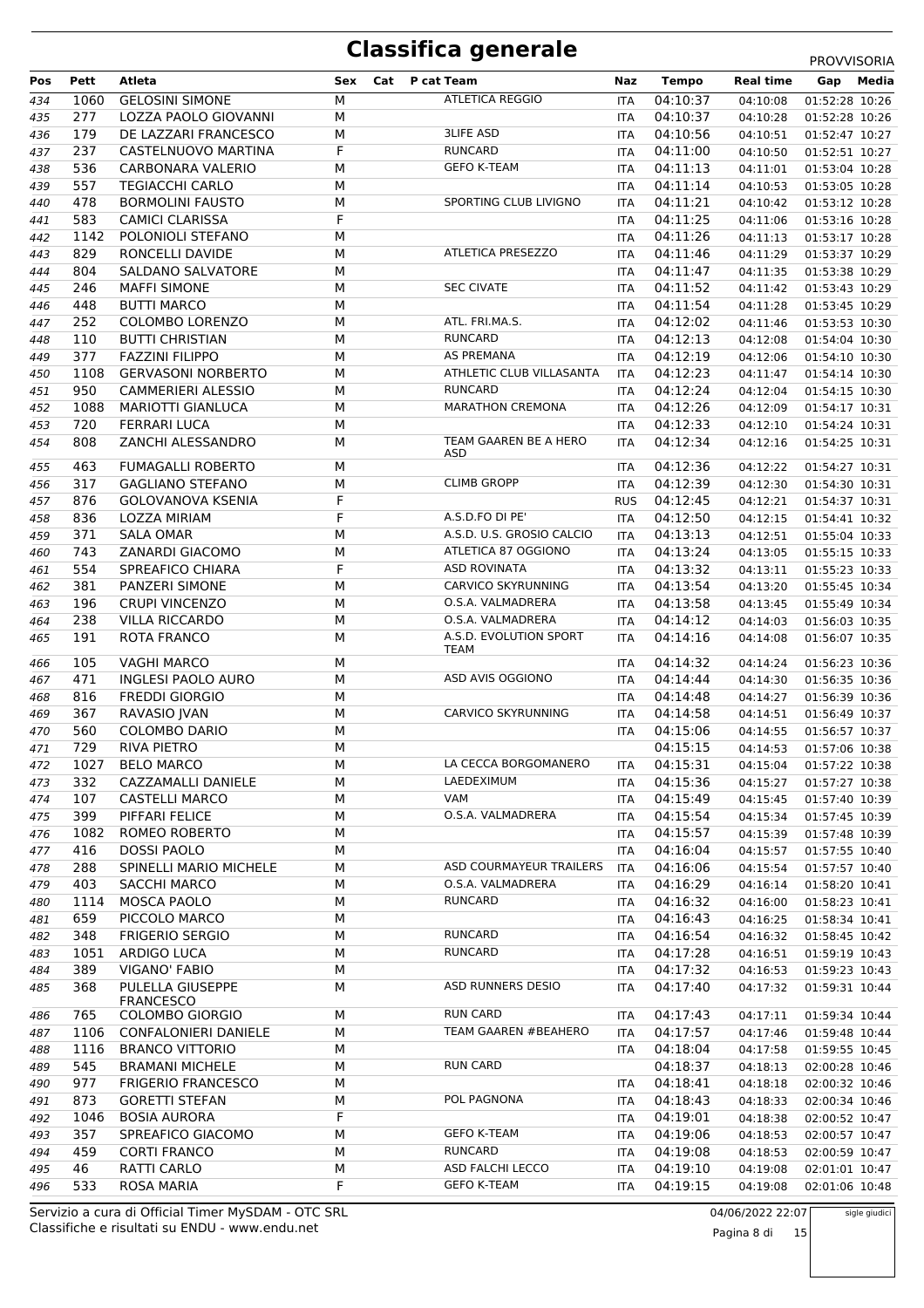| Pos<br>Pett<br>Atleta<br>827<br>497<br>125<br>498<br>634<br>499<br>1076<br>500<br>914<br>501<br>254<br>502<br><b>VERGANI ERALDO</b><br>739<br><b>MOLINARI DAVIS</b><br>503<br>458<br>504<br>1077 | <b>DEL DUCA WILLIAMS</b> |     |                                       |            |              |                  |                |
|--------------------------------------------------------------------------------------------------------------------------------------------------------------------------------------------------|--------------------------|-----|---------------------------------------|------------|--------------|------------------|----------------|
|                                                                                                                                                                                                  |                          | Sex | Cat P cat Team                        | Naz        | <b>Tempo</b> | <b>Real time</b> | Gap Media      |
|                                                                                                                                                                                                  |                          | M   | <b>GEFO OLGINATE</b>                  | <b>ITA</b> | 04:19:17     | 04:18:45         | 02:01:08 10:48 |
|                                                                                                                                                                                                  | <b>GATTINONI LUCA</b>    | М   | <b>BAR VITALI</b>                     | <b>ITA</b> | 04:19:19     | 04:19:15         | 02:01:11 10:48 |
|                                                                                                                                                                                                  | <b>BERNARDO STEFANIA</b> | F   | <b>CSC CORTENOVA</b>                  | <b>ITA</b> | 04:19:23     | 04:19:06         | 02:01:14 10:48 |
|                                                                                                                                                                                                  | <b>VELLUZZI LAURA</b>    | F   | <b>SAN MAURIZIO ERBA</b>              | <b>ITA</b> | 04:19:38     | 04:19:26         | 02:01:29 10:49 |
|                                                                                                                                                                                                  | FIAMBERTI STEFANO        | М   | ATLETICA INTESA                       | <b>ITA</b> | 04:20:24     | 04:20:11         | 02:02:15 10:50 |
|                                                                                                                                                                                                  |                          | М   |                                       | <b>ITA</b> | 04:20:41     | 04:20:24         | 02:02:33 10:51 |
|                                                                                                                                                                                                  |                          | M   | G.P. TRINESE                          | <b>ITA</b> | 04:20:42     |                  | 02:02:33 10:51 |
|                                                                                                                                                                                                  |                          |     | <b>RUNCARD</b>                        |            |              | 04:20:15         |                |
|                                                                                                                                                                                                  | MOSCHETTI PAOLO          | М   |                                       | ITA        | 04:20:42     | 04:20:23         | 02:02:33 10:51 |
| 505                                                                                                                                                                                              | LUCCHETTA GLORIA         | F   | ASD SPORTIVA LANZADA                  | ITA        | 04:20:51     | 04:20:27         | 02:02:42 10:52 |
| 268<br>506                                                                                                                                                                                       | PURITA DOMENICO          | M   | <b>RUNCARD</b>                        | ITA        | 04:20:56     | 04:20:46         | 02:02:47 10:52 |
| 712<br>507                                                                                                                                                                                       | <b>CONCILIO UMBERTO</b>  | М   |                                       |            | 04:20:57     | 04:20:26         | 02:02:48 10:52 |
| 189<br>508                                                                                                                                                                                       | <b>MAFFEIS FEDERICO</b>  | М   | A.S.D. EVOLUTION SPORT                | <b>ITA</b> | 04:20:59     | 04:20:49         | 02:02:50 10:52 |
| 664<br>509                                                                                                                                                                                       | <b>COLOMBO FRANCESCO</b> | М   | TEAM<br>O.S.A. VALMADRERA             | <b>ITA</b> | 04:20:59     | 04:20:50         |                |
|                                                                                                                                                                                                  |                          |     | <b>NLF</b>                            |            |              |                  | 02:02:50 10:52 |
| 960<br>510                                                                                                                                                                                       | ORSI GIUSEPPE            | M   |                                       | ITA        | 04:21:11     | 04:21:02         | 02:03:02 10:52 |
| 911<br>511                                                                                                                                                                                       | DAIDONE FRANCESCO        | M   | <b>AMATORI LECCO</b>                  | <b>ITA</b> | 04:21:24     | 04:21:15         | 02:03:15 10:53 |
| 958<br>512                                                                                                                                                                                       | PELGANTA ROBERTO         | М   | <b>RUNCARD</b>                        | <b>ITA</b> | 04:21:39     | 04:21:13         | 02:03:30 10:54 |
| 513<br>786                                                                                                                                                                                       | REDAELLI TOMMASO         | M   | <b>SAN MAURIZIO</b>                   |            | 04:22:03     | 04:21:59         | 02:03:54 10:55 |
| 420<br>CRIPPA IVAN<br>514                                                                                                                                                                        |                          | M   |                                       | ITA        | 04:22:17     | 04:21:57         | 02:04:08 10:55 |
| 965<br>515                                                                                                                                                                                       | <b>BALESTRERI ANDREA</b> | М   | LESTERBALE                            | <b>ITA</b> | 04:22:28     | 04:22:20         | 02:04:19 10:56 |
| 1135<br>516                                                                                                                                                                                      | PIROLA FRANCESCO         | M   |                                       | ITA        | 04:22:32     | 04:21:57         | 02:04:23 10:56 |
| 401<br>517                                                                                                                                                                                       | <b>RUSCONI ANDREA</b>    | M   | O.S.A. VALMADRERA                     | <b>ITA</b> | 04:22:37     | 04:22:29         | 02:04:28 10:56 |
| 573<br>518                                                                                                                                                                                       | REDAELLI AUGUSTA         | F   | O.S.A. VALMADRERA                     | <b>ITA</b> | 04:22:38     | 04:22:17         | 02:04:29 10:56 |
| 460<br>519                                                                                                                                                                                       | <b>GILARDI DANIELA</b>   | F   | S.E.V. VALMADRERA                     | <b>ITA</b> | 04:22:41     | 04:22:27         | 02:04:32 10:56 |
| 865<br>520                                                                                                                                                                                       | <b>UGO RICCARDO</b>      | M   |                                       | ITA        | 04:22:48     | 04:22:34         | 02:04:39 10:56 |
| 514                                                                                                                                                                                              |                          |     | ALZAIA NAVIGLIO RUNNERS               |            |              |                  |                |
| 521                                                                                                                                                                                              | ROSSATO PIETRO           | М   |                                       | <b>ITA</b> | 04:23:06     | 04:22:46         | 02:04:57 10:57 |
| 625<br><b>LESSI GIONNI</b><br>522                                                                                                                                                                |                          | M   |                                       | ITA        | 04:23:06     | 04:22:41         | 02:04:57 10:57 |
| 966<br>523                                                                                                                                                                                       | <b>SERVETTINI MARCO</b>  | M   |                                       | ITA        | 04:23:19     | 04:22:47         | 02:05:10 10:58 |
| 812<br>524                                                                                                                                                                                       | <b>CAMAGNI GIULIO</b>    | M   |                                       | <b>ITA</b> | 04:23:21     | 04:22:51         | 02:05:12 10:58 |
| 1123<br><b>BIGI SIMONE</b><br>525                                                                                                                                                                |                          | M   |                                       | ITA        | 04:23:24     | 04:22:40         | 02:05:15 10:58 |
| 819<br>526                                                                                                                                                                                       | FAVARATO ANDREA MARIA    | M   | <b>ASD TRAILLAB</b>                   | <b>ITA</b> | 04:23:39     | 04:23:17         | 02:05:30 10:59 |
| 872<br>527                                                                                                                                                                                       | CAIANI CARLO ALBERTO     | М   |                                       | <b>ITA</b> | 04:23:39     | 04:23:25         | 02:05:30 10:59 |
| 494<br>528                                                                                                                                                                                       | VAGO ANDREA              | M   |                                       | <b>ITA</b> | 04:24:17     | 04:23:55         | 02:06:08 11:00 |
| 1031<br>529                                                                                                                                                                                      | <b>MOLTENI CHRISTIAN</b> | M   |                                       | ITA        | 04:24:27     | 04:23:58         | 02:06:19 11:01 |
| 884<br>530                                                                                                                                                                                       | CONTE NICOLO             | M   |                                       | <b>ITA</b> | 04:24:38     | 04:24:04         | 02:06:29 11:01 |
|                                                                                                                                                                                                  | GIOVANAZZI ANDREA        | M   | TEAM SPARTAN ARENA                    | <b>ITA</b> |              |                  |                |
|                                                                                                                                                                                                  | LAMBRUGHI DAVIDE         |     |                                       |            |              |                  |                |
| 1126<br>531                                                                                                                                                                                      |                          |     |                                       |            | 04:24:40     | 04:24:07         | 02:06:31 11:01 |
| 187<br>532                                                                                                                                                                                       |                          | M   | A.S.D. EVOLUTION SPORT<br><b>TEAM</b> | ITA        | 04:24:49     | 04:24:14         | 02:06:40 11:02 |
| 257<br>533                                                                                                                                                                                       | <b>MOSCA MARCO</b>       | M   | <b>RUNCARD</b>                        | ITA        | 04:24:50     | 04:24:37         | 02:06:41 11:02 |
| 319<br>534                                                                                                                                                                                       | <b>GILARDI PAOLO</b>     | M   | <b>SGURBAT RUNNERS</b>                | ITA        | 04:25:06     | 04:24:51         | 02:06:57 11:02 |
|                                                                                                                                                                                                  |                          |     | <b>I BOCIA</b>                        |            |              |                  |                |
| 535<br>468                                                                                                                                                                                       | PARRAVICINI ROBERTO      | М   |                                       | ITA        | 04:25:17     | 04:24:39         | 02:07:08 11:03 |
| 646<br>536                                                                                                                                                                                       | MAZZOLENI SARA           | F   |                                       | ITA        | 04:25:19     | 04:24:52         | 02:07:10 11:03 |
| 145<br>537                                                                                                                                                                                       | MILESI MANUEL            | М   |                                       | ITA        | 04:25:19     | 04:25:11         | 02:07:10 11:03 |
| 837<br>538                                                                                                                                                                                       | <b>TOSI ROBERTO</b>      | М   | G. P. AVIS PAVIA                      | <b>ITA</b> | 04:25:46     | 04:25:40         | 02:07:37 11:04 |
| 552<br>539                                                                                                                                                                                       | SALA GIORGIO             | M   |                                       | ITA        | 04:25:56     | 04:25:51         | 02:07:47 11:04 |
| 1141<br>540                                                                                                                                                                                      | <b>TIROZZI FRANCESCA</b> | F   |                                       | ITA        | 04:26:05     | 04:25:33         | 02:07:56 11:05 |
| 551<br>541                                                                                                                                                                                       | PIRRO' STEFANO           | М   |                                       | <b>ITA</b> | 04:26:10     | 04:25:47         | 02:08:01 11:05 |
| 861<br>542                                                                                                                                                                                       | PAPINI GIAN FRANCO       | М   |                                       | ITA        | 04:26:20     | 04:25:51         | 02:08:11 11:05 |
| 493<br>543                                                                                                                                                                                       | ANGIOLINI PAOLO          | М   | LA RECASTELLO RADICIGROUP ITA         |            | 04:26:25     | 04:25:45         | 02:08:16 11:06 |
| 296<br>544                                                                                                                                                                                       | <b>MECIANI LORENZO</b>   | M   | PASSO DOPO PASSO                      | <b>ITA</b> | 04:26:29     | 04:26:19         | 02:08:20 11:06 |
| 496<br>545                                                                                                                                                                                       | <b>CRIMELLA ERNESTO</b>  | М   |                                       | ITA        | 04:26:39     | 04:26:22         | 02:08:30 11:06 |
| 715<br>546                                                                                                                                                                                       | <b>FORTIN STEFANO</b>    | М   | POLISPORTIVA MANDELLO DEL ITA         |            | 04:26:41     | 04:26:15         | 02:08:32 11:06 |
| 1050<br>547                                                                                                                                                                                      | <b>REGGIO ANDREA</b>     | M   | LARIO                                 | ITA        |              | 04:26:26         | 02:08:35 11:06 |
|                                                                                                                                                                                                  |                          |     |                                       |            | 04:26:44     |                  |                |
| 506<br>548                                                                                                                                                                                       | COLOMBO ALESSANDRO       | M   |                                       | ITA        | 04:27:10     | 04:26:53         | 02:09:01 11:07 |
| 815<br>549                                                                                                                                                                                       | PEPOSHI ARJANA           | F   |                                       | ITA        | 04:27:11     | 04:26:34         | 02:09:02 11:07 |
| 702<br>550                                                                                                                                                                                       | LATORRE GARRIGA SILVIA   | F   |                                       | <b>ESP</b> | 04:27:21     | 04:26:55         | 02:09:12 11:08 |
| 285<br>551                                                                                                                                                                                       | <b>BONFANTI ANTONIO</b>  | М   | <b>SEC CIVATE</b>                     | ITA        | 04:27:22     | 04:27:01         | 02:09:13 11:08 |
| 552<br>528                                                                                                                                                                                       | LOMBARDINI MATTEO        | М   | LECCONOTIZIE                          | ITA        | 04:27:47     | 04:27:33         | 02:09:38 11:09 |
| 732<br>553                                                                                                                                                                                       | <b>UGO LORENZO</b>       | M   |                                       | ITA        | 04:28:16     | 04:27:59         | 02:10:07 11:10 |
| 821<br>554                                                                                                                                                                                       | ESPOSITO FERDINANDO      | M   |                                       | ITA        | 04:28:32     | 04:27:59         | 02:10:23 11:11 |
| 438<br>555                                                                                                                                                                                       | POLVARA LUCA             | М   | DAPPERTUTTO.ORG                       | ITA        | 04:28:56     | 04:28:44         | 02:10:47 11:12 |
| 216<br>556                                                                                                                                                                                       | <b>BRUNO SAVERIO</b>     | М   | TEAM PASTURO ASD                      | ITA        | 04:29:01     | 04:28:50         | 02:10:52 11:12 |
| 404<br>557                                                                                                                                                                                       | PELUCCHI MAURO           | M   | <b>3LIFE ASD</b>                      | ITA        | 04:29:01     | 04:28:39         | 02:10:52 11:12 |
| 219<br>558                                                                                                                                                                                       | <b>CORTI ALESSIO</b>     | М   | TEAM PASTURO ASD                      | ITA        | 04:29:06     | 04:28:49         | 02:10:57 11:12 |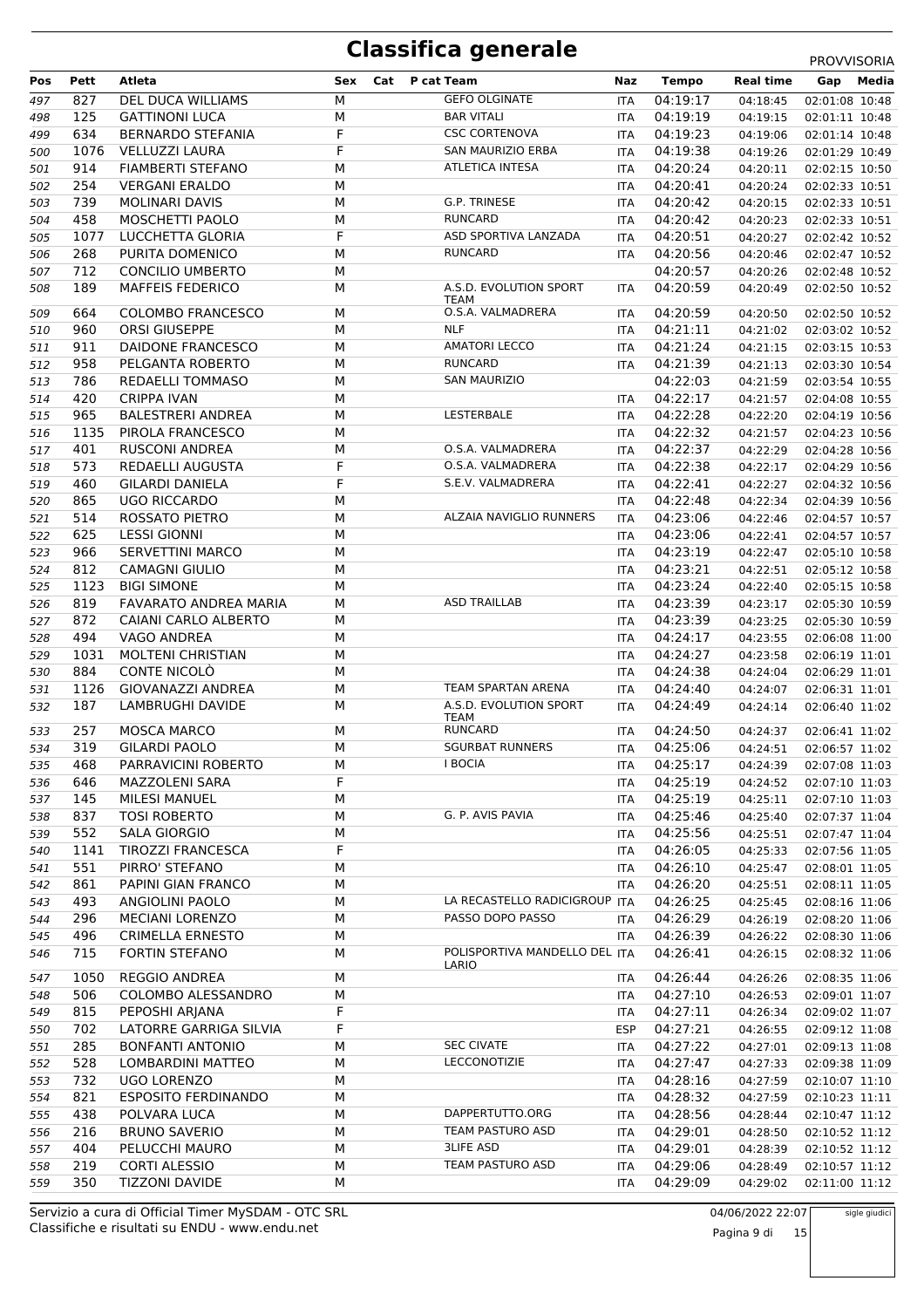|     |      |                                   |             |                               |            |              |                  | <b>PROVVISORIA</b> |
|-----|------|-----------------------------------|-------------|-------------------------------|------------|--------------|------------------|--------------------|
| Pos | Pett | Atleta                            | Sex         | Cat<br>P cat Team             | Naz        | <b>Tempo</b> | <b>Real time</b> | Media<br>Gap       |
| 560 | 1071 | <b>GIANDELLI MASSIMO</b>          | М           | <b>GP CASALESE</b>            | <b>ITA</b> | 04:29:14     | 04:29:07         | 02:11:05 11:13     |
| 561 | 1072 | <b>SABBIONI FRANCESCA</b>         | F           | <b>GP CASALESE</b>            | <b>ITA</b> | 04:29:14     | 04:28:43         | 02:11:05 11:13     |
| 562 | 273  | <b>GIUSSANI SIMONE</b>            | М           | <b>IGNEFFETTI</b>             | <b>ITA</b> | 04:29:29     | 04:29:04         | 02:11:20 11:13     |
| 563 | 601  | <b>SESANA MAURO</b>               | М           |                               | <b>ITA</b> | 04:29:30     | 04:29:11         | 02:11:21 11:13     |
| 564 | 553  | <b>TRAVAGLI LUIGI MARIO</b>       | M           |                               | <b>ITA</b> | 04:29:40     | 04:29:23         | 02:11:31 11:14     |
| 565 | 518  | <b>COLNAGO ANGELO</b>             | M           |                               |            | 04:29:42     | 04:29:12         | 02:11:33 11:14     |
| 566 | 341  | <b>CORTI PAOLO</b>                | М           | <b>VAM RACE</b>               | ITA        | 04:29:55     | 04:29:32         | 02:11:46 11:14     |
| 567 | 426  | <b>BIFFI GIAN PAOLO</b>           | M           | ASD AVIS OGGIONO              | <b>ITA</b> | 04:29:58     | 04:29:32         | 02:11:49 11:14     |
| 568 | 232  | <b>NOIA ENRICO</b>                | M           | ASD FALCHI LECCO              | <b>ITA</b> | 04:30:07     | 04:29:57         | 02:11:58 11:15     |
| 569 | 1112 | <b>BRUNO CLAUDIO</b>              | M           | <b>RUNCARD</b>                | ITA        | 04:30:12     | 04:30:01         | 02:12:03 11:15     |
| 570 | 211  | <b>SCANDOLA ORESTE</b>            | M           | <b>NESSUNA</b>                | ITA        | 04:30:14     | 04:29:53         | 02:12:05 11:15     |
| 571 | 948  | ROSSI ALESSANDRO                  | M           |                               | <b>ITA</b> | 04:30:22     | 04:30:05         | 02:12:13 11:15     |
| 572 | 516  | SOLLAZZO MARCO                    | M           | <b>MARATHON CLUB SEVESO</b>   | ITA        | 04:30:31     | 04:29:58         | 02:12:22 11:16     |
| 573 | 957  | <b>MARINO MARCO</b>               | M           | MI529                         | <b>ITA</b> | 04:30:31     | 04:30:06         | 02:12:22 11:16     |
| 574 | 327  | <b>SANELLI MARIO</b>              | M           | <b>RUNCARD</b>                |            | 04:30:40     | 04:30:28         | 02:12:31 11:16     |
| 575 | 982  | <b>FERRO EMANUELE</b>             | М           | 5 CASCINE                     | ITA        | 04:30:42     | 04:30:35         | 02:12:33 11:16     |
|     |      | <b>GIACOMO</b>                    |             |                               |            |              |                  |                    |
| 576 | 427  | MONTANELLI ANDREA                 | М           | <b>ASD GRIGNETTA</b>          | ITA        | 04:31:20     | 04:31:00         | 02:13:11 11:18     |
| 577 | 271  | <b>DIGONZELLI FABIO</b>           | M           |                               | ITA        | 04:31:22     | 04:31:15         | 02:13:13 11:18     |
| 578 | 1146 | COCOUIO STEFANO                   | M           |                               | ITA        | 04:31:50     | 04:31:32         | 02:13:41 11:19     |
| 579 | 1057 | <b>SALVI MATTEO</b>               | M           | <b>RUNCARD</b>                | ITA        | 04:31:56     | 04:31:40         | 02:13:48 11:19     |
| 580 | 577  | SOTTOCORNOLA CLAUDIA              | F           | 3 LIFE                        |            | 04:32:02     | 04:31:38         | 02:13:53 11:20     |
| 581 | 1010 | <b>GORETTI CESARE</b>             | M           | ANA LECCO                     | ITA        | 04:32:08     | 04:31:37         | 02:13:59 11:20     |
| 582 | 523  | <b>VERONELLI PAOLO</b>            | M           | LIBERO                        | ITA        | 04:32:33     | 04:32:17         | 02:14:24 11:21     |
| 583 | 306  | <b>VALSECCHI MAURO</b>            | M           | <b>RUNCARD</b>                | <b>ITA</b> | 04:32:43     | 04:32:23         | 02:14:34 11:21     |
| 584 | 710  | MANZIONNA DAVIDE                  | M           |                               |            | 04:32:46     | 04:32:27         | 02:14:37 11:21     |
| 585 | 1056 | <b>GATTI ALFREDO</b>              | M           |                               | <b>ITA</b> | 04:33:04     | 04:32:27         | 02:14:55 11:22     |
| 586 | 1011 | RONCAREGGI GIOVANNI               | M           | SPORTIVA VALBRONESE           | ITA        | 04:33:05     | 04:32:35         | 02:14:56 11:22     |
| 587 | 798  | SEMPERBONI ROBERTO                | М           |                               | ITA        | 04:33:07     | 04:32:52         | 02:14:58 11:22     |
| 588 | 549  | ZARLENGA PIETRO                   | M           | ATINA TRAIL RUNNING           | ITA        | 04:33:09     | 04:32:47         | 02:15:00 11:22     |
| 589 | 439  | PAGANO GIOVANNI                   | M           |                               | ITA        | 04:33:09     | 04:32:51         | 02:15:00 11:22     |
| 590 | 881  | <b>CASIRAGHI STEFANO</b>          | M           | RANCARD                       | <b>IND</b> | 04:33:11     | 04:32:39         | 02:15:02 11:22     |
| 591 | 218  | <b>CASTAGNA FRANCESCA</b>         | F           | TEAM PASTURO ASD              | <b>ITA</b> | 04:33:12     | 04:32:57         | 02:15:03 11:22     |
|     | 1065 | <b>GATTI STEFANO GIOVANNI</b>     | М           | ASD SPORTIVA LANZADA          |            | 04:33:23     |                  |                    |
| 592 |      |                                   |             |                               |            |              | 04:32:59         | 02:15:14 11:23     |
| 593 | 1021 | CIARMIELLO FABRIZIO               | М           | <b>ALS CREMELLA</b>           | ITA        | 04:33:24     | 04:33:04         | 02:15:15 11:23     |
| 594 | 504  | MOSCATELLI FEDERICA               | $\mathsf F$ | POLISPORTIVA BELLANO          | ITA        | 04:33:24     | 04:33:09         | 02:15:15 11:23     |
| 595 | 499  | <b>PASINO ROBERTO</b>             | M           | <b>ATHLETIC TEAM LARIO</b>    | ITA        | 04:33:26     | 04:32:51         | 02:15:17 11:23     |
| 596 | 770  | PERAZZI ELENA                     | F           |                               | <b>ITA</b> | 04:33:32     | 04:33:02         | 02:15:23 11:23     |
| 597 | 639  | <b>BRESSANA ANDREA</b>            | М           |                               | ITA        | 04:33:48     | 04:33:10         | 02:15:39 11:24     |
| 598 | 264  | LOSA VALTER                       | М           | <b>AMATORI LECCO</b>          | ITA        | 04:33:53     | 04:33:35         | 02:15:45 11:24     |
| 599 | 483  | <b>SCOLA EDOARDO</b>              | М           |                               | ITA        | 04:33:59     | 04:33:30         | 02:15:50 11:24     |
| 600 | 828  | PASQUINI ROBERTA                  | $\mathsf F$ |                               |            | 04:34:03     | 04:33:36         | 02:15:54 11:25     |
| 601 | 649  | <b>CIRILLO ANTONIO</b>            | М           |                               | <b>ITA</b> | 04:34:08     | 04:33:43         | 02:15:59 11:25     |
| 602 | 850  | RAIMONDO<br><b>RUSCONI CHIARA</b> | F           |                               | ITA        | 04:34:15     | 04:34:10         | 02:16:06 11:25     |
| 603 | 370  | <b>BUTTI EMILIO</b>               | М           | A.S.D. SEMMATT                | ITA        | 04:34:18     | 04:34:07         | 02:16:09 11:25     |
| 604 | 1101 | DONEDA DAVIDE                     | М           | ADDA RUNNING TEAM - MI983     | <b>ITA</b> | 04:34:31     | 04:34:00         | 02:16:22 11:26     |
| 605 | 331  | LANZI MASSIMO                     | М           |                               | <b>ITA</b> | 04:34:35     | 04:34:04         | 02:16:26 11:26     |
| 606 | 890  | PERICO ALBERTO                    | М           | ATLETICA PRESEZZO             | ITA        | 04:34:47     | 04:34:30         | 02:16:38 11:26     |
| 607 | 289  | <b>CESANA MASSIMO</b>             | М           | ATLETICA PRESEZZO             | ITA        | 04:34:50     | 04:34:33         | 02:16:41 11:27     |
|     | 462  | AMBROSONI RINALDO                 | М           | P.M. POLISPORTIVA MOLGORA ITA |            | 04:34:52     |                  |                    |
| 608 | 474  | <b>SENIA SALVATORE</b>            | М           | <b>SAN MARCO</b>              |            | 04:34:54     | 04:34:35         | 02:16:43 11:27     |
| 609 |      |                                   |             |                               | <b>ITA</b> |              | 04:34:30         | 02:16:46 11:27     |
| 610 | 701  | VILLAJOS PUNZANO PABLO            | М           |                               | <b>ESP</b> | 04:34:56     | 04:34:30         | 02:16:47 11:27     |
| 611 | 1100 | ROSSI PAOLO                       | М           |                               | ITA        | 04:34:58     | 04:34:26         | 02:16:49 11:27     |
| 612 | 424  | <b>MONTI ANDREA</b>               | М           |                               | <b>ITA</b> | 04:35:04     | 04:34:37         | 02:16:55 11:27     |
| 613 | 1061 | MONDIN ALESSANDRO                 | М           |                               | <b>ITA</b> | 04:35:08     | 04:35:01         | 02:16:59 11:27     |
| 614 | 937  | CARZANIGA ALESSANDRO              | М           |                               | ITA        | 04:35:14     | 04:34:36         | 02:17:05 11:28     |
| 615 | 393  | <b>BIFFI GIOVANNI CARLO</b>       | М           | O.S.A. VALMADRERA             | ITA        | 04:35:15     | 04:34:48         | 02:17:06 11:28     |
| 616 | 1091 | PAOLO CAGNONI                     | М           | <b>GS OREZZO</b>              | ITA        | 04:35:36     | 04:35:21         | 02:17:27 11:28     |
| 617 | 670  | LUCCI RAFFAELE                    | М           | O.S.A. VALMADRERA             | ITA        | 04:35:41     | 04:35:18         | 02:17:32 11:29     |
| 618 | 737  | ANGHILERI MARTA                   | F           |                               | ITA        | 04:35:42     | 04:35:19         | 02:17:33 11:29     |
| 619 | 346  | <b>MOTTA MARIO</b>                | М           | ALTITUDERACE                  | ITA        | 04:35:43     | 04:35:08         | 02:17:34 11:29     |
| 620 | 418  | <b>GEROSA MARCO</b>               | М           | <b>IGNEFFETTI</b>             | ITA        | 04:36:03     | 04:35:38         | 02:17:54 11:30     |
| 621 | 37   | <b>RUSCONI MARCO</b>              | М           | GS MARIO CORTI 1959           | ITA        | 04:36:06     | 04:36:05         | 02:17:57 11:30     |
| 622 | 394  | <b>BUTTI RENATO</b>               | М           | O.S.A. VALMADRERA             | <b>ITA</b> | 04:36:07     | 04:35:50         | 02:17:58 11:30     |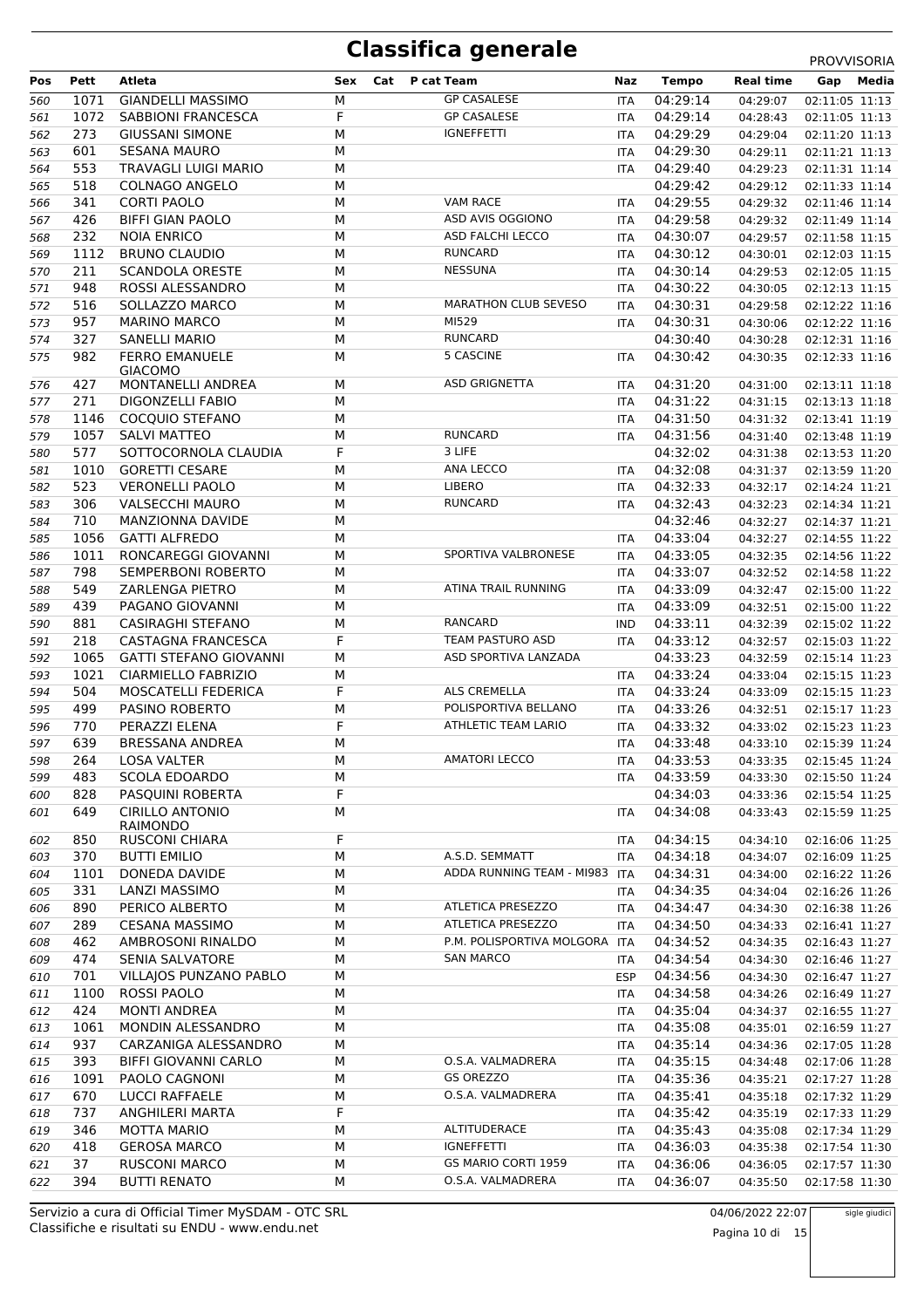|     |      |                            |            |                                          |            |          |           | PROVVISORIA    |
|-----|------|----------------------------|------------|------------------------------------------|------------|----------|-----------|----------------|
| Pos | Pett | Atleta                     | Cat<br>Sex | P cat Team                               | Naz        | Tempo    | Real time | Media<br>Gap   |
| 623 | 318  | <b>MASPERI VALERIO</b>     | M          | <b>GS AVIS OGGIONO</b>                   | ITA        | 04:36:12 | 04:36:00  | 02:18:03 11:30 |
| 624 | 902  | <b>BONETTI DEMIS</b>       | M          | <b>GAN NEMBRO</b>                        | <b>ITA</b> | 04:36:19 | 04:35:44  | 02:18:10 11:30 |
| 625 | 719  | <b>GERLI FEDERICO</b>      | M          | <b>RUNCARD</b>                           | ITA        | 04:36:23 | 04:35:48  | 02:18:14 11:30 |
| 626 | 806  | <b>VERNA DAVIDE</b>        | M          |                                          | ITA        | 04:36:25 | 04:36:06  | 02:18:16 11:31 |
| 627 | 1086 | MELEGARI MASSIMILIANO      | M          | AZZURRA GARBAGNATE                       | <b>ITA</b> | 04:36:25 | 04:36:07  | 02:18:16 11:31 |
| 628 | 780  | CAZZANIGA MATTEO           | М          | <b>MARCIACARATESI</b>                    | ITA        | 04:36:33 | 04:36:22  | 02:18:24 11:31 |
| 629 | 624  | CORTI SILVIA LUISA         | F          | <b>GS AVIS OGGIONO</b>                   | ITA        | 04:36:50 | 04:36:23  | 02:18:41 11:32 |
| 630 | 1133 | PIZZA ALESSANDRO           | М          |                                          | ITA        | 04:36:53 | 04:36:19  | 02:18:44 11:32 |
| 631 | 1069 | <b>MUSELLA FRANCESCO</b>   | M          | <b>RUN CARD</b>                          | ITA        | 04:37:10 | 04:36:43  | 02:19:01 11:32 |
| 632 | 1036 | <b>BEATI MATTIA</b>        | M          |                                          | ITA        | 04:37:18 | 04:36:41  | 02:19:09 11:33 |
| 633 | 756  | POZZONI DIEGO              | M          |                                          | ITA        | 04:37:26 | 04:36:52  | 02:19:17 11:33 |
| 634 | 673  | <b>MAZZOLENI MARCO</b>     | M          | O.S.A. VALMADRERA                        | ITA        | 04:37:31 | 04:37:10  | 02:19:22 11:33 |
| 635 | 738  | CALVETTI ALESSANDRO        | M          |                                          | ITA        | 04:37:51 | 04:37:25  | 02:19:42 11:34 |
| 636 | 413  | <b>SCOLA ALFREDO</b>       | M          |                                          | ITA        | 04:38:03 | 04:37:30  | 02:19:54 11:35 |
| 637 | 409  | <b>GALBIATI LUCA</b>       | M          | TEAM PASTURO ASD                         | ITA        | 04:38:09 | 04:37:54  | 02:20:00 11:35 |
| 638 | 695  | <b>TICOZZELLI EZIO</b>     | M          | TEAM PASTURO ASD                         | ITA        | 04:38:40 | 04:38:06  | 02:20:31 11:36 |
| 639 | 1121 | PODESTANI ANDREA           | M          |                                          | ITA        | 04:38:45 | 04:38:36  | 02:20:36 11:36 |
| 640 | 255  | <b>CAVENAGHI GIUSEPPE</b>  | M          | S.E.C. CIVATE                            | ITA        | 04:38:55 | 04:38:50  | 02:20:46 11:37 |
| 641 | 441  | <b>CASORATI LUCA</b>       | М          |                                          | ITA        | 04:38:58 | 04:38:37  | 02:20:49 11:37 |
| 642 | 956  | <b>COMINI JURI</b>         | M          |                                          | <b>ITA</b> | 04:39:03 | 04:38:45  | 02:20:54 11:37 |
| 643 | 1098 | PERTUSINI STEFANO          | M          | <b>ASD MANERANNERS</b>                   | ITA        | 04:39:07 | 04:38:28  | 02:20:58 11:37 |
| 644 | 846  | <b>NARDONE VALERIO</b>     | M          | <b>AMATORI LECCO</b>                     | ITA        | 04:39:20 | 04:39:12  | 02:21:11 11:38 |
| 645 | 630  | <b>INVERNIZZI RAFFAELE</b> | M          | <b>AMATORI LECCO</b>                     | ITA        | 04:39:20 | 04:39:12  | 02:21:11 11:38 |
| 646 | 570  | <b>SACCHI CARLO</b>        | M          | O.S.A. VALMADRERA                        | ITA        | 04:39:50 | 04:39:23  | 02:21:41 11:39 |
| 647 | 681  | LONGHI ANDREA MARIA        | М          | <b>3LIFE ASD</b>                         | ITA        | 04:39:52 | 04:39:36  | 02:21:43 11:39 |
| 648 | 1083 | <b>FASOLI GIUSEPPE</b>     | М          | <b>GRUPPO ESCURSIONISTI</b>              | ITA        | 04:39:55 | 04:39:15  | 02:21:46 11:39 |
|     |      |                            |            | <b>FALCHI OLGINATESI</b>                 |            |          |           |                |
| 649 | 848  | <b>RUSCONI MATTEO</b>      | М          |                                          | ITA        | 04:40:01 | 04:39:32  | 02:21:52 11:40 |
| 650 | 564  | <b>CURIONI GIANCARLO</b>   | M          | O.S.A. VALMADRERA                        | <b>ITA</b> | 04:40:02 | 04:39:35  | 02:21:53 11:40 |
| 651 | 430  | <b>CONSONNI MARCO</b>      | М          |                                          | ITA        | 04:40:15 | 04:40:02  | 02:22:06 11:40 |
| 652 | 711  | ROVITTO MARCO              | М          |                                          | ITA        | 04:40:23 | 04:40:00  | 02:22:14 11:40 |
| 653 | 117  | <b>BOLIS DIEGO</b>         | M          | <b>GEFO KTEAM</b>                        | <b>ITA</b> | 04:40:34 | 04:40:17  | 02:22:25 11:41 |
| 654 | 559  | CATTANEO ALFREDO           | M          |                                          | <b>ITA</b> | 04:40:43 | 04:40:21  | 02:22:34 11:41 |
| 655 | 488  | <b>MONTI FABRIZIO</b>      | М          | <b>RUNCARD</b>                           | ITA        | 04:40:48 | 04:40:11  | 02:22:39 11:41 |
| 656 | 283  | <b>TAMUSSIN ANTONIO</b>    | M          | SS LAZIO ATLETICA LEGGERA<br><b>ROMA</b> | <b>ITA</b> | 04:40:51 | 04:40:38  | 02:22:42 11:42 |
| 657 | 1000 | <b>MAGGI PAOLO</b>         | М          | <b>SEC CIVATE</b>                        | <b>ITA</b> | 04:40:53 | 04:40:32  | 02:22:44 11:42 |
| 658 | 584  | <b>VISMARA MATTIA</b>      | M          | LIBERO                                   | <b>ITA</b> | 04:41:08 | 04:41:00  | 02:22:59 11:42 |
| 659 | 451  | SILVA MARCOS HENRIQUE      | M          |                                          | <b>ITA</b> | 04:41:19 | 04:40:57  | 02:23:10 11:43 |
| 660 | 267  | DE FAZIO GIANLUCA          | M          |                                          | <b>ITA</b> | 04:41:32 | 04:41:22  | 02:23:23 11:43 |
| 661 | 400  | RECALCATI MARIO            | М          | O.S.A. VALMADRERA                        | ITA.       | 04:42:16 | 04:42:01  | 02:24:07 11:45 |
| 662 | 618  | <b>ATANNI MATTEO</b>       | М          | POLISPRTIVA 2001 - ALDE                  | <b>ITA</b> | 04:42:46 | 04:42:13  | 02:24:37 11:46 |
| 663 | 432  | CASTELLETTI ANDREA         | М          | RUNCARD                                  | ITA        | 04:42:52 | 04:42:30  | 02:24:43 11:47 |
| 664 | 772  | COLOSIMO TEODORO           | М          |                                          | <b>ITA</b> | 04:43:32 | 04:42:59  | 02:25:23 11:48 |
| 665 | 1080 | VASSENA CRISTIANO          | М          |                                          | ITA        | 04:43:32 | 04:42:58  | 02:25:23 11:48 |
| 666 | 617  | <b>MANGILI STEFANO</b>     | М          |                                          | ITA        | 04:43:34 | 04:43:08  | 02:25:25 11:48 |
| 667 | 1131 | PIANI GIANLUCA             | М          |                                          | ITA        | 04:43:39 | 04:43:24  | 02:25:30 11:49 |
| 668 | 1130 | <b>FERRARI CARLO</b>       | М          |                                          | <b>ITA</b> | 04:43:46 | 04:43:31  | 02:25:37 11:49 |
| 669 | 118  | LAFRANCONI GIOVANNI        | М          | <b>RUN CARD</b>                          |            | 04:43:55 | 04:43:43  | 02:25:46 11:49 |
| 670 | 1014 | ZANELLA LORENZO            | М          |                                          | ITA        | 04:43:58 | 04:43:26  | 02:25:49 11:49 |
| 671 | 520  | ROTA MARCO                 | М          |                                          | ITA        | 04:43:59 | 04:43:52  | 02:25:50 11:49 |
| 672 | 104  | PRADA HERMANN              | М          | <b>RUN CARD</b>                          | ITA        | 04:44:01 | 04:43:50  | 02:25:52 11:50 |
| 673 | 1144 | MODENA ANDREA              | М          |                                          | ITA        | 04:44:11 | 04:43:45  | 02:26:02 11:50 |
| 674 | 754  | <b>BRUGNETTI GABRIELE</b>  | М          | <b>TEAM GAAREN #BEAHERO</b>              | <b>ITA</b> | 04:44:16 | 04:43:55  | 02:26:07 11:50 |
| 675 | 863  | LOMBARDI PAOLO ANDREA      | М          | $\omega$                                 |            | 04:44:17 | 04:43:50  |                |
|     | 985  | MASSARI SERGIO ALBERTO     | М          |                                          | <b>ITA</b> | 04:44:26 |           | 02:26:08 11:50 |
| 676 | 855  | <b>MOLINARI MARZIO</b>     | М          | G.P. TRINESE                             |            | 04:44:36 | 04:43:51  | 02:26:17 11:51 |
| 677 | 260  | CASTELNUOVO NICHOLAS       | М          |                                          | ITA        | 04:44:42 | 04:44:08  | 02:26:27 11:51 |
| 678 |      |                            |            |                                          | <b>ITA</b> |          | 04:44:35  | 02:26:33 11:51 |
| 679 | 594  | <b>COLOMBO ALBERTO</b>     | М          | LIBERO                                   | ITA        | 04:45:03 | 04:44:37  | 02:26:54 11:52 |
| 680 | 844  | <b>MERELLI MAURIZIO</b>    | М          |                                          | <b>ITA</b> | 04:45:11 | 04:44:43  | 02:27:02 11:52 |
| 681 | 435  | <b>BRUSADELLI LUCA</b>     | М          |                                          |            | 04:45:28 | 04:45:12  | 02:27:19 11:53 |
| 682 | 1049 | LOPEZ MATIAS XAVIER        | М          |                                          | ITA        | 04:45:35 | 04:45:26  | 02:27:26 11:53 |
| 683 | 606  | LAZZARI MARCO              | М          | RUNCARD                                  | <b>ITA</b> | 04:45:44 | 04:45:17  | 02:27:35 11:54 |
| 684 | 491  | <b>UBERTI DINO</b>         | М          |                                          | <b>ITA</b> | 04:45:49 | 04:45:33  | 02:27:40 11:54 |
| 685 | 344  | <b>MASIERO ANDREA</b>      | М          | <b>RUN CARD</b>                          | <b>ITA</b> | 04:45:56 | 04:45:33  | 02:27:47 11:54 |
| 686 | 826  | <b>CALLINA DANIELE</b>     | м          |                                          |            | 04:46:26 | 04:46:06  | 02:28:17 11:56 |

Classifiche e risultati su ENDU - www.endu.net Servizio a cura di Official Timer MySDAM - OTC SRL 04/06/2022 22:07

Pagina 11 di 15

sigle giudici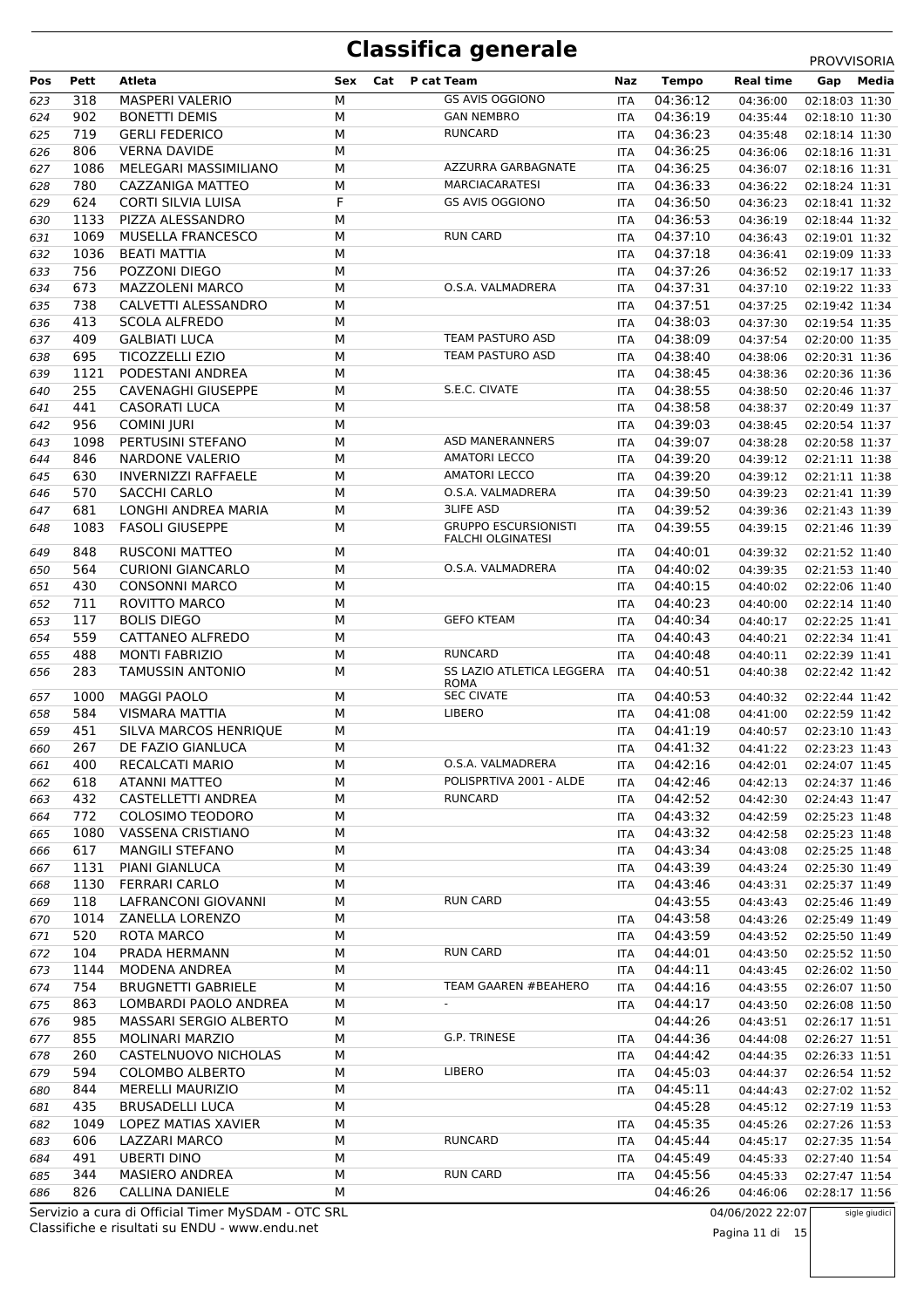|     |      |                            |     |     |                                   |            |                      |                  | <b>PROVVISORIA</b>                  |
|-----|------|----------------------------|-----|-----|-----------------------------------|------------|----------------------|------------------|-------------------------------------|
| Pos | Pett | Atleta                     | Sex | Cat | P cat Team                        | Naz        | <b>Tempo</b>         | <b>Real time</b> | Media<br>Gap                        |
| 687 | 1038 | <b>CASARI CLAUDIO</b>      | М   |     | <b>FIDAL</b>                      | <b>ITA</b> | 04:46:26             | 04:45:50         | 02:28:17 11:56                      |
| 688 | 417  | SPREAFICO PAOLO            | М   |     |                                   | <b>ITA</b> | 04:46:29             | 04:46:05         | 02:28:20 11:56                      |
| 689 | 1059 | <b>BRAZZALE ALBERTO</b>    | М   |     |                                   | <b>ITA</b> | 04:46:36             | 04:46:28         | 02:28:27 11:56                      |
| 690 | 986  | <b>ROTA MICHEL</b>         | M   |     |                                   |            | 04:46:48             | 04:46:22         | 02:28:39 11:56                      |
| 691 | 456  | <b>BEIJER ANNELIES</b>     | F   |     | ATHLETIC TEAM PIOLTELLO           | NED        | 04:46:59             | 04:46:39         | 02:28:50 11:57                      |
| 692 | 429  | <b>VETTORELLO DAVIDE</b>   | М   |     | ASD AVIS OGGIONO                  | <b>ITA</b> | 04:47:19             | 04:47:04         | 02:29:10 11:58                      |
| 693 | 565  | <b>GADOSA ANTONIO</b>      | M   |     | O.S.A. VALMADRERA                 | <b>ITA</b> | 04:47:19             | 04:46:52         | 02:29:10 11:58                      |
| 694 | 643  | FIGINI STEFANIA            | F   |     | <b>GEFO K-TEAM</b>                | <b>ITA</b> | 04:47:35             | 04:47:14         | 02:29:26 11:58                      |
| 695 | 1013 | <b>TURIN LUCIA</b>         | F   |     | A.S.D. LIMONESE S.S.              | <b>ITA</b> | 04:47:36             | 04:47:06         | 02:29:27 11:58                      |
| 696 | 621  | <b>FORMENTI ROBERTO</b>    | M   |     |                                   | <b>ITA</b> | 04:47:44             | 04:47:17         | 02:29:35 11:59                      |
| 697 | 52   | DONEGÀ GUERRINO            | М   |     |                                   | <b>ITA</b> | 04:47:53             | 04:47:40         | 02:29:44 11:59                      |
| 698 | 313  | <b>TAGGI ANGELO</b>        | M   |     | S.S. LAZIO ATLETICA LEGGERA ITA   |            | 04:48:09             | 04:47:57         | 02:30:00 12:00                      |
| 699 | 680  | <b>VALSECCHI RUBEN</b>     | M   |     | O.S.A. VALMADRERA                 | <b>ITA</b> | 04:48:19             | 04:48:07         | 02:30:10 12:00                      |
| 700 | 607  | ROVAGNATI ADELIO           | М   |     | ASD AVIS OGGIONO                  | <b>ITA</b> | 04:48:48             | 04:48:21         | 02:30:39 12:01                      |
| 701 | 1002 | PEROSSI ALESSANDRO         | М   |     | OSA VALMADRERA                    | <b>ITA</b> | 04:48:51             | 04:48:14         | 02:30:42 12:02                      |
| 702 | 802  | <b>VENCATO ANDREA</b>      | M   |     |                                   |            | 04:48:57             | 04:48:37         | 02:30:48 12:02                      |
| 703 | 674  | <b>PAREDI ENRICA</b>       | F   |     | O.S.A. VALMADRERA                 | <b>ITA</b> | 04:49:06             | 04:48:37         | 02:30:57 12:02                      |
| 704 | 833  | <b>TALLARICO SILVIA</b>    | F   |     |                                   | <b>ITA</b> | 04:49:15             | 04:48:40         | 02:31:06 12:03                      |
| 705 | 575  | CASTELNUOVO ELISA          | F   |     |                                   | <b>ITA</b> | 04:49:16             | 04:48:46         | 02:31:07 12:03                      |
| 706 | 142  | <b>MILESI MARCO</b>        | М   |     |                                   | <b>ITA</b> | 04:49:25             | 04:49:16         | 02:31:16 12:03                      |
| 707 | 924  | <b>INVERNIZZI CRISTIAN</b> | М   |     |                                   | <b>ITA</b> | 04:49:27             | 04:48:56         | 02:31:18 12:03                      |
| 708 | 555  | <b>MEREGALLI FRANCESCO</b> | M   |     |                                   | <b>ITA</b> | 04:49:34             | 04:48:54         | 02:31:25 12:03                      |
| 709 | 419  | <b>CASTELLI GIORGIO</b>    | M   |     |                                   | <b>ITA</b> | 04:49:35             | 04:49:19         | 02:31:26 12:03                      |
| 710 | 1087 | <b>CATELAN ANDREA</b>      | M   |     |                                   | <b>ITA</b> | 04:49:36             | 04:49:06         | 02:31:27 12:03                      |
|     | 860  | <b>BONANOMI JACOPO</b>     | M   |     |                                   | <b>ITA</b> | 04:49:54             |                  | 02:31:45 12:04                      |
| 711 | 485  | <b>CUCCHIETTI MARCO</b>    | М   |     |                                   |            | 04:50:20             | 04:49:16         |                                     |
| 712 | 832  | PATRIARCHI TOMMASO         | М   |     | NRT FIRENZE ASD                   | <b>ITA</b> | 04:50:28             | 04:50:02         | 02:32:11 12:05                      |
| 713 | 542  | VIGANÒ CRISTIANO           | М   |     | <b>CAB SPORT</b>                  | <b>ITA</b> |                      | 04:49:57         | 02:32:19 12:06                      |
| 714 | 955  |                            | M   |     | SPORTIVA LANZADA                  | <b>ITA</b> | 04:50:30<br>04:51:13 | 04:50:30         | 02:32:21 12:06                      |
| 715 |      | PEDROTTI JEAN PIERRE       |     |     | O.S.A. VALMADRERA                 | <b>ITA</b> |                      | 04:50:50         | 02:33:04 12:08                      |
| 716 | 395  | CASTELLI ALBERTO           | M   |     |                                   | <b>ITA</b> | 04:51:14             | 04:50:53         | 02:33:05 12:08                      |
| 717 | 412  | <b>TONETTI MASSIMO</b>     | M   |     | G.S.A. COMETA                     | <b>ITA</b> | 04:51:23             | 04:51:00         | 02:33:14 12:08                      |
| 718 | 436  | <b>TONELLO ANDREA</b>      | М   |     | A.S.D. TAPASCIONE RUNNING<br>TEAM | <b>ITA</b> | 04:51:27             | 04:51:07         | 02:33:18 12:08                      |
| 719 | 790  | <b>LOCATELLI MARTA</b>     | F   |     |                                   |            | 04:51:32             | 04:51:08         | 02:33:23 12:08                      |
| 720 | 53   | RECALCATI SEBASTIANO       | M   |     |                                   | <b>ITA</b> | 04:51:32             | 04:51:10         | 02:33:23 12:08                      |
| 721 | 778  | RIGAMONTI ALESSIO          | M   |     |                                   | <b>ITA</b> | 04:51:42             | 04:51:09         | 02:33:33 12:09                      |
| 722 | 532  | CAGGIANO STEFANO           | M   |     |                                   |            | 04:51:46             | 04:51:24         | 02:33:37 12:09                      |
| 723 | 525  | <b>CANELLA RENATO</b>      | М   |     |                                   | <b>ITA</b> | 04:51:52             | 04:51:43         | 02:33:43 12:09                      |
| 724 | 369  | <b>CORTI DANIELE</b>       | М   |     |                                   | <b>ITA</b> | 04:52:15             | 04:51:33         | 02:34:06 12:10                      |
| 725 | 779  | <b>BESANA MARTA</b>        | F   |     |                                   | <b>ITA</b> |                      |                  | 04:52:39  04:52:05  02:34:30  12:11 |
| 726 | 501  | PIZZOCRI LUCA              | М   |     | <b>RUNCARD</b>                    | ITA        | 04:52:45             | 04:52:29         | 02:34:36 12:11                      |
| 727 | 709  | <b>CEVOLI MICHELE</b>      | М   |     |                                   | ITA        | 04:52:54             | 04:52:18         | 02:34:45 12:12                      |
| 728 | 699  | CABANILLAS GARCIA          | F   |     |                                   | <b>ESP</b> | 04:52:54             | 04:52:29         | 02:34:46 12:12                      |
|     |      | MARIBEL                    |     |     |                                   |            |                      |                  |                                     |
| 729 | 134  | <b>MARIANI MATTEO</b>      | М   |     | <b>GS AVIS SEREGNO</b>            | ITA        | 04:52:59             | 04:52:54         | 02:34:50 12:12                      |
| 730 | 750  | <b>BONAZZI DANIEL</b>      | М   |     |                                   | <b>ITA</b> | 04:53:23             | 04:53:06         | 02:35:14 12:13                      |
| 731 | 619  | MELCHIORRE LUIGI           | М   |     | <b>ROVINATA</b>                   | ITA        | 04:53:24             | 04:52:54         | 02:35:15 12:13                      |
| 732 | 622  | PAINDELLI LUIGI            | М   |     | SPORTING CLUB LIVIGNO             | ITA        | 04:53:31             | 04:52:56         | 02:35:23 12:13                      |
| 733 | 455  | DELL'ERA LOREDANA          | F   |     |                                   | ITA        | 04:53:36             | 04:53:13         | 02:35:27 12:13                      |
| 734 | 678  | <b>TARAMELLI FRANCESCO</b> | М   |     | O.S.A. VALMADRERA                 | ITA        | 04:53:41             | 04:53:14         | 02:35:32 12:14                      |
| 735 | 476  | <b>BONALANA GUSTAVO</b>    | М   |     | LIBERO                            | ITA        | 04:53:51             | 04:53:31         | 02:35:42 12:14                      |
| 736 | 628  | COLOMBO LUANA              | F   |     | <b>RUNCARD</b>                    | ITA        | 04:54:17             | 04:53:58         | 02:36:08 12:15                      |
| 737 | 227  | <b>RUSCONI ELIA</b>        | М   |     | GS MARIO CORTI 1959               | ITA        | 04:54:42             | 04:54:28         | 02:36:33 12:16                      |
| 738 | 931  | <b>VOLA RENATO</b>         | М   |     | TEAM VALTELLINA                   |            | 04:55:38             | 04:55:24         | 02:37:29 12:19                      |
| 739 | 572  | <b>MANDELLI GIUSEPPE</b>   | М   |     | A.S.D. EVOLUTION SPORT            | ITA        | 04:55:55             | 04:55:27         | 02:37:46 12:19                      |
|     |      |                            |     |     | TEAM                              |            |                      |                  |                                     |
| 740 | 1047 | <b>CAGNO FRANCESCO</b>     | М   |     | <b>URBAN RUNNERS</b>              | ITA        | 04:56:01             | 04:55:26         | 02:37:52 12:20                      |
| 741 | 502  | <b>BOSCAGLI MATTEO</b>     | М   |     |                                   | <b>ITA</b> | 04:56:08             | 04:55:37         | 02:37:59 12:20                      |
| 742 | 503  | DA BROI DILETTA            | F   |     |                                   | ITA        | 04:56:08             | 04:55:37         | 02:37:59 12:20                      |
| 743 | 1134 | <b>MONTANELLI ILARIO</b>   | М   |     |                                   | <b>ITA</b> | 04:56:16             | 04:55:40         | 02:38:07 12:20                      |
| 744 | 1094 | <b>IACOVELLI GIANPAOLO</b> | М   |     | ATLETICA STEZZANO                 | <b>ITA</b> | 04:56:25             | 04:56:05         | 02:38:16 12:21                      |
| 745 | 510  | <b>FERRELLI TIZIANO</b>    | М   |     | S.S. LAZIO ATLETICA LEGGERA ITA   |            | 04:57:02             | 04:56:30         | 02:38:53 12:22                      |
| 746 | 303  | <b>BOLIS GIOSUÈ</b>        | М   |     |                                   |            | 04:57:12             | 04:57:03         | 02:39:03 12:22                      |
| 747 | 759  | CAZZANIGA GIOVANNI         | М   |     | FONDAZIONE TETTAMANTI             | ITA        | 04:57:13             | 04:56:39         | 02:39:04 12:23                      |
| 748 | 1053 | MORETTI DARIO              | М   |     | LIBERO                            | ITA        | 04:57:19             | 04:57:03         | 02:39:10 12:23                      |
| 749 | 972  | <b>FUMAGALLI CRISTINA</b>  | F   |     |                                   | <b>ITA</b> | 04:57:40             | 04:57:05         | 02:39:31 12:24                      |

Classifiche e risultati su ENDU - www.endu.net Servizio a cura di Official Timer MySDAM - OTC SRL 04/06/2022 22:07 sigle giudici

Pagina 12 di 15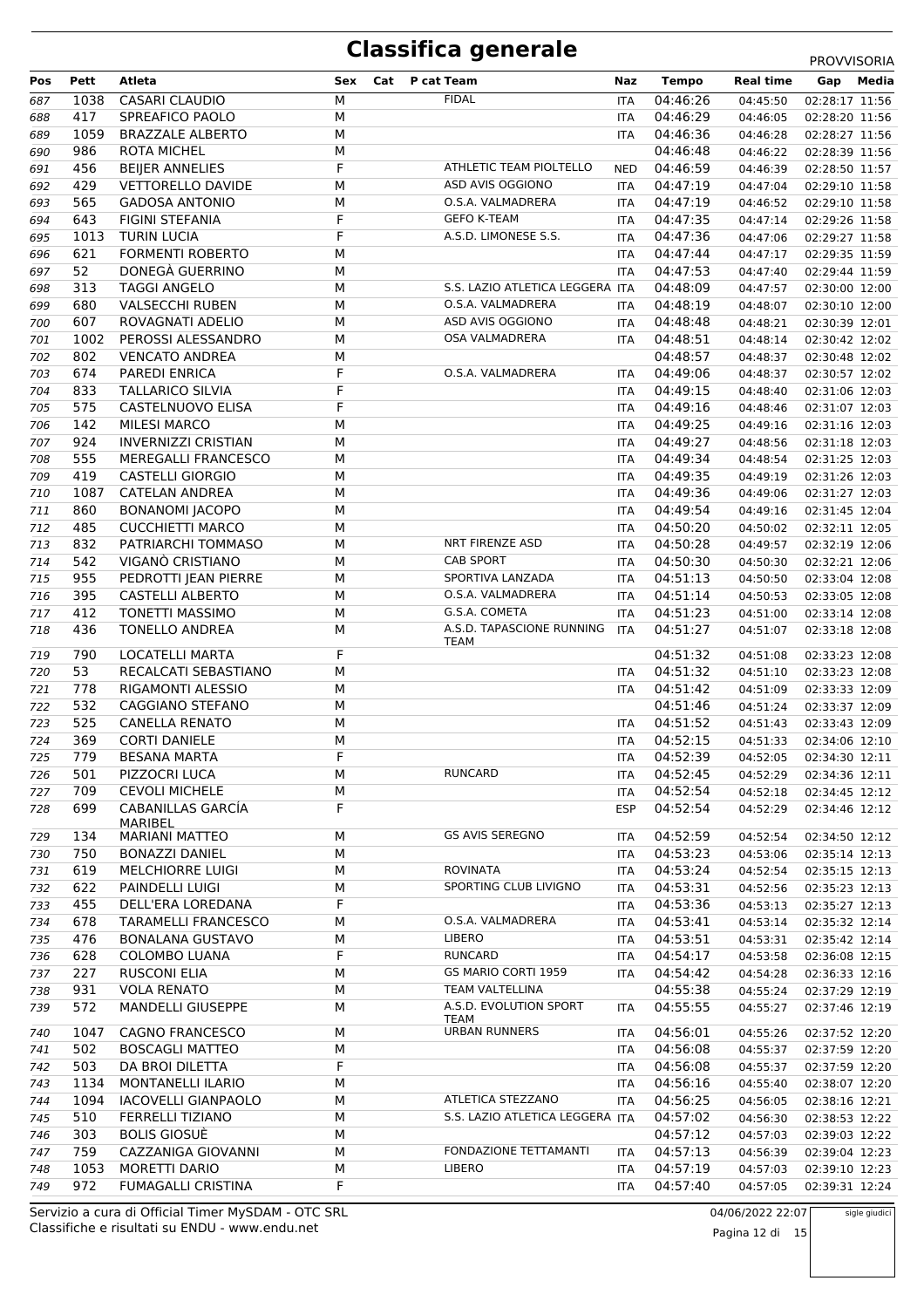|     |      |                                          |     |                            |            |              |                  | <b>PROVVISORIA</b> |
|-----|------|------------------------------------------|-----|----------------------------|------------|--------------|------------------|--------------------|
| Pos | Pett | Atleta                                   | Sex | Cat<br>P cat Team          | Naz        | <b>Tempo</b> | <b>Real time</b> | Media<br>Gap       |
| 750 | 443  | SCACCABAROZZI DARIO                      | М   | <b>LIBERO</b>              | ITA        | 04:57:42     | 04:57:23         | 02:39:33 12:24     |
| 751 | 936  | <b>BIFFI MATTEO</b>                      | М   |                            |            | 04:58:46     | 04:58:09         | 02:40:37 12:26     |
| 752 | 923  | <b>CORGNALI GIOVANNI</b>                 | M   |                            | <b>ITA</b> | 04:59:09     | 04:58:42         | 02:41:00 12:27     |
| 753 | 801  | <b>GNECCHI ANNALISA</b>                  | F   |                            | ITA        | 04:59:19     | 04:58:56         | 02:41:10 12:28     |
| 754 | 585  | <b>GARDONI ANDREA</b>                    | M   |                            | ITA        | 04:59:20     | 04:58:42         | 02:41:11 12:28     |
| 755 | 492  | SANGIORGIO MARCO                         | M   | LIBERO                     | ITA        | 04:59:41     | 04:59:25         | 02:41:32 12:29     |
| 756 | 1095 | <b>CILLONI FABIO</b>                     | M   |                            | ITA        | 04:59:47     | 04:59:07         | 02:41:38 12:29     |
| 757 | 60   | CATTANEO NICOLA                          | M   | TEAM PASTURO ASD           |            | 04:59:49     | 04:59:36         |                    |
|     |      |                                          |     | <b>ASD MARCIA CARATESI</b> | ITA        |              |                  | 02:41:40 12:29     |
| 758 | 540  | <b>BRUNATI ALDO</b>                      | M   |                            | ITA        | 05:00:05     | 05:00:01         | 02:41:56 12:30     |
| 759 | 871  | PANZERI MARIA LISA                       | F   |                            | <b>ITA</b> | 05:01:32     | 05:01:22         | 02:43:23 12:33     |
| 760 | 817  | <b>BENATTI RICCARDO</b>                  | M   | ASD AVIS OGGIONO           | ITA        | 05:02:02     | 05:01:49         | 02:43:53 12:35     |
| 761 | 1032 | <b>SENYK EBBA CHARLOTTE</b>              | F   |                            | <b>SWE</b> | 05:02:21     | 05:01:59         | 02:44:12 12:35     |
| 762 | 450  | CANOVA LUCA                              | M   |                            | <b>ITA</b> | 05:02:24     | 05:02:10         | 02:44:15 12:35     |
| 763 | 1137 | <b>GIACOMETTI SILVIA</b>                 | F   |                            | ITA        | 05:02:26     | 05:01:54         | 02:44:17 12:36     |
| 764 | 479  | <b>SCAIOLI ALBERTO</b>                   | M   |                            | ITA        | 05:02:35     | 05:02:17         | 02:44:26 12:36     |
| 765 | 1081 | CASELLA CLAUDIO                          | M   | <b>SKY LARIO RUNNERS</b>   | ITA        | 05:03:09     | 05:02:37         | 02:45:00 12:37     |
| 766 | 718  | PANZERI LORENZO                          | M   | AVIS OGGIONO               | ITA        | 05:03:10     | 05:02:44         | 02:45:01 12:37     |
| 767 | 452  | CASTELLI GEROLAMO                        | M   | A.S.D. AVIS OGGIONO        | ITA        | 05:03:10     | 05:02:59         | 02:45:01 12:37     |
| 768 | 866  | <b>BOSCAGLI FILIPPO</b>                  | M   |                            |            | 05:03:15     | 05:02:42         | 02:45:07 12:38     |
| 769 | 1127 | <b>MORELLI PAOLO</b>                     | M   | <b>RUN CARD</b>            | ITA        | 05:03:20     | 05:02:42         | 02:45:11 12:38     |
| 770 | 894  | <b>SEGLIANI ANDREA</b>                   | М   | <b>MARCIATORI DESIO</b>    | ITA        | 05:03:39     | 05:03:19         | 02:45:30 12:39     |
| 771 | 588  | <b>FAVALLI GIANLUCA</b>                  | M   | <b>RUNCARD</b>             | ITA        | 05:03:48     | 05:03:30         | 02:45:39 12:39     |
|     | 375  | <b>MAURI SILVANO</b>                     | M   | <b>SEC</b>                 |            |              |                  |                    |
| 772 |      |                                          |     |                            | <b>ITA</b> | 05:03:52     | 05:03:37         | 02:45:43 12:39     |
| 773 | 685  | ACQUISTAPACE MAURIZIO                    | M   | TEAM PASTURO ASD           | ITA        | 05:04:06     | 05:03:44         | 02:45:57 12:40     |
| 774 | 775  | <b>CORGNALI SARA</b>                     | F   | <b>RUNCARD</b>             | ITA        | 05:04:12     | 05:03:45         | 02:46:03 12:40     |
| 775 | 840  | LANFRANCHI CHRISTIAN                     | M   |                            | ITA        | 05:04:18     | 05:03:51         | 02:46:09 12:40     |
| 776 | 796  | CAIMI GABRIELLA                          | F   |                            | ITA        | 05:04:38     | 05:04:00         | 02:46:29 12:41     |
| 777 | 793  | MILANI STEFANO                           | M   | <b>NESSUNA SOCIETA'</b>    | ITA        | 05:04:44     | 05:04:37         | 02:46:35 12:41     |
| 778 | 744  | VIDAL JOSE MIGUEL                        | M   |                            |            | 05:04:49     | 05:04:17         | 02:46:40 12:42     |
| 779 | 897  | POZZI CLAUDIA                            | F   |                            | ITA        | 05:04:49     | 05:04:17         | 02:46:40 12:42     |
| 780 | 666  | DOWGIALLO MAGDALENA                      | F   | O.S.A. VALMADRERA          | ITA        | 05:04:53     | 05:04:24         | 02:46:44 12:42     |
| 781 | 1003 | DI CRISTOFARO VINCENZO                   | M   | ATLETICA 3 V               | ITA        | 05:05:29     | 05:05:04         | 02:47:20 12:43     |
| 782 | 883  | <b>MIGLIORINI MIRKO</b>                  | М   |                            | ITA        | 05:05:51     | 05:05:22         | 02:47:42 12:44     |
| 783 | 970  | <b>BARBIERI RICCARDO</b>                 | M   | <b>ATLETICA CINISELLO</b>  | ITA        | 05:06:02     | 05:05:21         | 02:47:53 12:45     |
| 784 | 859  | <b>TIRINZONI ALESSIO</b>                 | М   |                            | ITA        | 05:06:16     | 05:06:08         | 02:48:08 12:45     |
| 785 | 537  | <b>NOVATI MARCO</b>                      | M   | <b>I BOCIA</b>             | ITA        | 05:06:22     | 05:05:43         | 02:48:13 12:45     |
| 786 | 887  | DE BATTISTA FRANCESCO                    | М   |                            | ITA        | 05:06:36     | 05:06:17         | 02:48:27 12:46     |
| 787 | 721  | <b>FEZZI MICHELE</b>                     | М   |                            | ITA        | 05:07:27     | 05:06:55         | 02:49:19 12:48     |
| 788 | 1149 | <b>TURRISI GIORGIO</b>                   | M   |                            | ITA        | 05:07:40     | 05:07:13         | 02:49:31 12:49     |
|     |      | <b>MARINANGELI LAURA</b>                 |     | O.S.A. VALMADRERA          |            | 05:07:53     |                  |                    |
| 789 | 671  |                                          | F   |                            | ITA        |              | 05:07:18         | 02:49:44 12:49     |
| 790 | 698  | ARIZA VÁZQUEZ<br><b>FRANCISCO JAVIER</b> | М   |                            | <b>ESP</b> | 05:07:59     | 05:07:34         | 02:49:50 12:49     |
| 791 | 566  | LOCATELLI PIETRO                         | М   | O.S.A. VALMADRERA          | ITA        | 05:08:37     | 05:08:10         | 02:50:28 12:51     |
| 792 | 221  | <b>FUOCO VINCENZO</b>                    | M   | TEAM PASTURO ASD           | ITA        | 05:08:46     | 05:08:33         | 02:50:37 12:51     |
| 793 | 593  | <b>FASCI ELISA</b>                       | F   | <b>RUNCARD</b>             | ITA        | 05:08:46     | 05:08:20         | 02:50:37 12:51     |
|     | 1125 | <b>ARESI ERNESTO</b>                     | М   | RUNNING TORRE DE' ROVERI   |            | 05:09:10     |                  |                    |
| 794 | 1023 | <b>COLOMBO MATTIA</b>                    | M   |                            | ITA        | 05:09:18     | 05:08:35         | 02:51:01 12:52     |
| 795 |      |                                          |     |                            | <b>ITA</b> |              | 05:08:43         | 02:51:09 12:53     |
| 796 | 657  | <b>BONALUMI SILVIA</b>                   | F   |                            | ITA        | 05:09:30     | 05:08:55         | 02:51:21 12:53     |
| 797 | 1005 | PERSICO LUCA                             | М   |                            | ITA        | 05:09:40     | 05:09:14         | 02:51:31 12:54     |
| 798 | 635  | <b>GEROSA STEFANO</b>                    | М   | <b>ASD SEMMATT</b>         | ITA        | 05:10:08     | 05:09:42         | 02:51:59 12:55     |
| 799 | 853  | <b>CORBETTA GIUSEPPE</b>                 | М   | <b>AVIS OGGIONO</b>        | <b>ITA</b> | 05:10:20     | 05:09:42         | 02:52:11 12:55     |
| 800 | 679  | <b>VALSECCHI GIUSEPPE</b>                | М   | O.S.A. VALMADRERA          | <b>ITA</b> | 05:11:18     | 05:11:05         | 02:53:09 12:58     |
| 801 | 340  | AMBROSINI GIACOMO                        | М   |                            | ITA        | 05:11:29     | 05:11:21         | 02:53:20 12:58     |
| 802 | 527  | ROMANO ALESSIA                           | F   |                            | ITA        | 05:12:18     | 05:11:40         | 02:54:09 13:00     |
| 803 | 1073 | <b>IUBATTI FRANCESCO</b>                 | М   | <b>RUNCARD</b>             | ITA        | 05:12:20     | 05:12:17         | 02:54:12 13:00     |
| 804 | 249  | <b>VITALE ANDREA</b>                     | М   | <b>AVIS GARLATE</b>        | ITA        | 05:12:28     | 05:12:05         | 02:54:19 13:01     |
| 805 | 324  | <b>FREDDI FRANCESCO</b>                  | М   |                            | <b>ITA</b> | 05:13:04     | 05:12:33         | 02:54:55 13:02     |
| 806 | 629  | ARRUS ALESSANDRO                         | М   | <b>RUNCARD</b>             | ITA        | 05:13:24     | 05:13:04         | 02:55:15 13:03     |
| 807 | 763  | <b>GRANDINI VIRGILIO</b>                 | М   | TRM TEAM                   | ITA        | 05:14:04     | 05:13:53         | 02:55:55 13:05     |
| 808 | 794  | <b>SELVA MATTIA</b>                      | М   |                            | ITA        | 05:14:43     | 05:14:11         | 02:56:35 13:06     |
| 809 | 706  | MESSANA ANDREA                           | М   |                            | ITA        | 05:15:02     | 05:14:29         | 02:56:53 13:07     |
| 810 | 345  | <b>CARPANI FAUSTO</b>                    | М   |                            | <b>ITA</b> | 05:15:35     | 05:15:35         | 02:57:26 13:08     |
| 811 | 785  | <b>VERTUCCIO PAOLO</b>                   | М   | <b>AMATORI LECCO</b>       | ITA        | 05:16:02     | 05:15:24         | 02:57:53 13:10     |
|     |      |                                          |     | SPEEDY CLUB DE PROVENCE    |            |              |                  |                    |
| 812 | 469  | TRINGALI JOSEPH                          | М   |                            | <b>FRA</b> | 05:16:02     | 05:15:26         | 02:57:53 13:10     |
| 813 | 760  | <b>BRUSATI ALESSIO</b>                   | М   |                            | ITA        | 05:16:06     | 05:15:56         | 02:57:57 13:10     |

Classifiche e risultati su ENDU - www.endu.net Servizio a cura di Official Timer MySDAM - OTC SRL 04/06/2022 22:07

Pagina 13 di 15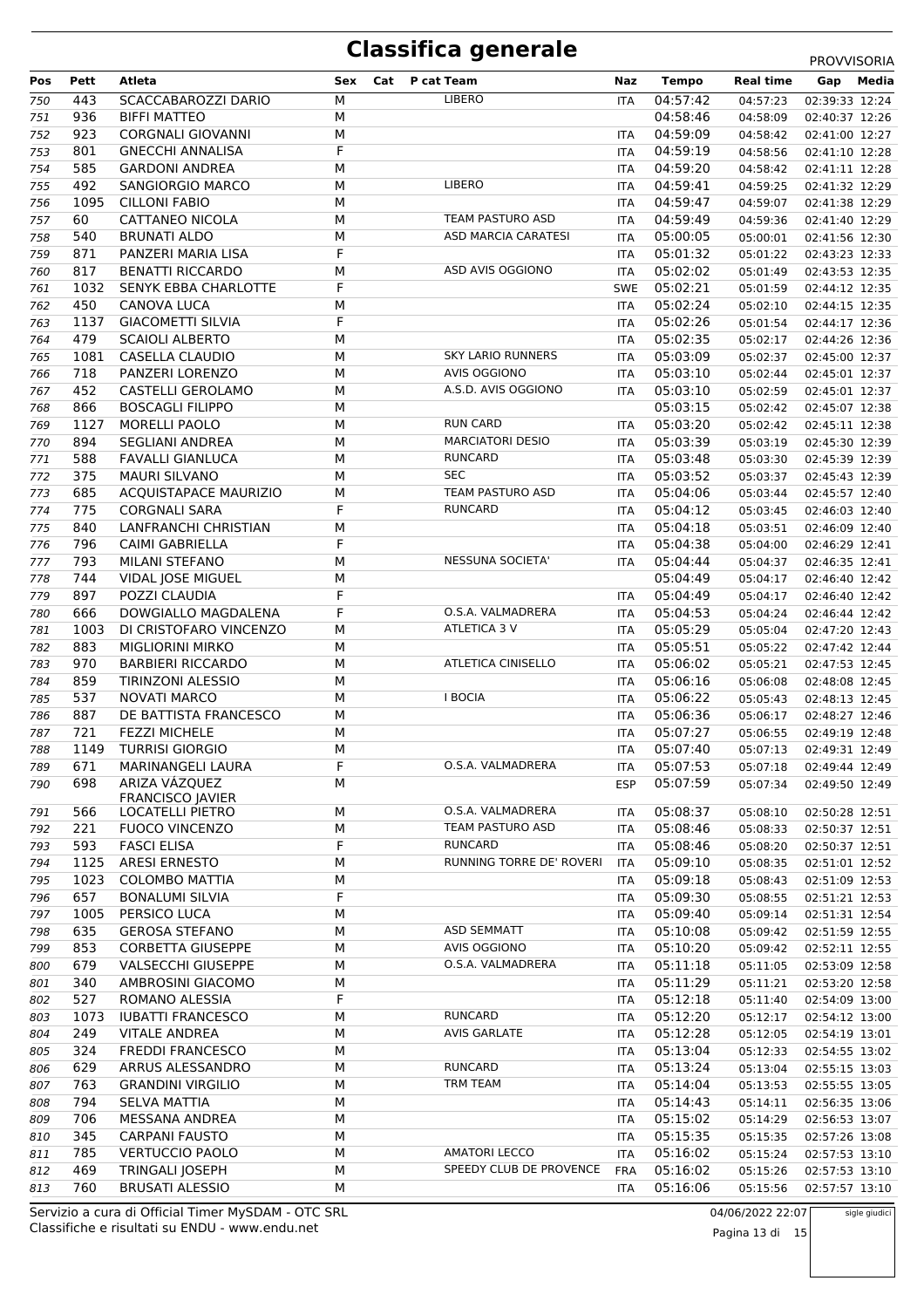|     |      |                            |     |                                      |            |              |                  | <b>PROVVISORIA</b> |
|-----|------|----------------------------|-----|--------------------------------------|------------|--------------|------------------|--------------------|
| Pos | Pett | Atleta                     | Sex | Cat<br>P cat Team                    | Naz        | <b>Tempo</b> | <b>Real time</b> | Media<br>Gap       |
| 814 | 411  | ROTA MARCO ANDREA          | M   | TEAM PASTURO ASD                     | <b>ITA</b> | 05:16:25     | 05:15:57         | 02:58:16 13:11     |
| 815 | 587  | SILVA JULIANA CRISTINA     | F   |                                      | <b>ITA</b> | 05:16:31     | 05:16:05         | 02:58:22 13:11     |
| 816 | 576  | SPREAFICO DAVIDE           | M   | <b>RUNCARD</b>                       | ITA        | 05:16:51     | 05:16:25         | 02:58:42 13:12     |
| 817 | 470  | <b>LANZI LUIGI</b>         | M   | <b>PAGNONA</b>                       | ITA        | 05:16:57     | 05:16:26         | 02:58:48 13:12     |
| 818 | 580  | <b>MANGO FRANCESCO</b>     | M   | <b>RRCM</b>                          | ITA        | 05:17:26     | 05:17:02         | 02:59:17 13:13     |
| 819 | 590  | <b>BIFFI CESARE</b>        | M   | <b>RUNCARD</b>                       | ITA        | 05:18:22     | 05:17:53         | 03:00:13 13:15     |
| 820 | 498  | <b>COLOMBO MARCO</b>       | M   | <b>LIBERO</b>                        | ITA        | 05:18:44     | 05:18:44         | 03:00:35 13:16     |
| 821 | 736  | PANZERI DARIO              | M   | ATLETICA IL COLLE PERUGIA            | <b>ITA</b> | 05:18:45     | 05:18:22         | 03:00:36 13:16     |
| 822 | 579  | DI GENNARO FRANCESCO       | M   | FRANCESCODIGENNARO.FDG8 ITA          |            | 05:18:47     | 05:18:13         | 03:00:38 13:16     |
|     | 184  |                            | F   | 8@YAHOO.IT<br>A.S.D. EVOLUTION SPORT |            | 05:19:37     |                  |                    |
| 823 |      | <b>BOLIS JESSICA</b>       |     | <b>TEAM</b>                          | <b>ITA</b> |              | 05:19:28         | 03:01:28 13:19     |
| 824 | 434  | CALVI MATTEO               | M   |                                      | <b>ITA</b> | 05:20:05     | 05:19:27         | 03:01:56 13:20     |
| 825 | 1090 | <b>GOISA ALESSANDRO</b>    | M   | <b>CFTEAM</b>                        | ITA        | 05:20:23     | 05:19:48         | 03:02:14 13:20     |
| 826 | 906  | <b>COGLIATI BRUNO</b>      | M   | <b>RUNCARD</b>                       | <b>ITA</b> | 05:20:29     | 05:20:00         | 03:02:21 13:21     |
| 827 | 519  | <b>BUZZONI FABIO</b>       | M   |                                      |            | 05:20:34     | 05:20:03         | 03:02:25 13:21     |
| 828 | 465  | <b>TORRISI ROSARIO</b>     | M   | <b>PAGNONA</b>                       |            | 05:20:54     | 05:20:24         | 03:02:45 13:22     |
| 829 | 596  | <b>RUSSO DANTE</b>         | M   | TRI PEAK ASD                         | ITA        | 05:21:41     | 05:21:04         | 03:03:32 13:24     |
| 830 | 513  | <b>CESANA FRANCESCO</b>    | M   |                                      | ITA        | 05:22:32     | 05:22:21         | 03:04:23 13:26     |
| 831 | 1033 | DI LAURA DANILO            | M   |                                      | <b>ITA</b> | 05:23:59     | 05:23:30         | 03:05:50 13:29     |
| 832 | 823  | <b>CRIPPA MICHAEL</b>      | M   | $\prime$                             | ITA        | 05:24:26     | 05:23:48         | 03:06:17 13:31     |
| 833 | 809  | <b>VARTANIAN SIMONE</b>    | M   |                                      | ITA        | 05:25:57     | 05:25:25         | 03:07:48 13:34     |
| 834 | 813  | <b>MODENESI CAMILLA</b>    | F   |                                      | <b>ITA</b> | 05:27:38     | 05:27:14         | 03:09:30 13:39     |
| 835 | 856  | <b>MODENESI IRENE</b>      | F   |                                      | ITA        | 05:27:39     | 05:27:14         | 03:09:30 13:39     |
| 836 | 769  | <b>FRIGERIO PAOLA</b>      | F   | G.P.VILLASANTESE                     | ITA        | 05:28:49     | 05:28:11         | 03:10:40 13:42     |
|     | 466  | LAVECCHIA ALBERTO          | M   | ADMO PEPERONCINO TEAM                |            |              |                  |                    |
| 837 |      |                            |     |                                      | <b>ITA</b> | 05:28:56     | 05:28:24         | 03:10:47 13:42     |
| 838 | 652  | AIRAGHI CLAUDIO            | M   | <b>AVIS TREVIGLIO</b>                | ITA        | 05:29:17     | 05:28:41         | 03:11:08 13:43     |
| 839 | 882  | PERICO ROBERTO             | M   | ATLETICA PRESEZZO                    | ITA        | 05:30:21     | 05:30:06         | 03:12:12 13:45     |
| 840 | 989  | <b>VERNIZZI LUISA</b>      | F   |                                      | PER        | 05:31:06     | 05:30:30         | 03:12:57 13:47     |
| 841 | 941  | <b>MENEGATTI STEFANO</b>   | М   | <b>RUNCARD</b>                       | ITA        | 05:31:52     | 05:31:12         | 03:13:43 13:49     |
| 842 | 620  | <b>MANZONI RAFFAELLA</b>   | F   | LIBERO                               | ITA        | 05:32:40     | 05:32:28         | 03:14:31 13:51     |
| 843 | 650  | -ITALY- RAFFAELE           | M   | VILLASANTA                           | ITA        | 05:32:41     | 05:32:25         | 03:14:32 13:51     |
| 844 | 984  | <b>GRAZIANO MARIANNA</b>   | F   | <b>GP VILLASANTESE</b>               | ITA        | 05:33:09     | 05:32:49         | 03:15:00 13:52     |
| 845 | 546  | <b>SANTORO MATTEO</b>      | M   |                                      | ITA        | 05:33:30     | 05:33:11         | 03:15:22 13:53     |
| 846 | 589  | RONCARI NICOLA             | M   |                                      | ITA        | 05:35:40     | 05:35:24         | 03:17:31 13:59     |
| 847 | 791  | <b>VISINTIN VALENTINA</b>  | F   | <b>TRM TEAM</b>                      | ITA        | 05:36:00     | 05:35:49         | 03:17:51 13:59     |
| 848 | 747  | <b>MARCO NEGRI</b>         | M   | A.L.S. CREMELLA                      | ITA        | 05:36:55     | 05:36:22         | 03:18:46 14:02     |
| 849 | 475  | <b>CHIESA PAOLO</b>        | M   | <b>LIBERO</b>                        | ITA        | 05:37:02     | 05:36:48         | 03:18:53 14:02     |
| 850 | 805  | PASSERI LUCIANO            | M   | ATLETICA IL COLLE PERUGIA            | ITA        | 05:38:30     | 05:38:07         | 03:20:21 14:06     |
| 851 | 482  | <b>SALA MARCO</b>          | M   |                                      | ITA        | 05:39:34     | 05:39:06         | 03:21:25 14:08     |
|     |      |                            |     | <b>LIBERO</b>                        |            |              |                  |                    |
| 852 | 582  | <b>MANZONI LUCA</b>        | М   |                                      | ITA        | 05:40:38     | 05:40:14         | 03:22:29 14:11     |
| 853 | 632  | <b>CORTI LUCA</b>          | M   |                                      | ITA        | 05:41:04     | 05:40:52         | 03:22:55 14:12     |
| 854 | 920  | <b>GHEZZI GIORGIO</b>      | M   | <b>NESSUNA</b>                       | ITA        | 05:43:59     | 05:43:27         | 03:25:50 14:19     |
| 855 | 834  | <b>MAGGI SABRINA</b>       | F   |                                      | ITA        | 05:45:15     | 05:44:37         | 03:27:06 14:23     |
| 856 | 784  | <b>BONICI STEFANO</b>      | М   | 3T A. S. D.                          | ITA.       | 05:45:20     | 05:44:48         | 03:27:11 14:23     |
| 857 | 990  | <b>BERTOLINO FRANCESCO</b> | М   |                                      |            | 05:45:44     | 05:45:08         | 03:27:35 14:24     |
| 858 | 1009 | VAN HEDDEGHEM LIEN         | F   | SPEEDY CLUB DE PROVENCE              | <b>BEL</b> | 05:46:33     | 05:45:56         | 03:28:24 14:26     |
| 859 | 457  | SANTORO PAOLO              | М   |                                      | ITA        | 05:46:54     | 05:46:16         | 03:28:45 14:27     |
| 860 | 949  | MISTRETTA NICOLA           | M   |                                      | ITA        | 05:46:55     | 05:46:24         | 03:28:46 14:27     |
| 861 | 641  | CASTELNUOVO RICCARDO       | М   | <b>LIBERO</b>                        | ITA        | 05:47:08     | 05:46:40         | 03:28:59 14:27     |
| 862 | 522  | RONZONI LUCA               | М   | TEAM OTC SSD ARL                     | ITA        | 05:47:09     | 05:47:00         | 03:29:00 14:27     |
| 863 | 912  | MAGLIULO LEONARDO          | M   |                                      | ITA        | 05:47:11     | 05:46:31         | 03:29:02 14:27     |
| 864 | 640  | <b>MONTANELLI ELENA</b>    | F   | WOMEN IN RUN LECCO                   | ITA        | 05:47:12     | 05:46:50         | 03:29:03 14:27     |
| 865 | 697  | <b>CORTI FRANCESCO</b>     | М   | GS MARIO CORTI 1959                  | ITA        | 05:48:38     | 05:48:20         | 03:30:29 14:31     |
| 866 | 988  | <b>ALAGIA MARCO</b>        | М   |                                      | ITA        | 05:50:04     | 05:49:25         | 03:31:55 14:35     |
| 867 | 623  | <b>OGGIONI FABIO</b>       | M   | <b>LIBERO</b>                        | ITA        | 05:51:04     | 05:50:35         | 03:32:55 14:37     |
|     | 944  | FORMENTI ANTONELLO         | М   | POLISPORTIVA CASTELLO DI             | ITA        | 05:51:20     | 05:50:46         | 03:33:11 14:38     |
| 868 |      |                            |     | <b>BRIANZA</b>                       |            |              |                  |                    |
| 869 | 602  | RADAELLI GIANLUCA          | М   | <b>AMATORI LECCO</b>                 | ITA        | 05:51:53     | 05:51:17         | 03:33:44 14:39     |
| 870 | 713  | <b>TESTORI CRISTINA</b>    | F   |                                      | ITA        | 05:52:12     | 05:51:34         | 03:34:03 14:40     |
| 871 | 561  | ANGELINI FLAVIA            | F   | O.S.A. VALMADRERA                    | ITA        | 05:52:21     | 05:51:43         | 03:34:12 14:40     |
| 872 | 723  | <b>COMI PAOLO</b>          | M   | ASD GRIGNETTA                        | ITA        | 05:52:28     | 05:51:46         | 03:34:19 14:41     |
| 873 | 638  | CASTELLETTI MAURIZIO       | м   | G.S.A. COMETA                        | ITA        | 05:53:58     | 05:53:30         | 03:35:49 14:44     |
| 874 | 708  | <b>BOLIS FRANCESCA</b>     | F   |                                      | ITA        | 05:54:24     | 05:54:14         | 03:36:15 14:45     |
| 875 | 792  | <b>VALSECCHI FRANCESCO</b> | М   | AVIS OGGIONO                         |            | 05:57:11     | 05:56:32         | 03:39:02 14:52     |
| 876 | 818  | PEREGO MICHELA ALESSIA     | F   | AVIS OGGIONO                         | ITA        | 05:57:11     | 05:56:33         | 03:39:02 14:52     |
|     |      |                            |     |                                      |            |              |                  |                    |